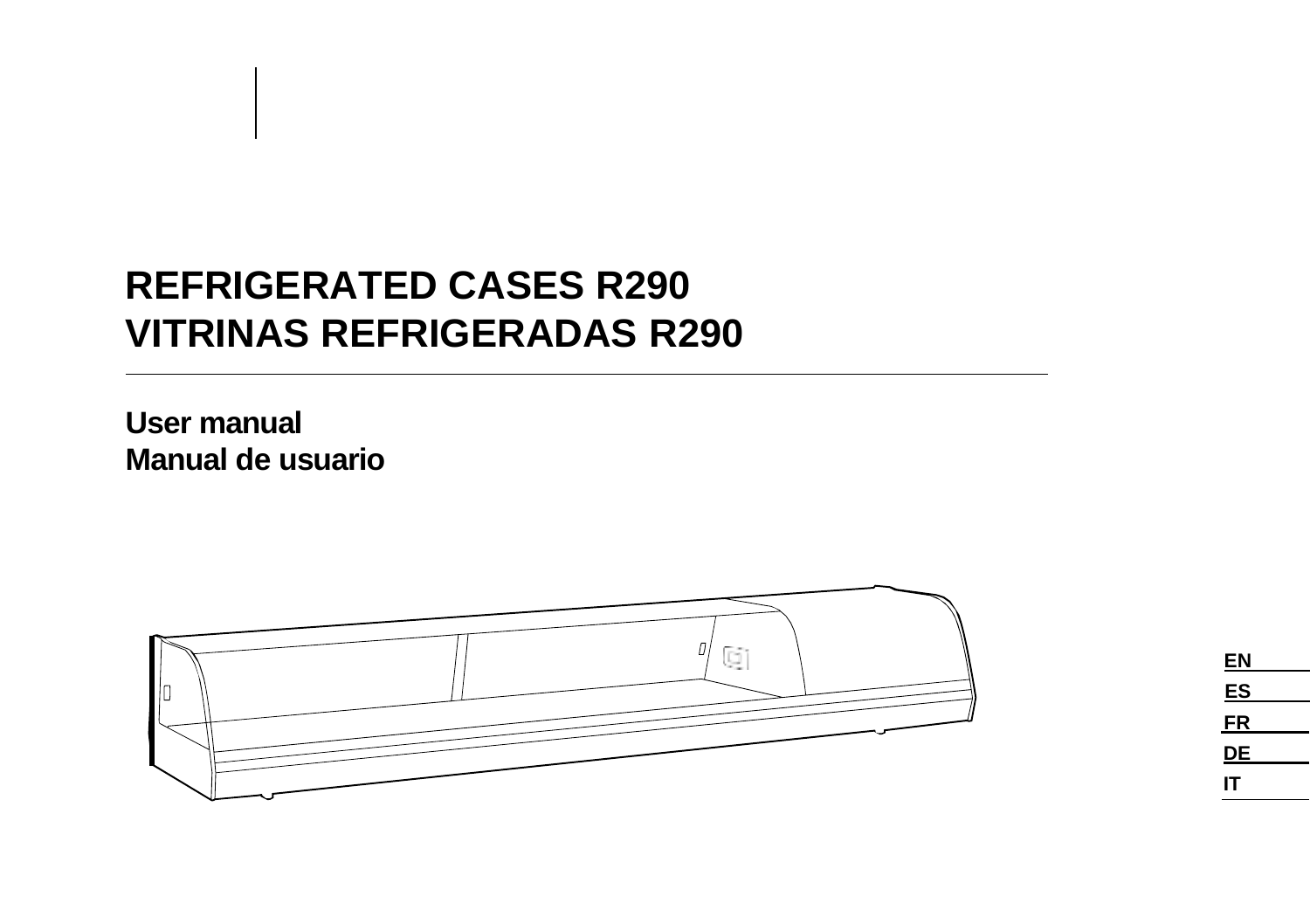# **TABLE OF CONTENTS**

#### **1| GENERAL INFORMATION**

1.1 Use, operation and handling

1.2 Unit packaging, transport and reception

1.3 Unit installation

1.4 Power connection

1.5 Unit guarantee

### **2| DESCRIPTION AND OPERATION**

2.1 Description

2.2Start-up

2.3Tips

### **3| MAINTENANCE**

3.1 Cleaning and upkeep

3.2 Maintenance

### **4| TROUBLESHOOTING**

### **5| ANNEXES**

5.1 Technical characteristics 5.2 Refrigerating unit digital controller instructions 5.3 Wiring diagram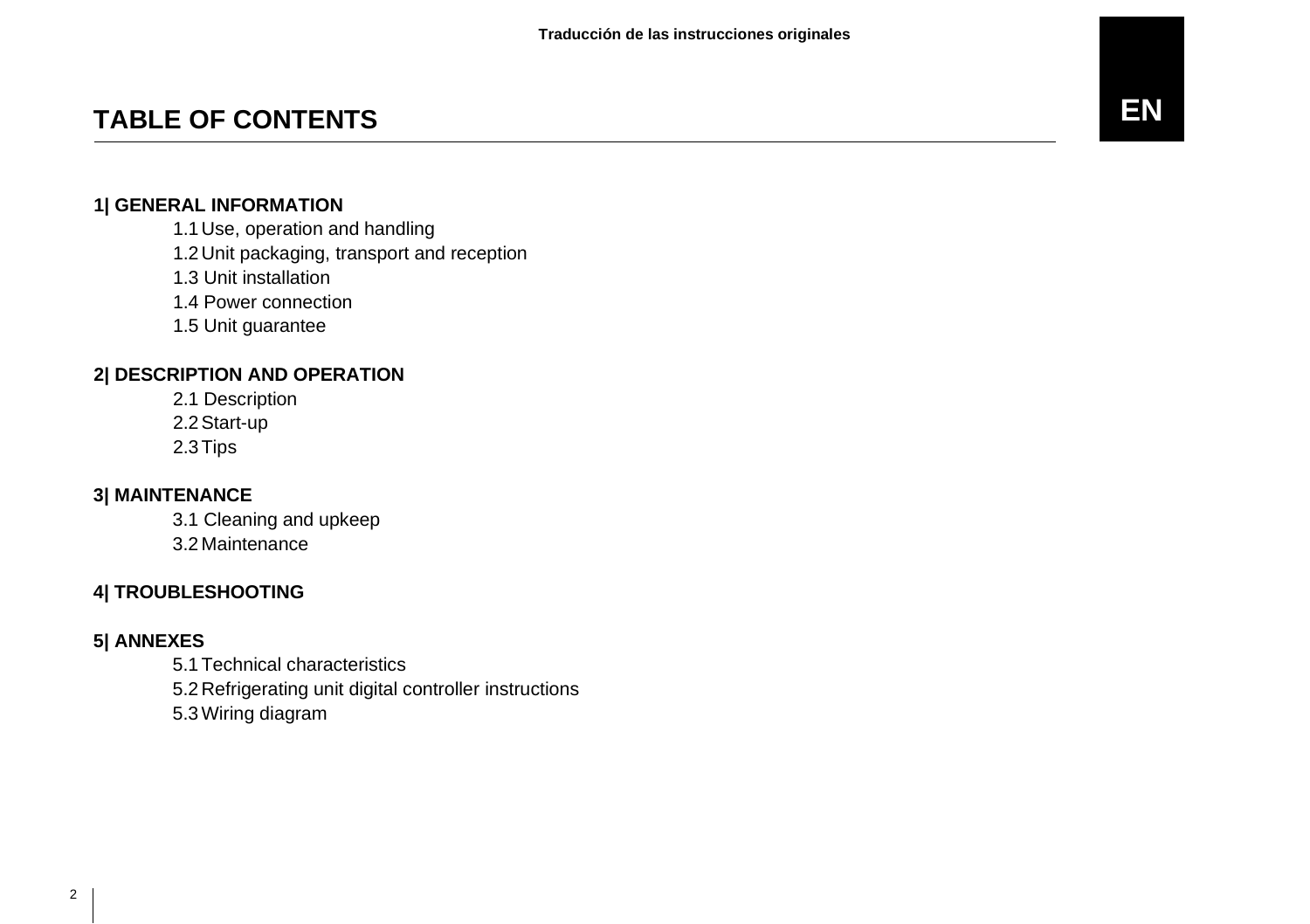# **1| GENERAL INFORMATION**

## **1.1 USE, OPERATION AND HANDLING**

### **This unit should be used by adults and only handled by qualified personnel. The manufacturer accepts no liability for damage caused by improper use or unauthorised repairs.**

This unit is heavy. Take the necessary precautions during installation.

### This unit should be earthed directly to protect against electrical shock. The earth cable should not be cut or modified. Ifanyelectricalworkisnecessaryforinstallationormaintenanceoftheunit,thisshouldbedonebyqualifiedpersonnel.

Ensure that the power cable is not trapped beneath the unit or in contact with the motor.

To ensure that the unit functions properly, it should be installed somewhere with adequate ventilation and a temperature no higher than  $32^{\circ}$ C (climate class N).

Do not forget to disconnect the unit before carrying out any repairs, maintenance or cleaning.

#### This unit is fitted with a refrigeration circuit. This should not be damaged by any cleaning or maintenance.

#### The unit should only be used for the purpose for which it was designed and under the conditions specified in the manual.

Specific instructions and warnings for devices using flammable gases:

- Do not store explosive substances such as aerosol cans with a flammable propellant in this appliance.
- Keep all ventilation openings in the casing of the appliance or in the installation structure free of obstructions.
- Do not use mechanical devices or other means to accelerate the defrosting process other than those recommended by the manufacturer.
- Do not damage the refrigerant circuit.
- Do not use electrical appliances inside food storage compartments unless they are of the type recommended by the manufacturer.



Warning sign indicating risk of fire/flammable materials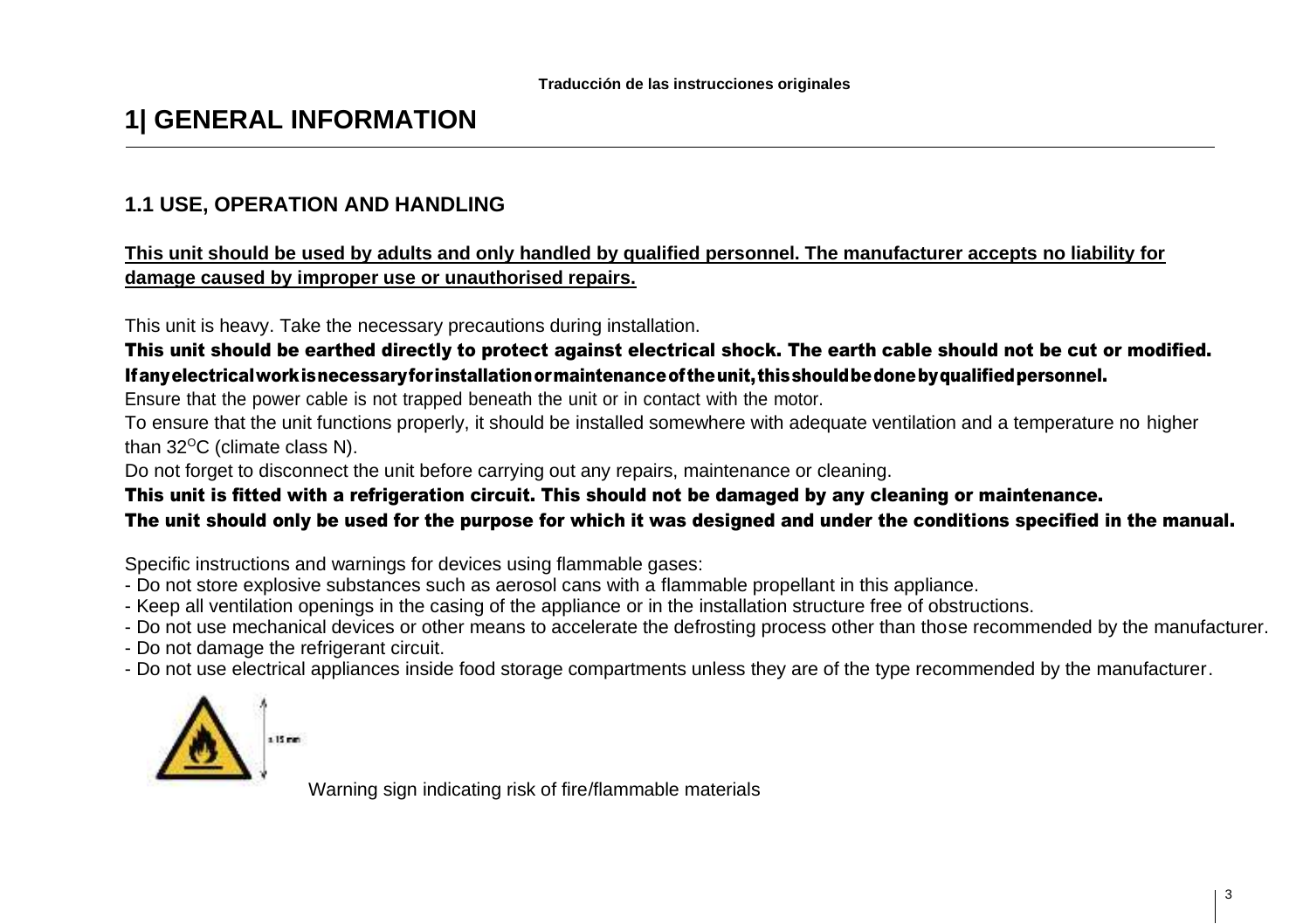In case of refrigerant leakage:

- Do not generate a flame in the vicinity of the appliance.
- Do not switch on/off switches or connect/disconnect plugs in the area of the appliance.
- Do not use a direct flame.
- Immediately ventilate the area around the appliance by opening doors and windows.
- Call an authorised service technician.

In order to guarantee the efficiency of this machine and its correct operation, it is essential to follow the manufacturer's instructions, especially with regard to MAINTENANCE AND CLEANING OPERATIONS, which in most cases must be carried out by qualified personnel.

In order to guarantee the efficiency of this machine and its correct operation, it is essential to follow the manufacturer's instructions, especially with regard to MAINTENANCE AND CLEANING OPERATIONS, which in most cases must be carried out by qualified personnel.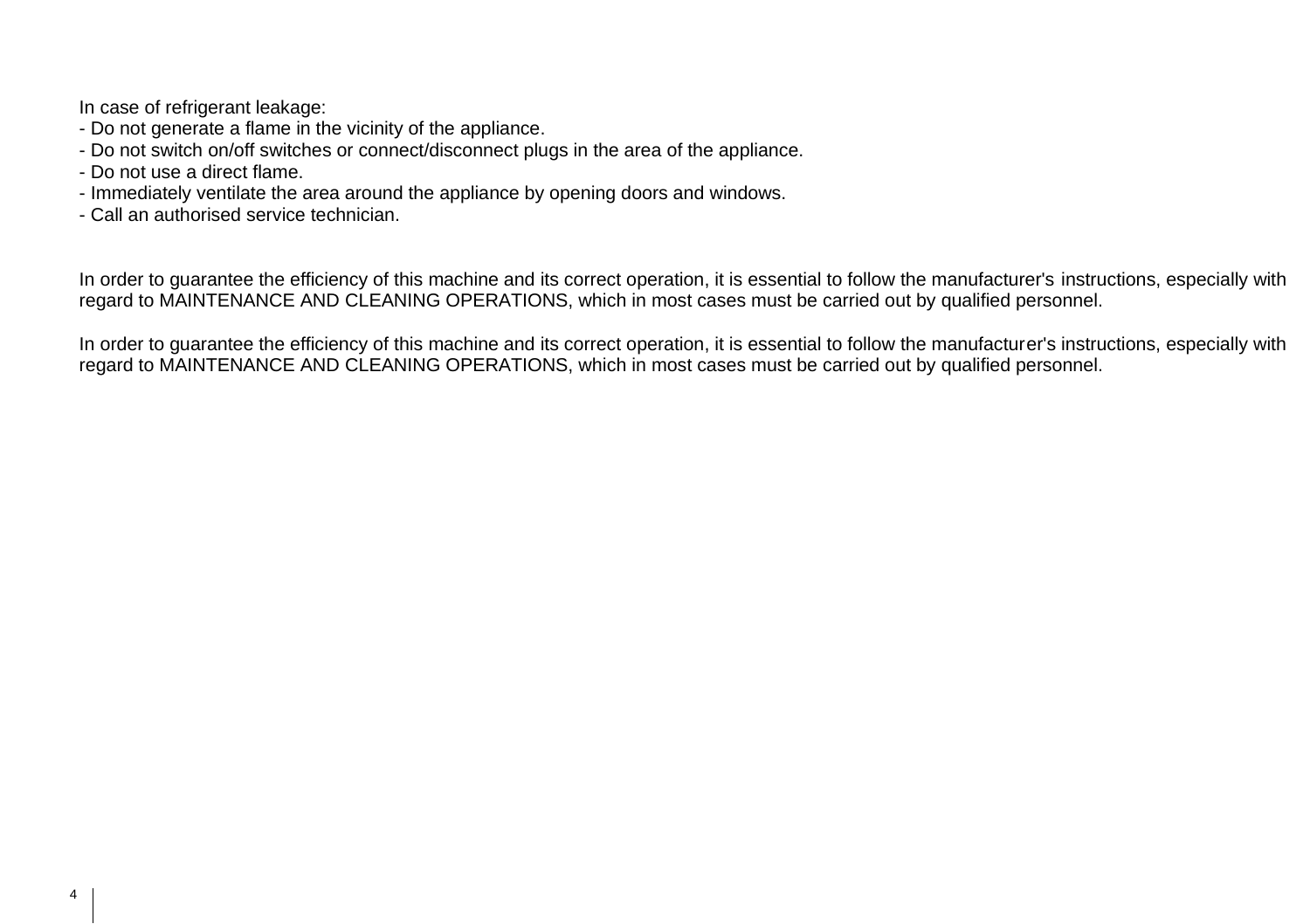# **1.2 UNIT PACKAGING, TRANSPORT AND RECEPTION**

The packaging protects the unit against possible damage during transport. All the material used are environmentally-friendly and can be recycled or reused.

The unit is palletised and wrapped in a wooden structure. It should be transported, stored and unloaded in the position: **ALWAYS HORIZONTAL**. If this is not the case, the unit should be left standing for a few hours before operation in order to allow the compressor oil to settle.

Check that the packaging has not been damaged during transport. If damage is present, make a claim with the transport company or agency that provided the transport service **IMMEDIATELY** (no damaged units may be returned without reporting the damage and without authorisation after resolving this situation with the transport agency).

Cut the transport strips and remove any plastic and cardboard, taking care with any wood staples or splinters. Do not mark or strike the unit with the tools used for unpacking. Always leave the transport pallet until last.

### **1.3 UNIT INSTALLATION**

Move the unit with a pallet jack to the position where it will be installed. Carefully remove the pallet cover so as not to damage the unit. Then remove all the protective elements from the unit (cork, film, etc.).

Do not place the unit in the sun, near any heat sources or near any hot air vents.

Leave enough free space around the unit where the air vents are located and do not cover these vents, so that hot air can be vented without obstruction.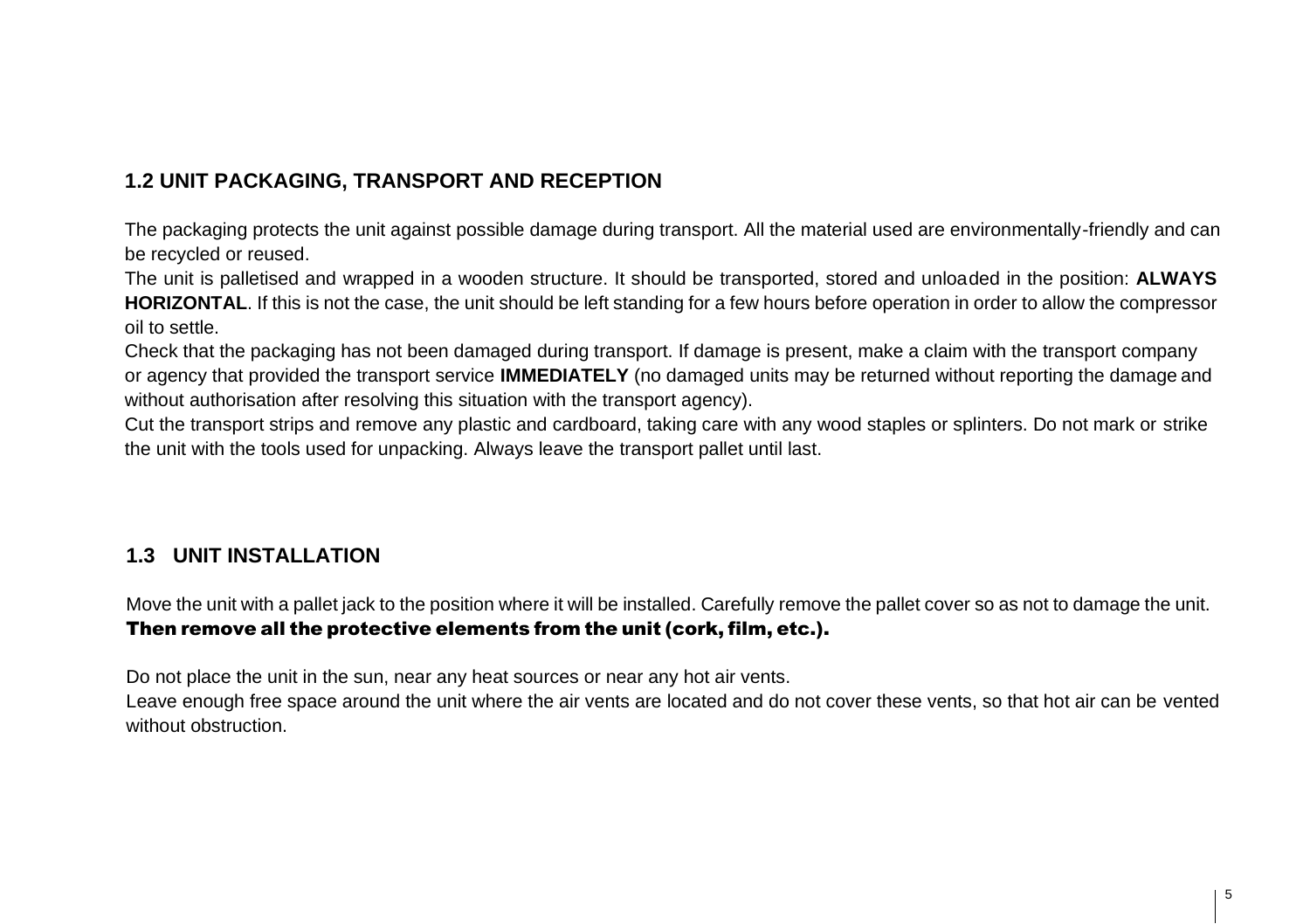## **1.4 POWER CONNECTION**

Before plugging in a refrigerated unit, check that a suitable voltage supply can be provided according the documentation accompanying the unit.

The power cable should have a section matching the power consumption of the unit and must have an EARTH connection (the lack of an earth connection poses a serious risk to your safety and immediately cancels the manufacturer's guarantee).

Do not insert objects into the protective grilles on the refrigerating unit.

Disconnect the power to the unit before cleaning or performing any maintenance.

### For your own safety, do not walk barefoot on a wet floor or with wet hands in case of electrical shock.

If the power cable is damaged and to avoid any possible harm to yourself, it should be replaced by the manufacturer via its after-sales technical service or by similar qualified personnel.

This unit is designed to be STATIC (not mobile).

The electrical components (thermostat, connections, etc.) should only be handled by qualified personnel as improper adjustment could lead to serious damage to unit operation or the products stored in it.

The place where the unit is installed should have the following:

### . Electrical wiring with a differential switch and thermal-magnetic circuit breakers.

. An earthed power supply connection.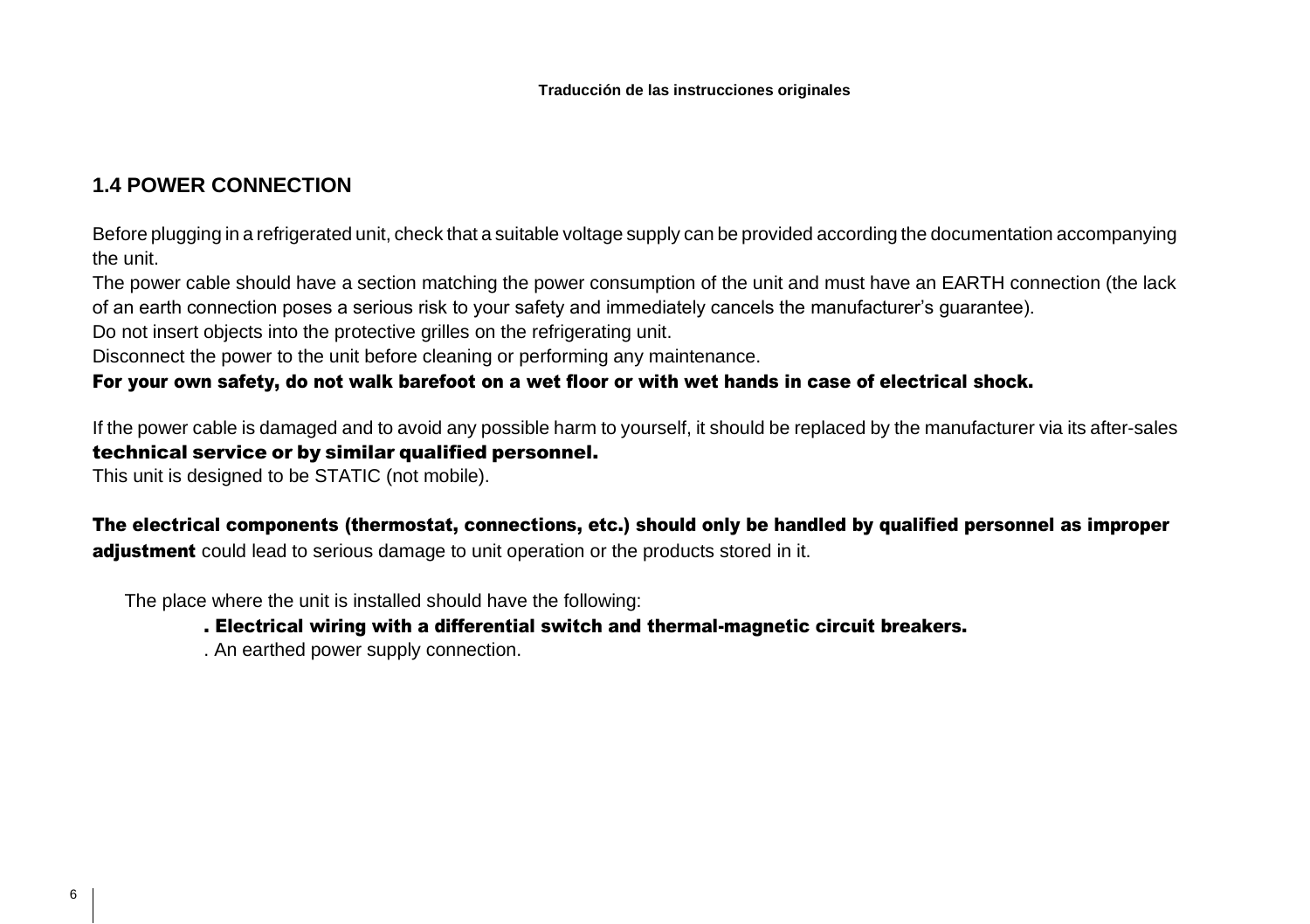### **1.5 UNIT GUARANTEE**

- Due to the demanding conditions to which our products are subject for industrial use, they are guaranteed for a period of TWO YEARS, from the date of sale, against any manufacturing fault provided that they are handled by qualified professionals in accordance with current regulations and under normal conditions.

- The terms of the guarantee must be met in order for the same to be applicable and, in any case, the fault detected with the unit must be accepted by our Technical Department. In order for the latter to take place, the defective parts must be sent to the Technical Department for assessment.

- Our guarantee only covers material replacement at no cost to the buyer. Under no circumstances do we accept liability for any damage that may have been incurred due to the fault, either directly or indirectly.

- The guarantee only covers manufacturing faults. Under no circumstances does the guarantee cover faults caused by incorrect installation, power supply, etc. not related to a manufacturing fault, nor damage caused by adverse weather conditions (storms, lightning strikes, wind, etc.) or any other kind of force majeure.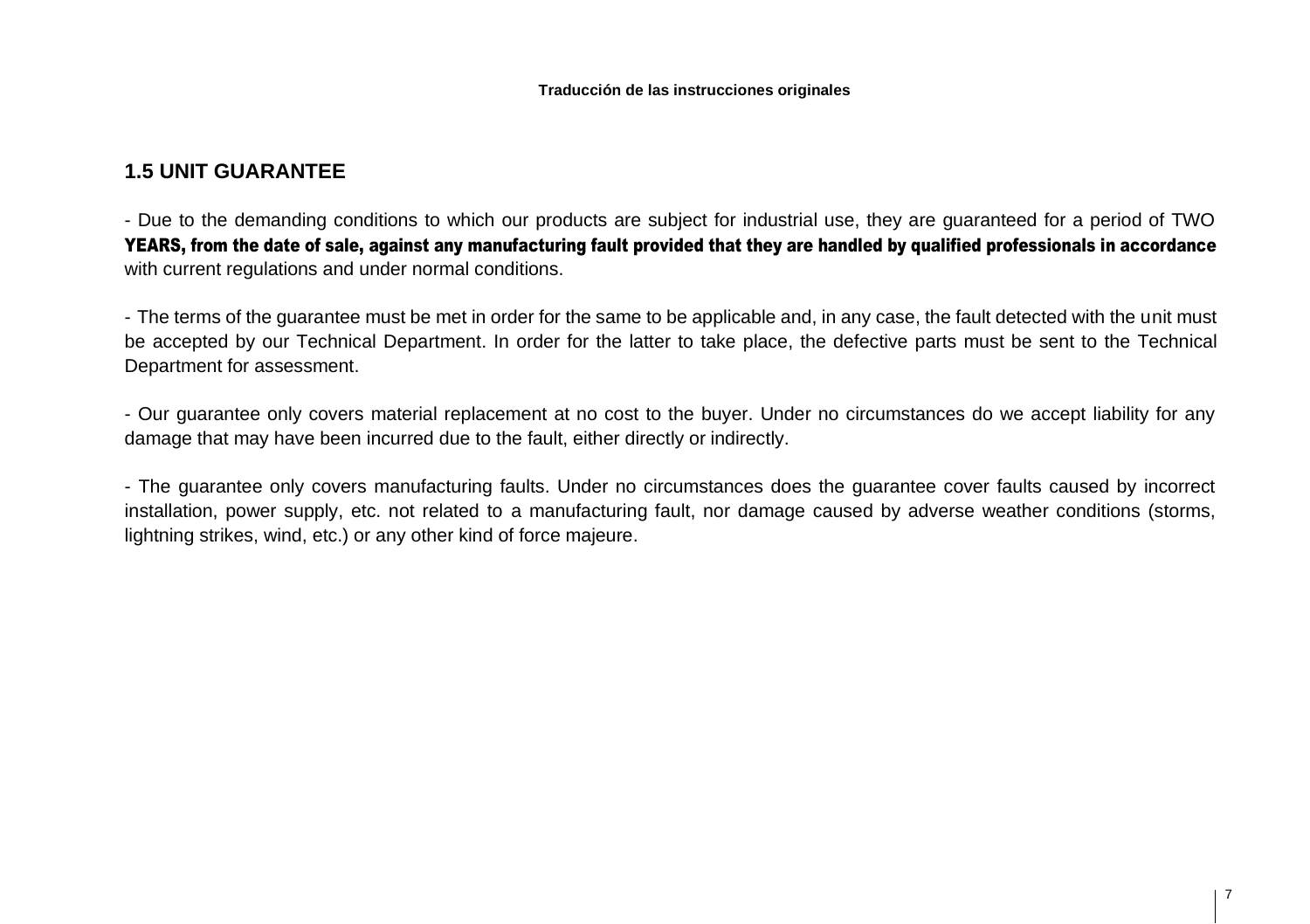# **2| DESCRIPTION AND OPERATION OF THE UNITS**

### **2.1 DESCRIPTION**

Our units are designed for the storage of food products. This unit is classified under climate class N and is made from non-toxic materials and steel. The refrigerating system contains R290 gas for refrigeration units. The body is injected with CFC-free polyurethane at a density of 40 Kg/cm3. Optimum operating temperatures: +4°C and 8°C.

### **2.2 START-UP**

Connect the power cable to the electricity supply and, if the display message reads OFF, **press the on button on the thermostat.**  Once connected, check that the refrigerating unit (compressor and fan) is working. The thermostat is programmed to perform the start-up and shut-down operations. The unit will function automatically from this point forward.

On sushi models, the refrigerating unit operates non-stop until the unit is manually switched off. In the event of a malfunction, do not touch anything and contact the supplier who provided the unit.

### NOTE:Theexternalswitchturnstheinternallightonandoff.Checkthat thisisworkingproperlybychangingtheswitchpositionand ensuring that the lights turn on and off.

### **2.3 TIPS**

Let the unit reach the optimum operating temperature before placing food inside.

Do not place hot food in or on the unit.

Remember that this unit is for displaying food products. Refrigerated food products should therefore be used up each day. The unit should be emptied and cleaned at the end of each day to avoid the accumulation of condensation in the tray and the formation of ice. Under no circumstances should the unit be used to store food for long periods of time.

#### Do not leave the cover open for a long time as this may affect the temperature inside the unit.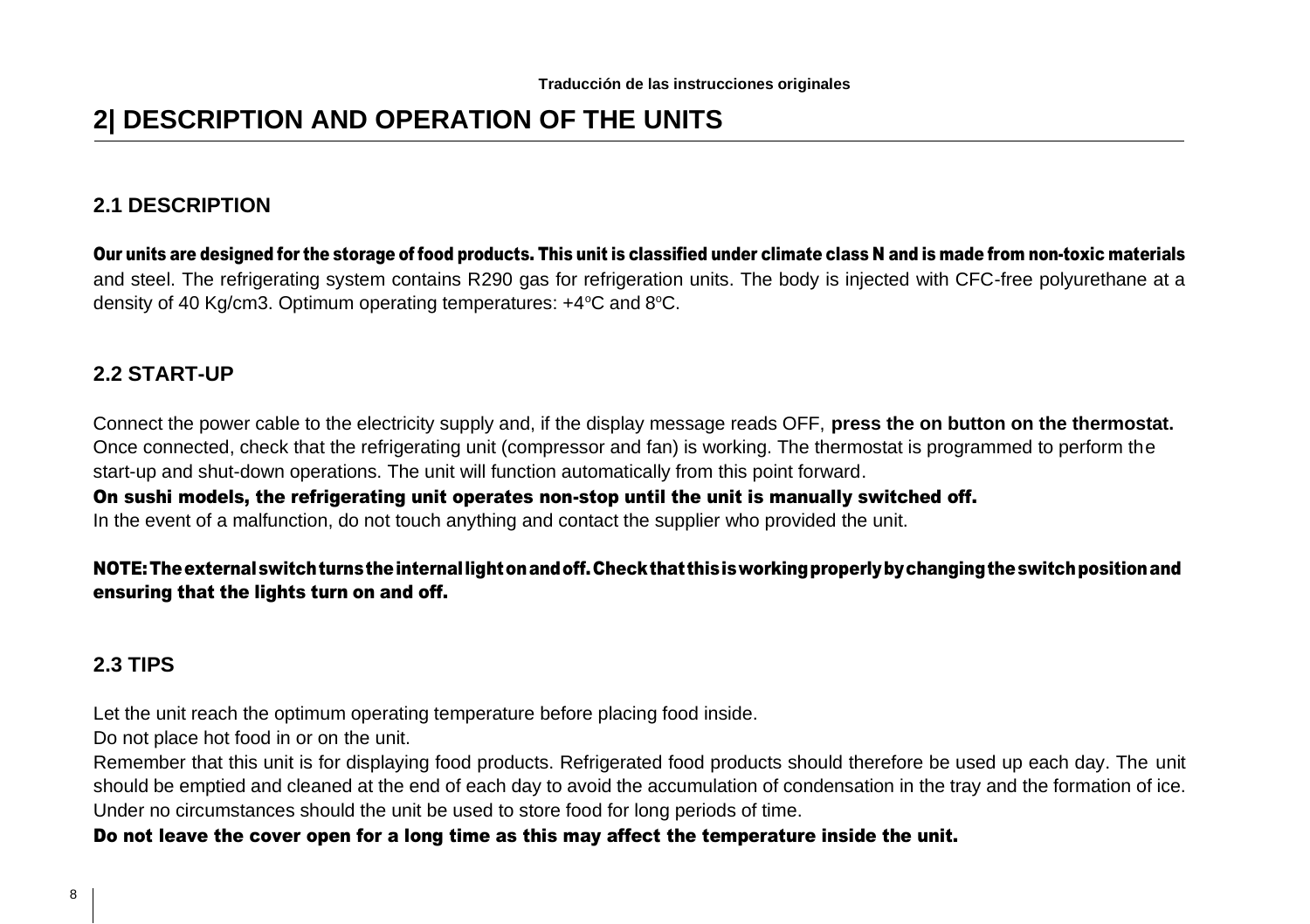**Traducción de las instrucciones originales**

### Ifyouintendtostorefoodwithanodour thatcouldaffect thesmellor tasteof theother food,wrapitorkeepit inanair-tightcontainer. If the unit is not going to be used for an extended period of time, disconnect it from the power supply, remove any food, clean the inside and leave the cover slightly open.

Do not use mechanical devices or other means to accelerate the defrosting process.

Do not use electrical appliances inside the compartments used for storing food other than those recommended for this purpose.

# **3| UNIT MAINTENANCE**

# **3.1 CLEANING AND UPKEEP**

One of the first tasks to do after unpacking the unit is to clean the interior with water and a neutral soap product. The condenser should be cleaned regularly, keeping it free of foreign bodies. A stiff brush (not a wire brush) is recommended for

cleaning the condenser. If you lack the equipment necessary, ask the technical service to clean the unit for you. This will ensure the refrigerating unit continues to perform properly.

Clean the condenser to ensure it performs properly.

The exterior should be cleaned daily using soapy water as food scraps and grease can damage the various parts of the unit.

Do not damage the refrigeration circuit when cleaning as this may lead to serious consequences.

We do not recommend the use of aggressive products, such as bleach, acids, etc.

### **3.2 MAINTENANCE**

### Maintenance should be performed by qualified personnel. Maintenance operations will depend on the conditions of your premises

and the use made of the unit.

Maintenance tasks should include cleaning the condenser and places where food scraps or liquids accumulate but not reached by the daily cleaning process.

**Traducción original de las instrucciones es**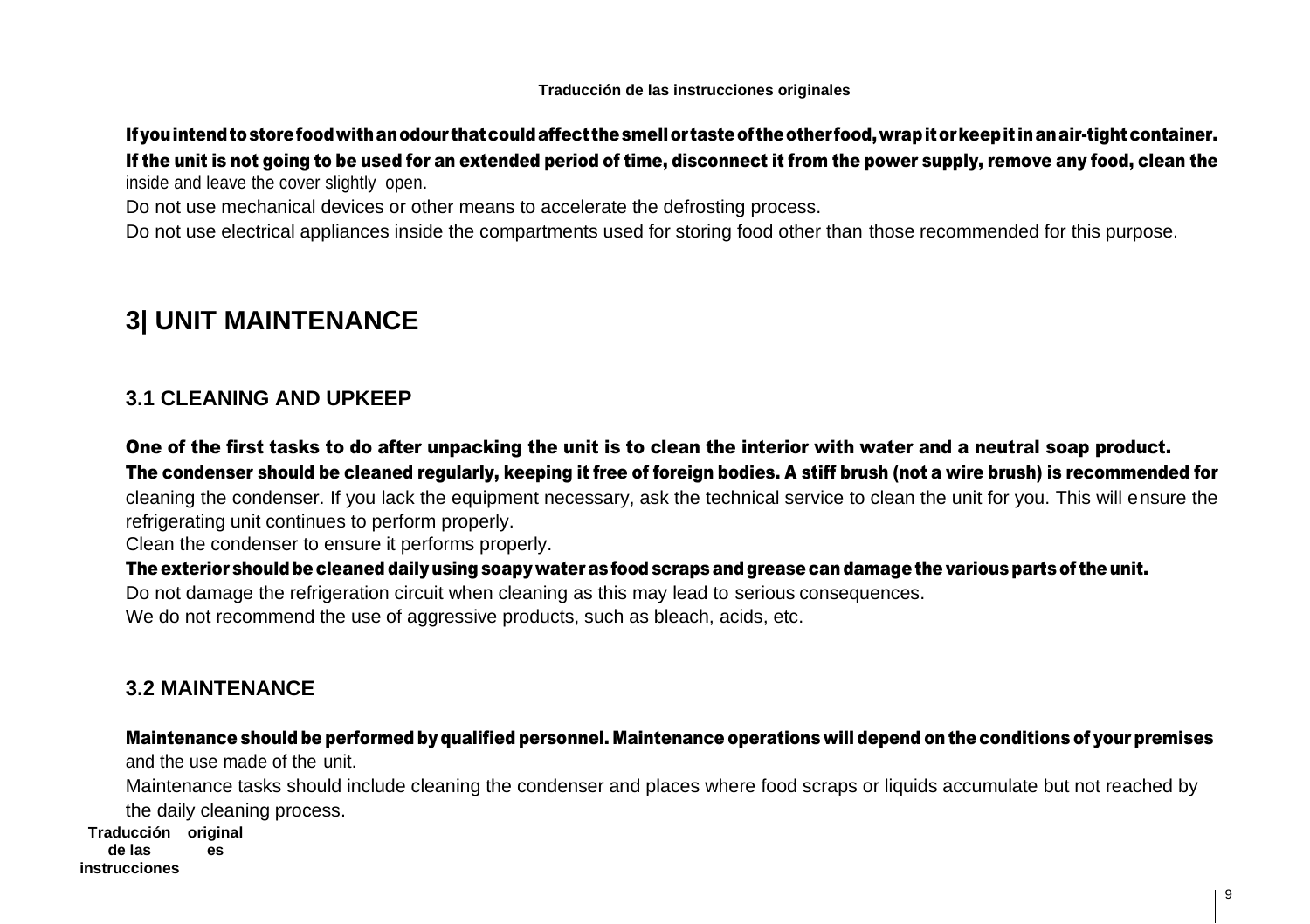# **4| TROUBLESHOOTING**

| <b>PROBLEM</b>                                                 | <b>CAUSE</b>                                                                                                                                                         | <b>SOLUTION</b>                                                                                                                                                                     |
|----------------------------------------------------------------|----------------------------------------------------------------------------------------------------------------------------------------------------------------------|-------------------------------------------------------------------------------------------------------------------------------------------------------------------------------------|
| The unit does not work<br>The thermostat does not switch on    | There is no power to the socket                                                                                                                                      | Check the connection                                                                                                                                                                |
| The unit is not cooling properly                               | The unit is directly exposed to a heat source<br>The air vents are covered<br>The cover is not closed properly                                                       | Move the unit and avoid heat sources<br>Leave the air vents unobstructed<br>Check it is closed properly<br>Adjust the thermostat                                                    |
| <b>Excess ice in the evaporator</b><br>(not for sushi models)  | The thermostat is not in the correct position<br>The cover is opened too often and/or may<br>not have been closed properly<br>The defrost programme has not been run | Set the thermostat to a colder position<br>Avoid opening the cover too often and check<br>it is closed properly<br>Check the evaporator defrost section of the<br>thermostat manual |
| The evaporator defrosts while operating<br>(sushi models only) | Incorrect thermostat parameters                                                                                                                                      | Lower the stop setting                                                                                                                                                              |
| <b>Excessive noise while operating</b>                         | The unit has not been levelled correctly<br>Internal parts are in contact with one another<br>Some fastening screws are loose                                        | Level the unit so that any vibrations and<br>noise disappear<br>Separate the internal parts that are in contact<br>with one another<br>Tighten the loose screws                     |
| The outer glass mists up                                       | <b>High exterior humidity</b><br>Doors opened too often                                                                                                              |                                                                                                                                                                                     |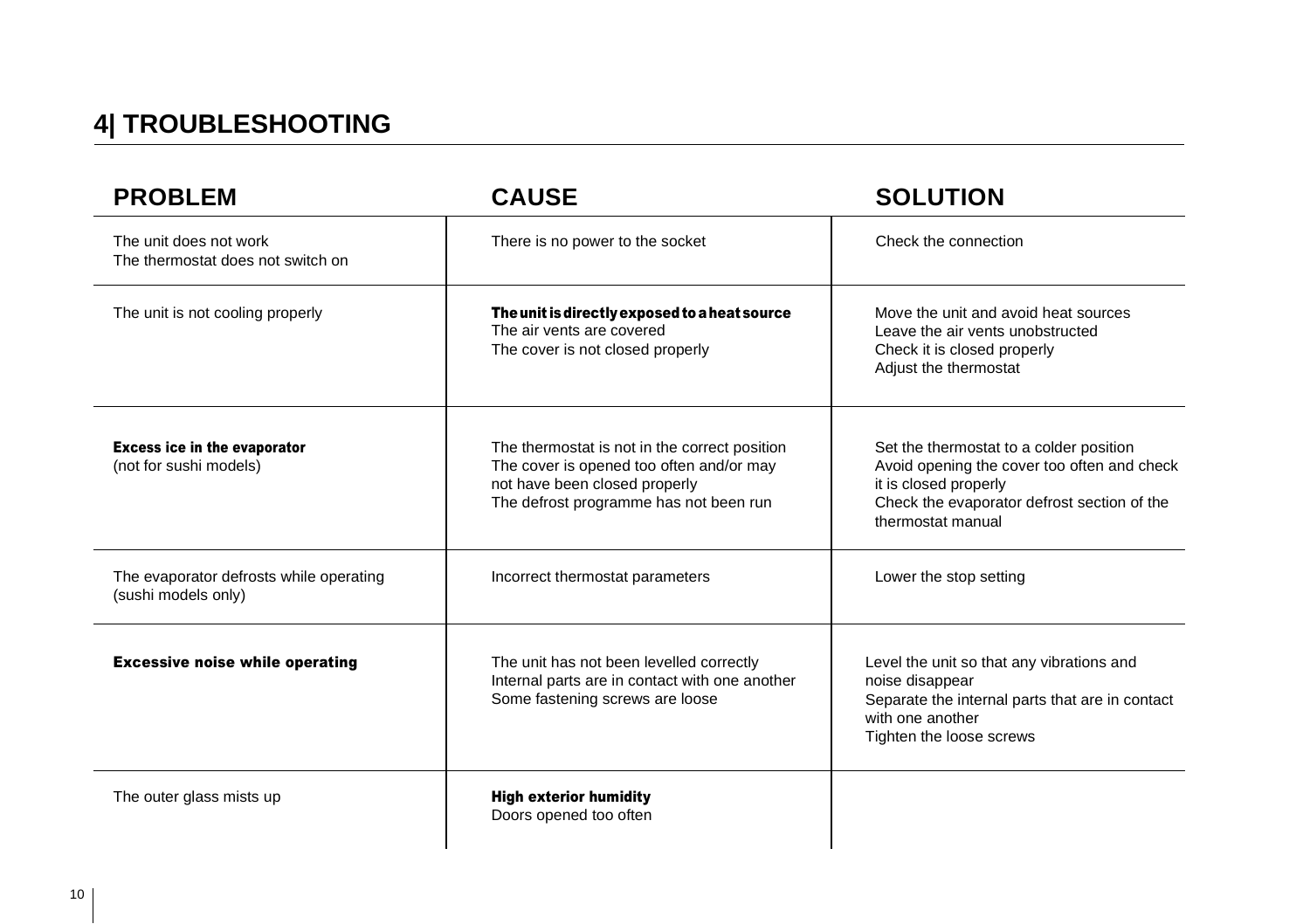# **5| ANNEXES**

# **5.1 REFRIGERATING UNITS DIGITAL CONTROLLER INSTRUCTIONS**

# **EWPlus 961/971/974EO**



Access and use of the menu to adjust the temperature of the equipment:

- Machine status menu: Press and release the "SET" (\*) key.
- (\*) The word "SEt" will appear on the display. You can then use the keys on the left of the control panel to access the different menu modes:
- SEt: Settings (\*\*)
- (\*\*) Parameter settings: To display the set point, press the "SET" key when the word "SEt" is displayed. The set point value appears on the display, to change it, press the keys on the left of the controller for a maximum period of 15 seconds. Finally, press the "SET" key again to confirm the modification of the set point.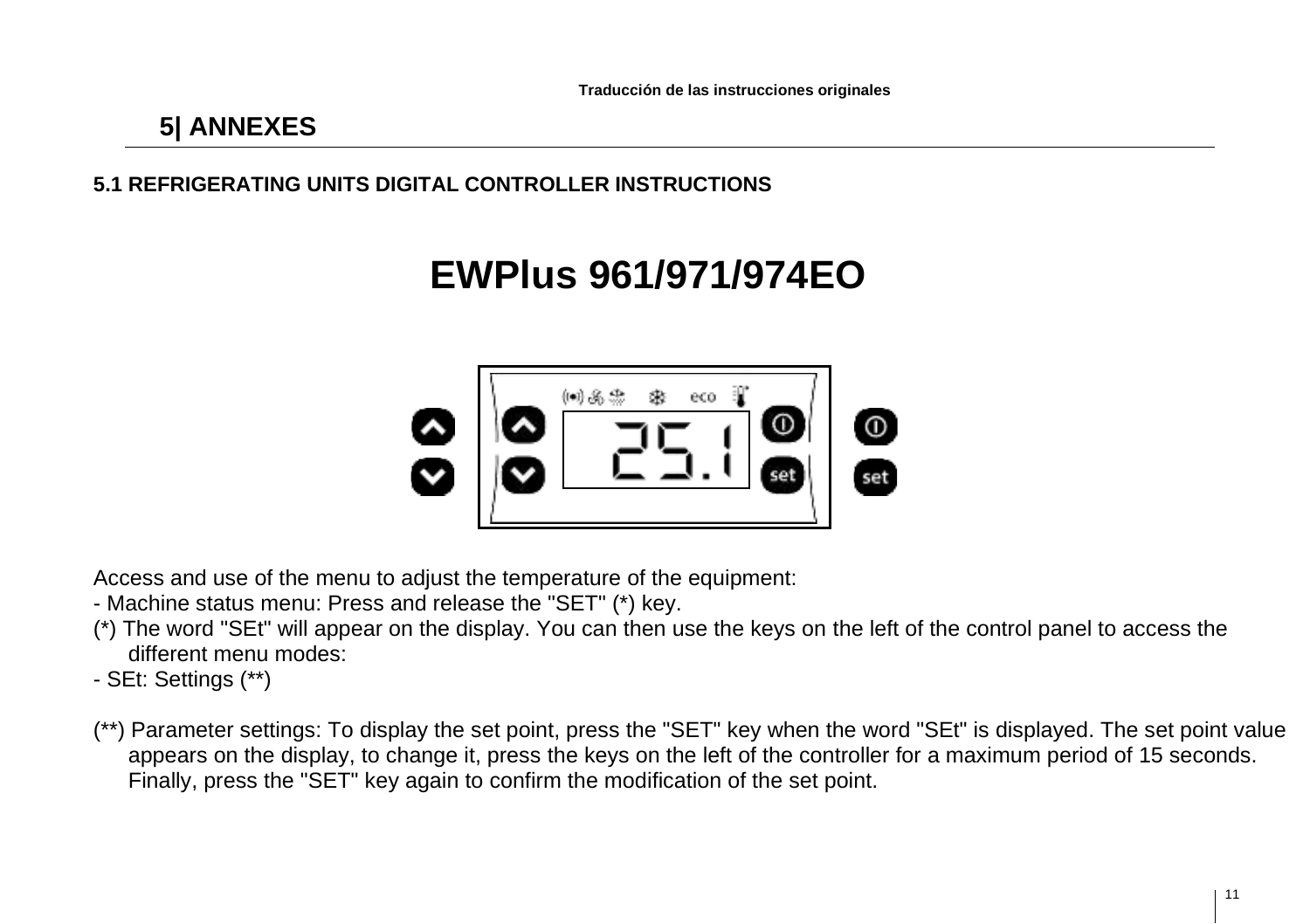# **ÍNDICE**

### **1| INFORMACIÓN GENERAL**

1.1Advertencias de uso, utilización o manipulación

1.2Embalaje, transporte y recepción de equipos

1.3 Instalación de equipos

## 1.4 Conexión eléctrica

1.5Garantia del equipo

## **2| DESCRIPCIÓN Y FUNCIONAMIENTO**

2.1 Descripción

2.2Puesta en marcha

2.3 Consejos útiles

### **3| MANTENIMIENTO**

3.1 Limpieza y conservación 3.2 Mantenimiento

### **4| PROBLEMA/CAUSA/SOLUCIÓN**

### **5| ANEXOS**

### 5.1 Características técnicas

5.2 Instrucciones del controlador digital de las Unidades Refrigeradas

### 5.3 Circuito eléctrico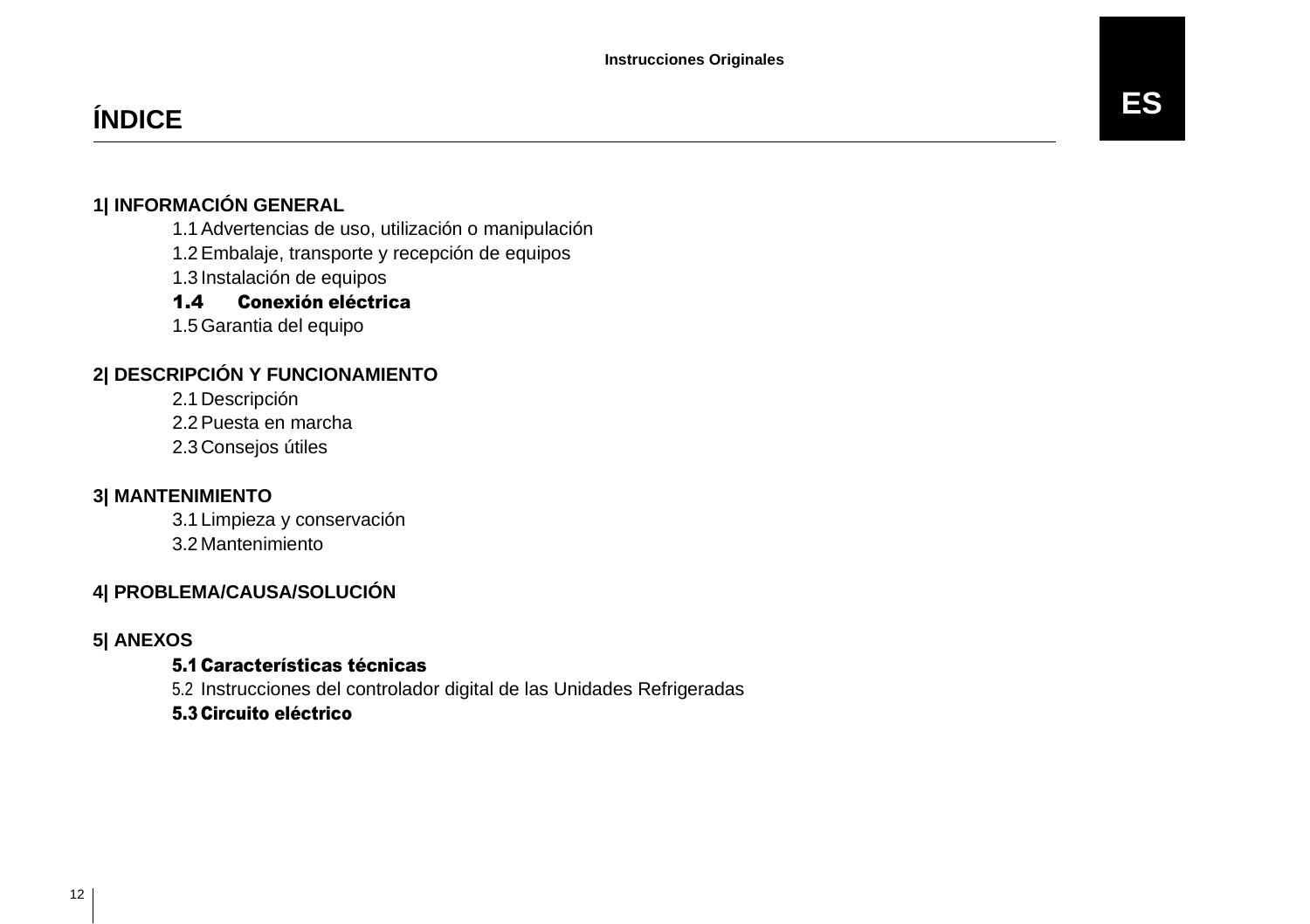# **1| INFORMACIÓN GENERAL**

# **1.1 ADVERTENCIAS DE USO, UTILIZACIÓN O MANIPULACIÓN**

### **El manual de usuario / instrucciones de uso, es muy importante tenerlo localizado para poder realizar un buen uso del equipo.**

El uso del equipo debe de realizarse por personas adultas y su manipulación por personal cualificado exclusivamente. El fabricante no se responsabiliza de los daños causados por el uso indebido o reparaciones no autorizadas.

Este equipo es pesado, tome las precauciones debidas para su instalación.

Este mueble deberá ser conectado directamente a la toma de tierra para su protección contra descargas eléctricas. El cable de toma de tierra no deberá ser cortado ni modificado.

En caso que fuera necesario realizar algún trabajo eléctrico para la instalación o mantenimiento del aparato, este deberá ser realizado por personal cualificado.

Asegurarse que el cable de conexión eléctrica no quede atrapado debajo del equipo, ni está en contacto con el motor. En caso de que el cable esté dañado, debe ser sustituido por el fabricante, por el servicio postventa o por personal cualificado con el fin de evitar riesgos.

Para un buen rendimiento, el local donde vaya a ser instalado el aparato deberá tener una ventilación adecuada, una temperatura no superior a 32ºC (Clase climática 4).

No olvide desconectar la vitrina antes de efectuar cualquier reparación, mantenimiento u operación de limpieza.

Este equipo está dotado de un circuito de refrigeración, no deberá resultar dañado por ninguna operación de limpieza o mantenimiento. Utilizar el equipo exclusivamente según la función para la cual se ha diseñado y con las condiciones de trabajo especificadas en el manual.

La carga máxima del estante es de 2 kg por bandeja, únicamente referida al aspecto mecánico.

Fuente de luz reemplazable de tipo y potencia indicadas sobre producto en zona de la luminaria. Dicha fuente de luz debe reemplazarse únicamente por el fabricante, su servicio técnico o persona cualificada equivalente.

#### Indicaciones y Advertencias específicas para aparatos que utilizan gases inflamables:

- No almacenar en este aparato sustancias explosivas como latas de aerosol con un propelente inflamable.
- Mantener libres de obstrucciones todas las aberturas de ventilación en la envolvente del aparato o en la estructura de encastre.
- No utilizar dispositivos mecánicos u otros medios para acelerar el proceso de descongelación, distintos a los recomendados por el fabricante.

- No dañar el circuito de fluido refrigerante.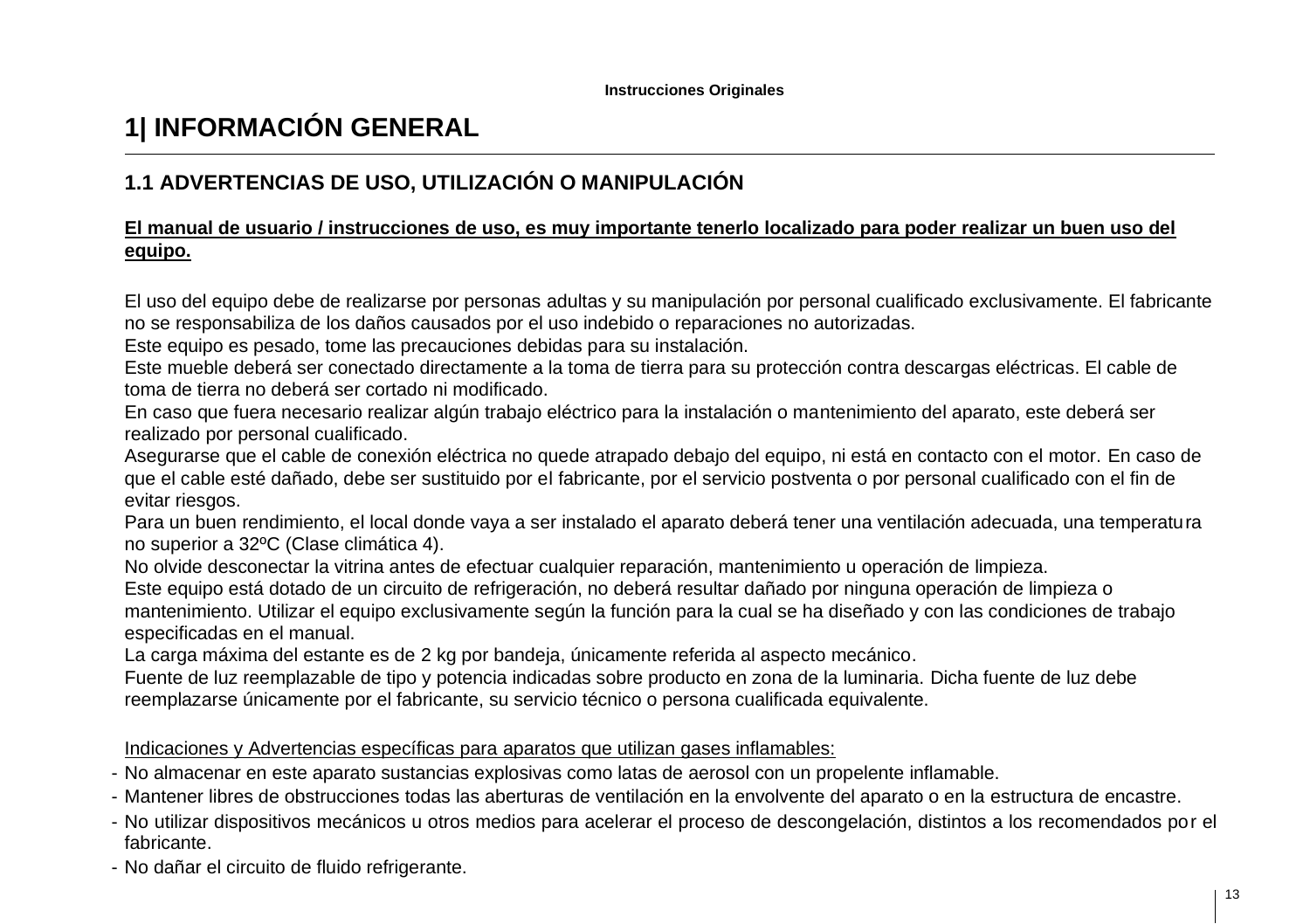- No utilizar aparatos eléctricos en el interior de los compartimentos destinados a la conservación de alimentos, a menos que sean del tipo recomendado por el fabricante.



Señal de advertencia que indica riesgo de fuego/materiales inflamables

En caso de fuga del refrigerante:

- No generar llama en los alrededores del aparato.
- No encender/apagar interruptores o conectar/desconectar enchufes en la zona del aparato.
- No usar una llama directa.
- Ventilar inmediatamente la zona del aparato abriendo puertas y ventanas.
- Llamar a un servicio técnico autorizado.

Para garantizar la eficiencia de esta máquina y su correcto funcionamiento, es imprescindible ceñirse a las indicaciones del fabricante, SOBRE TODO EN LO QUE CONCIERNE A LAS OPERACIONES DE MANTENIMIENTO Y LIMPIEZA, que en la mayor parte de los casos deberá efectuarlas personal cualificado.

Para garantizar la eficiencia de esta máquina y su correcto funcionamiento, es imprescindible ceñirse a las indicaciones del fabricante, SOBRE TODO EN LO QUE CONCIERNE A LAS OPERACIONES DE MANTENIMIENTO Y LIMPIEZA, que en la mayor parte de los casos deberá efectuarlas personal cualificado.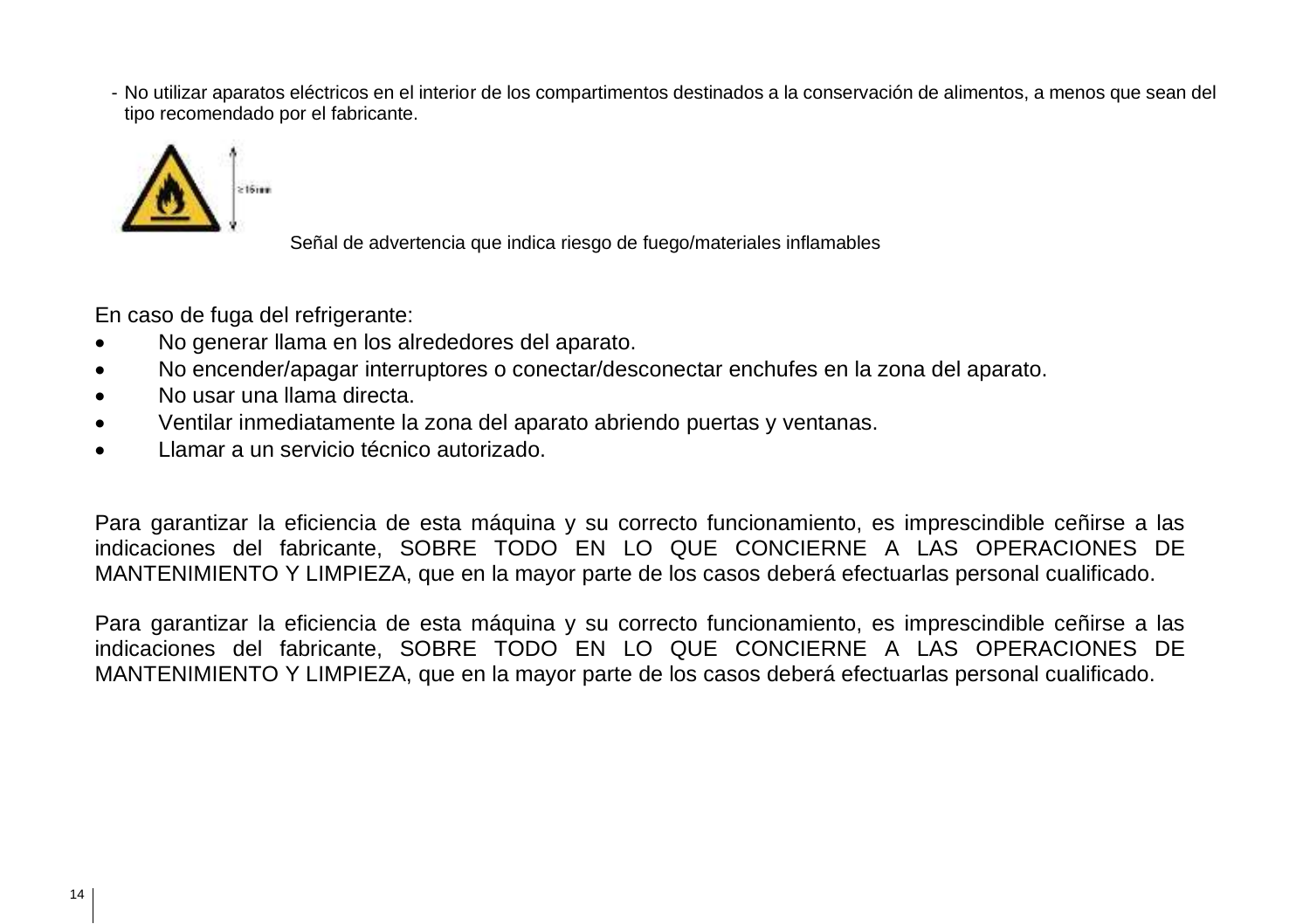# **1.2 EMBALAJE, TRANSPORTE Y RECEPCION DE EQUIPOS**

El embalaje protege su equipo contra posibles daños durante el transporte. Todos los materiales utilizados son respetuosos contra el con el medio ambiente y pueden ser reciclados o reutilizados.

#### **Instrucciones Originales**

El equipo se paletiza y es embalado con una estructura de madera. Se transportará, almacenará y se descargará en posición **"SIEMPRE HORIZONTAL"**. En el caso de que esto no se respete se deberá dejar pasar varias horas hasta que el aceite del compresor recupere su posición de trabajo, antes de su puesta en funcionamiento.

Comprobar el embalaje que no ha sufrido desperfectos a causa del transporte. En el caso de que se hayan encontrado daños, presente una reclamación al transportista o a la agencia que le haya realizado el transporte **EN EL ACTO** (no se podrá devolver ningúnaparatodañadosinnotificarloypreviaautorizaciónunavezquesehayasolucionadoconlaagenciadetransporte). Cortar losflejesdelembalajeyretirarplásticosycartónteniendomuchocuidadoennodañarseconlasgrapasyastillasdemadera. No marcar o golpear el mueble con las herramientas de desembalaje. Dejar siempre para último momento el palet de transporte.

# **1.3 INSTALACIÓN DE LOS EQUIPOS**

Trasladar el mueble con la ayuda de una transpaleta y llevarlo hasta el sitio de ubicación. Retirar la tapa del palet con cuidado para no dañar el mueble. A continuación todos los elementos protectores de la vitrina (corchos, film,…).

No situar el mueble al sol, ni cerca de fuentes de calor así como de salidas de aire caliente.

Dejar suficiente espacio libre en aquellas partes del mueble en las que haya alojada una rejilla de ventilación y no obstruva dichas rejillas, de tal manera que la evacuación de aire caliente se realice sin problemas.

# **1.4 CONEXIÓN ELÉCTRICA**

### Antes de conectar un equipo frigorífico a la red, compruebe que la tensión es la indicada en la documentación del aparato.

La línea de alimentación debe tener una sección adecuada para el consumo del aparato y obligatoriamente TOMA DE TIERRA (la falta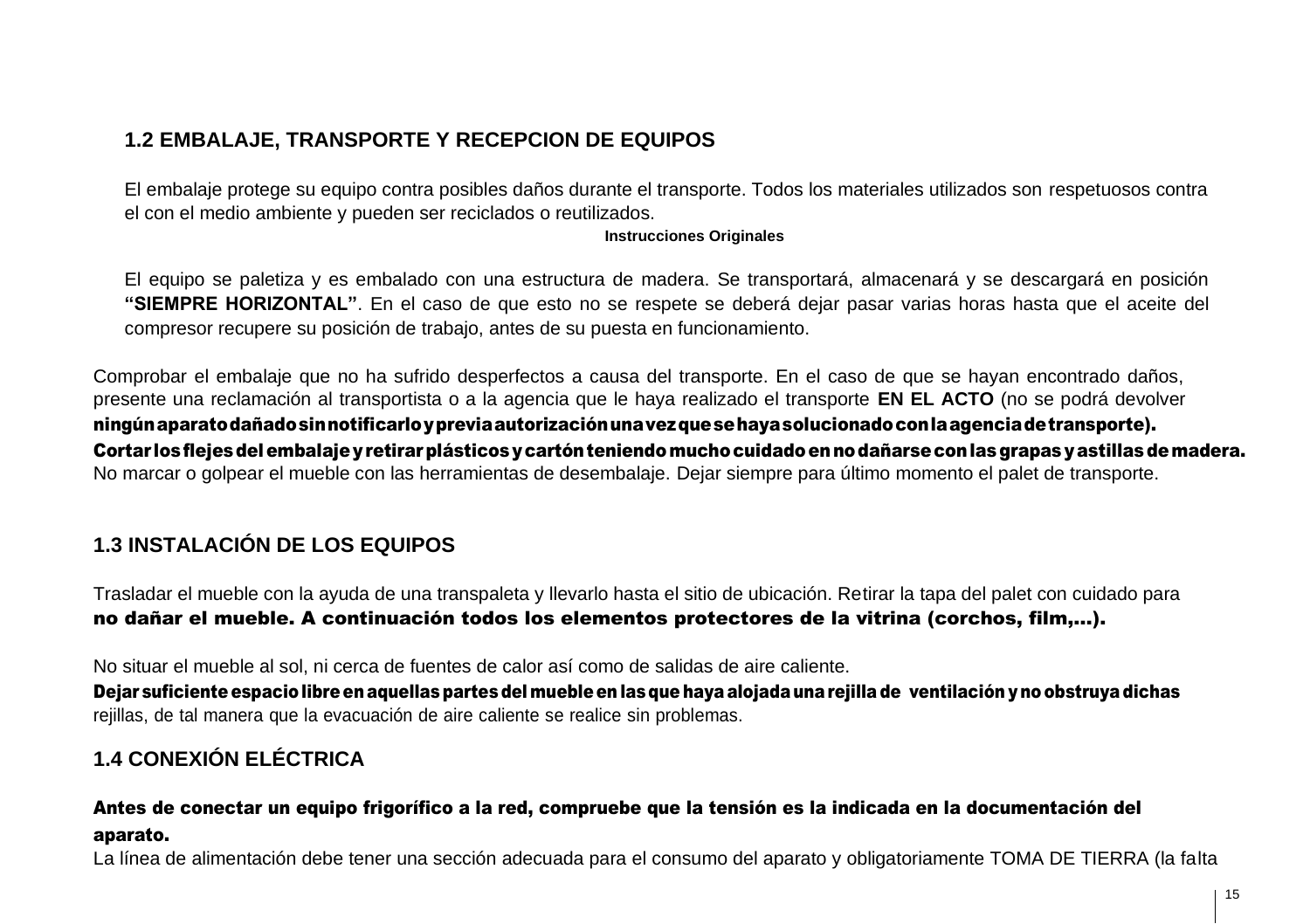de toma de tierra en la red constituye un grave peligro para su seguridad, además de ser causa de la anulación inmediata de la garantía por parte del fabricante).

No introducir objetos entre las rejillas de protección del grupo frigorífico.

Antes de realizar limpieza o mantenimiento alguno, hay que desconectar el aparato de la red eléctrica.

Por su seguridad no ande descalzo con el suelo mojado o con las manos húmedas por peligro a descargas eléctricas

### Si el cable de alimentación está dañado, debe ser sustituido por el fabricante, por su servicio posventa o por personal cualificado similar con el fin de evitar un peligro.

Este aparato es conceptuado como ESTÁTICO (No portátil)

La manipulación de los componentes eléctricos (termostato, conexiones, etc.), solo deberá ser efectuada por personal cualificado, pues un reglaje inadecuado podría ocasionar graves perjuicios al funcionamiento del mueble y al género en él almacenado.

El lugar donde vaya a ser instalado el mueble deberá estar acondicionado con los siguientes elementos:

### .Instalación eléctrica con diferencial y magneto-térmico.

.Toma de corriente provista de toma de tierra.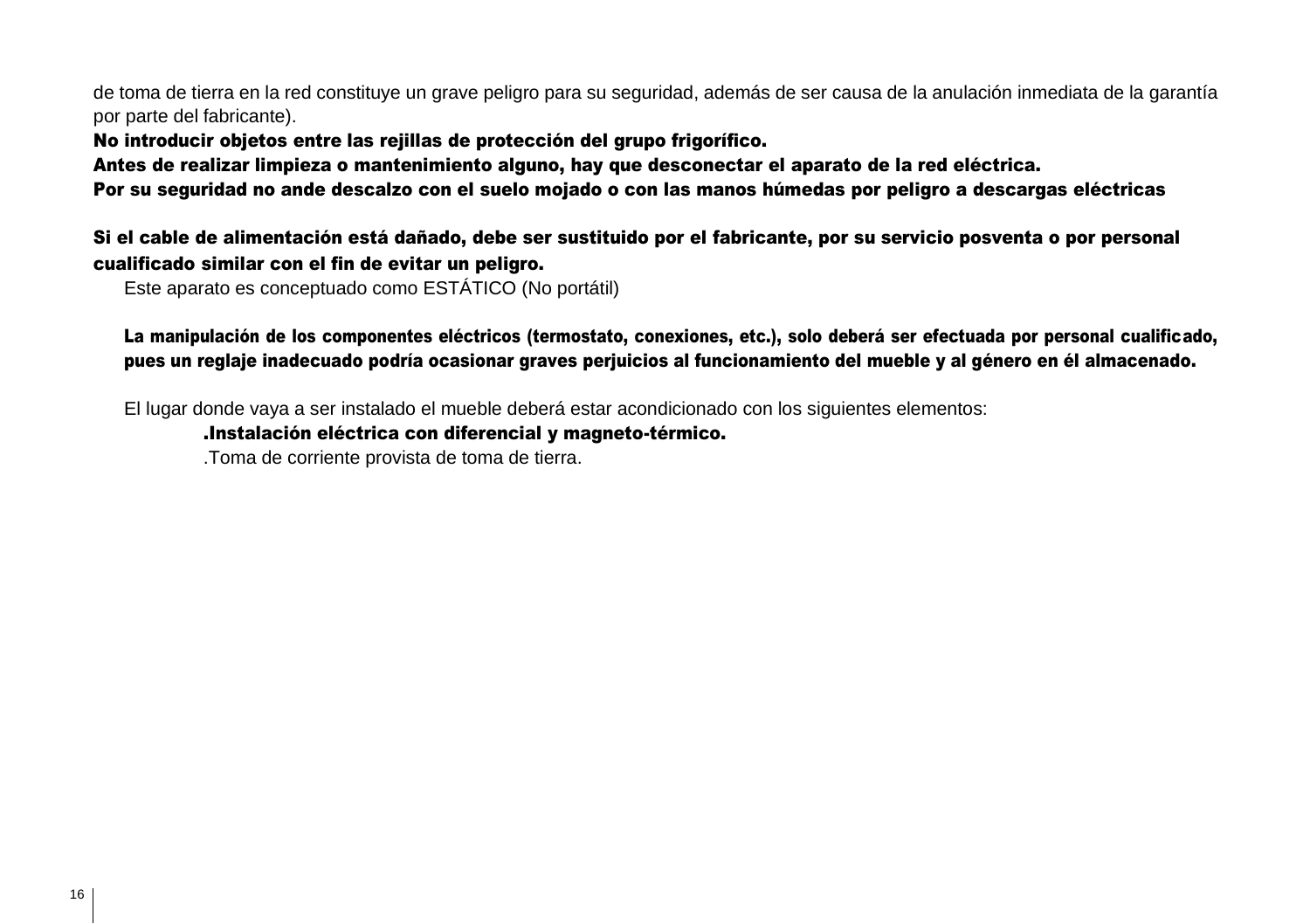# **1.5. GARANTÍA DE LOS EQUIPOS**

-Nuestrosproductosparausoindustrial,debidoalasexigentescondicionesdetrabajoaquesonsometidas,estángarantizadospor el periodo de DOS AÑOS, contra todo defecto de fabricación, a contar desde su fecha de venta, siempre y cuando sean manipulados **por** profesionalescualificados,deacuerdoconlasnormasenvigoryutilizadosencondicionesnormales.

- Para el disfrute de esta garantía, será necesario cumplir las normas de la Garantía y en cada caso, la aceptación del defecto detectadoenel equipo, por nuestroDepartamento Técnico, paraloquedeberánser enviadas laspiezasdefectuosas.

- Nuestra garantía cubre únicamente la reposición del material sin cargo alguno para el comprador y sin que en ningún caso seamos responsables de los daños y perjuicios que por su defecto hayan podido producirse, directa o indirectamente.

- Sólo se amparan defectos de fabricación, nunca defectos de funcionamiento originados por deficiencias en la instalación, suministro de electricidad, etc. independientes de los primeros, ni imperfecciones provocadas por condiciones climatológicas adversas (tormenta, rayos, viento, etc.) u otro tipo de fuerzas de causa mayor.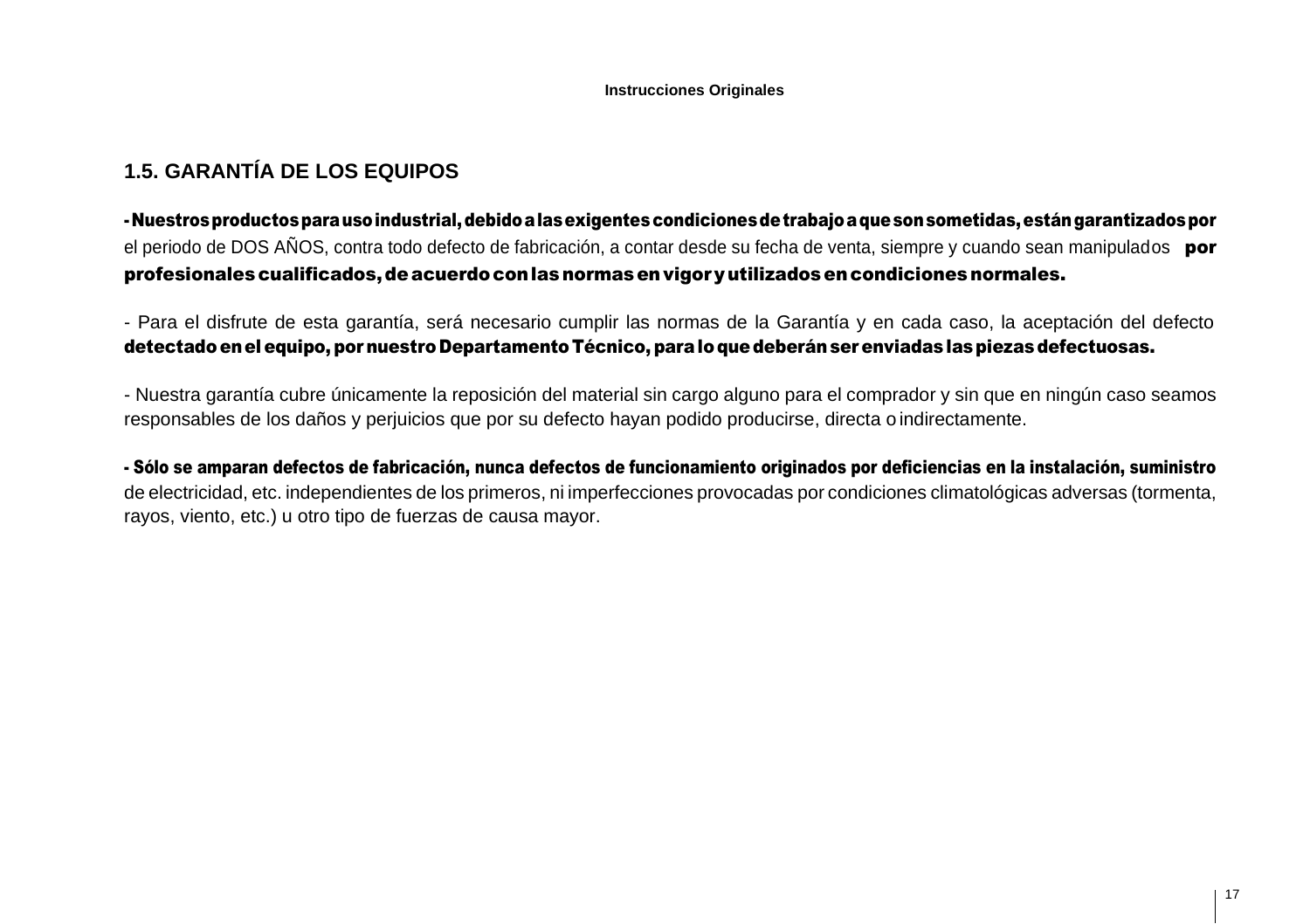# **2| DESCRIPCIÓN Y FUNCIONAMIENTO DE LOS EQUIPOS**

# **2.1 DESCRIPCIÓN**

Nuestros equipos están diseñados para la exposición de alimentos. Este equipo está clasificado como clase climática 4 y está construido con materiales atóxicos y en acero. El grupo frigorífico contiene gas R290 para los muebles de refrigeración. El cuerpo está inyectado con poliuretano a 40 Kg/cm3 de densidad libre de CFC.

Temperaturas óptimas de trabajo, es de + 4ºC y 8ºC.

### **2.2 PUESTA EN MARCHA**

Conectar el cable de alimentación a la red eléctrica y en caso de que el mensaje en el display sea OFF, pulsar el botón de encendido en el termostato, Una vez conectado, observar que el grupo de refrigeración, tanto compresor como ventilador funcionan. El termostato esta programado para que realice las operaciones de puesta en marcha y parada. Desde este momento el mueble funcionará automáticamente.

En los modelos de sushi, el equipo frigorífico funciona de forma continua hasta la desconexión manual de la vitrina. En el caso de mal funcionamiento, no toque nada y diríjase al proveedor que le ha suministrado el mueble.

NOTA: El interruptor exterior activa y desactiva la iluminación interior del mueble. Verifique su funcionamiento activando y desactivando dicho interruptor y comprobar que las luces se encienden y se apagan.

NOTA: El nivel de presión sonora ponderado A, está por debajo de 70 dB(A)

# **2.3 CONSEJOS ÚTILES**

#### Dejarque el equipo alcance la temperatura optima de trabajo, antes de introducir género en su interior.

No introduzca ni deposite sobre el aparato genero caliente.

Recuerde que es una vitrina expositora de alimentos. Con lo cual debe de utilizar se producto refrigerado, en el día y cada jornada de trabajo debe de vaciarse y proceder a su limpieza, ya que puede acumular condensación en la bandeja y formar hielo.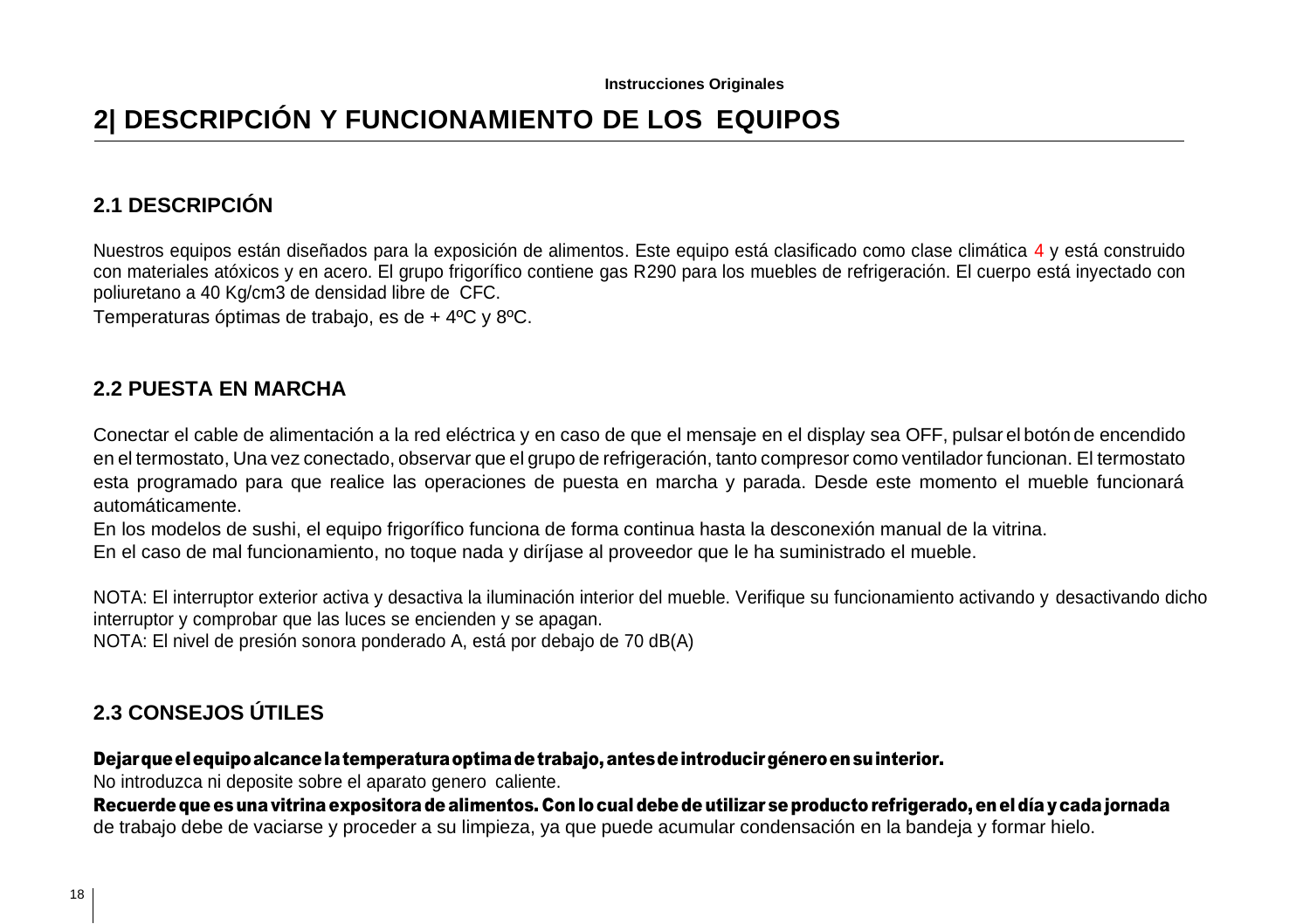#### **Instrucciones Originales**

En ningún caso la debemos utilizar para mantener alimentos en periodos largos.

No dejar la cubierta abierta durante un largo tiempo, ya que la temperatura interior del equipo puede verse afectada.

Sivaaintroducirenelalimentocuyoolorpuedaafectaralolorosabordel restoenvuélvalosocolóquelosenunrecipientehermético. En caso que vaya a estar un tiempo parado, desconéctelo, retire los alimentos que se encuentren en su interior, limpie la cámara y deje la cubierta entreabiertas.

No utilizar dispositivos mecánicos u otros medios para acelerar el proceso de descongelación.

Noutilizaraparatoseléctricosenelinteriordeloscompartimentosdestinadosalaconservacióndealimentos,amenosqueseandel tipo recomendado.

# **3| MANTENIMIENTO DE LOS EQUIPOS**

# **3.1 LIMPIEZA Y CONSERVACIÓN**

Una de las primeras operaciones después de desembalar, será la de limpiar la cámara con agua y un jabón neutro. La unidad condensadora deberá ser limpiada periódicamente, manteniéndola libre de cuerpos extraños. Para su limpieza se recomiendalautilizacióndeuncepillodepeloduro(nodeacero),ysinosetuvieranlosmediosnecesariosavisaralserviciotécnico para realizar la limpieza. De esta manera conseguiremos mantener el buen rendimiento de grupo frigorífico.

Efectuar la operación de limpieza del condensador para su buen rendimiento.

La limpieza exterior se realizará a diario utilizando agua jabonosa, ya que los restos de comidas y grasas pueden periudicar a los distintos componentes del mueble.

No dañar el circuito de refrigeración durante la limpieza, ya que puede ocasionar graves consecuencias.

No es aconsejable la utilización de productos agresivos como lejías, ácidos, etc...

# **3.1 MANTENIMIENTO**

### Elmantenimientolorealizarápersonalcualificado.Lasoperacionesdemantenimientolasdeterminanlascondicionesdellocalasí como de su uso. Los elementos a tener en cuenta son la limpieza del condensador y los lugares donde se acumulen restos de alimentos o líquidos a los que en la limpieza diaria no se llegue.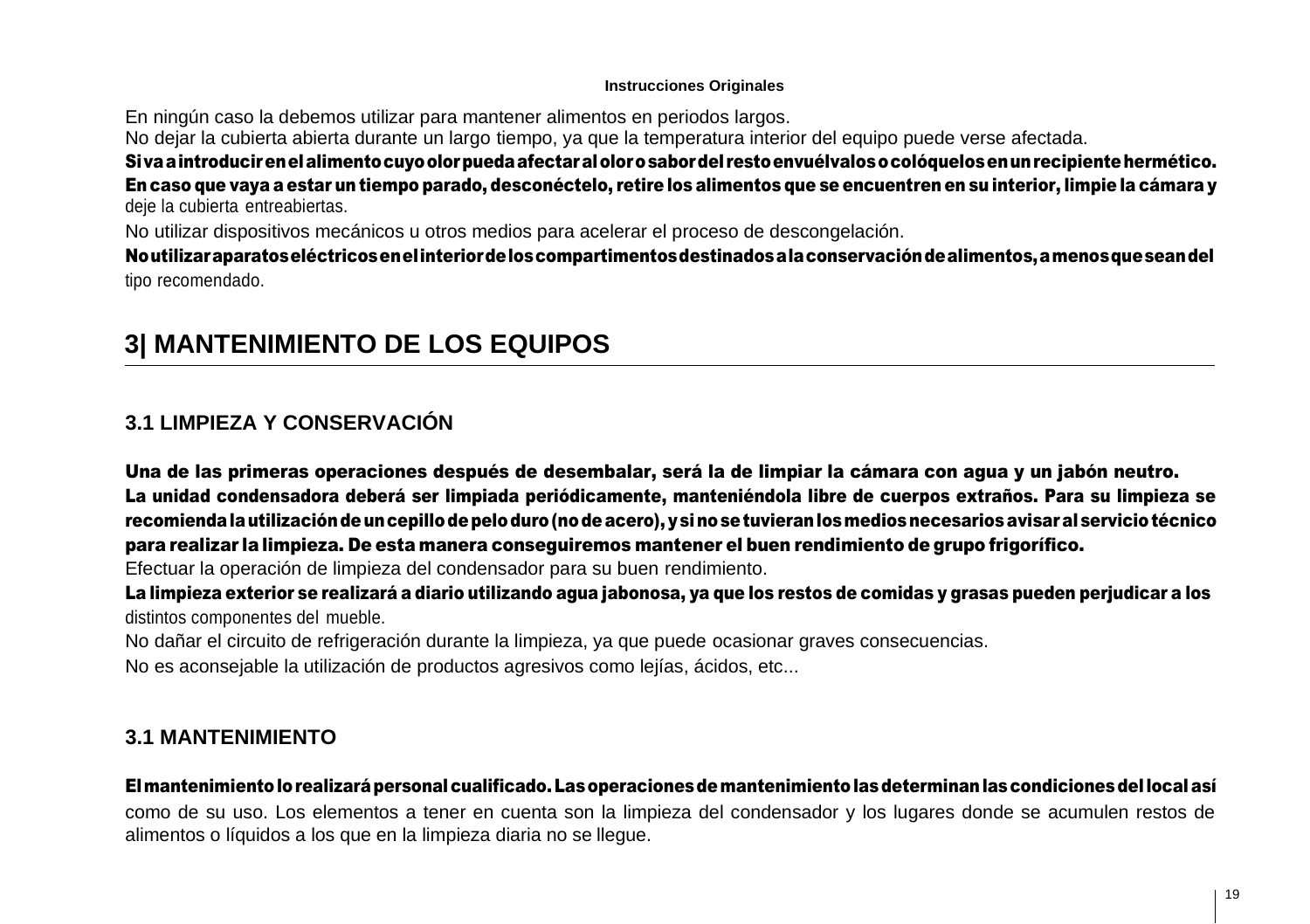# **4| PROBLEMA/CAUSA/SOLUCIÓN**

| <b>PROBLEMA</b>                                         | <b>CAUSA</b>                                                                                                                                                                                    | <b>SOLUCIÓN</b>                                                                                                                                                                                                                                 |
|---------------------------------------------------------|-------------------------------------------------------------------------------------------------------------------------------------------------------------------------------------------------|-------------------------------------------------------------------------------------------------------------------------------------------------------------------------------------------------------------------------------------------------|
| El mueble no funciona.<br>El termostato no se enciende  | No hay electricidad en la toma de corriente                                                                                                                                                     | Comprobar la conexión                                                                                                                                                                                                                           |
| El aparato enfría poco                                  | El termostato no se encuentra en la<br>posición correcta.<br>La cubierta se abre excesivas veces y/o<br>puede haberse quedado mal cerrada.                                                      | Cambiar la situación del aparato y evitar<br>esas fuentes de calor.<br>Dejar libres las rejillas de ventilación.<br>Comprobar que estén bien cerrada.<br>Ajustar el termostato.                                                                 |
| Excesivo hielo en el evaporador<br>(no para sushi)      | El termostato no se encuentra en la<br>posición correcta.<br>La cubierta se abre excesivas veces y/o<br>puede haberse quedado mal cerrada.<br>El programa de Desencarche no se ha<br>realizado. | Posicionar el termostato en una posición de<br>menos frío.<br>Evitar abrir la cubierta con demasiada frecuer cia<br>y comprobar que se queda bien cerrada.<br>Consultar el apartado de Desencarche del<br>evaporador del manual del termostato. |
| El evaporador se desescarcha en trabajo<br>(sólo sushi) | Parámetros termostato incorrectos                                                                                                                                                               | Ajustar setting de paro más bajo                                                                                                                                                                                                                |
| Funcionamiento ruidoso                                  | El termostato no se encuentra en la<br>posición correcta.<br>La cubierta se abre excesivas veces y/o<br>puede haberse quedado mal cerrada.                                                      | Nivelar el aparato de tal manera que las<br>vibraciones y ruidos desaparezcan.<br>Separar aquellas piezas que estén<br>rozando.<br>Apretar los tornillos que estén flojos.                                                                      |
| El cristal exterior se empaña                           | <b>Humedad exterior alta</b><br>Apertura excesiva de puertas                                                                                                                                    |                                                                                                                                                                                                                                                 |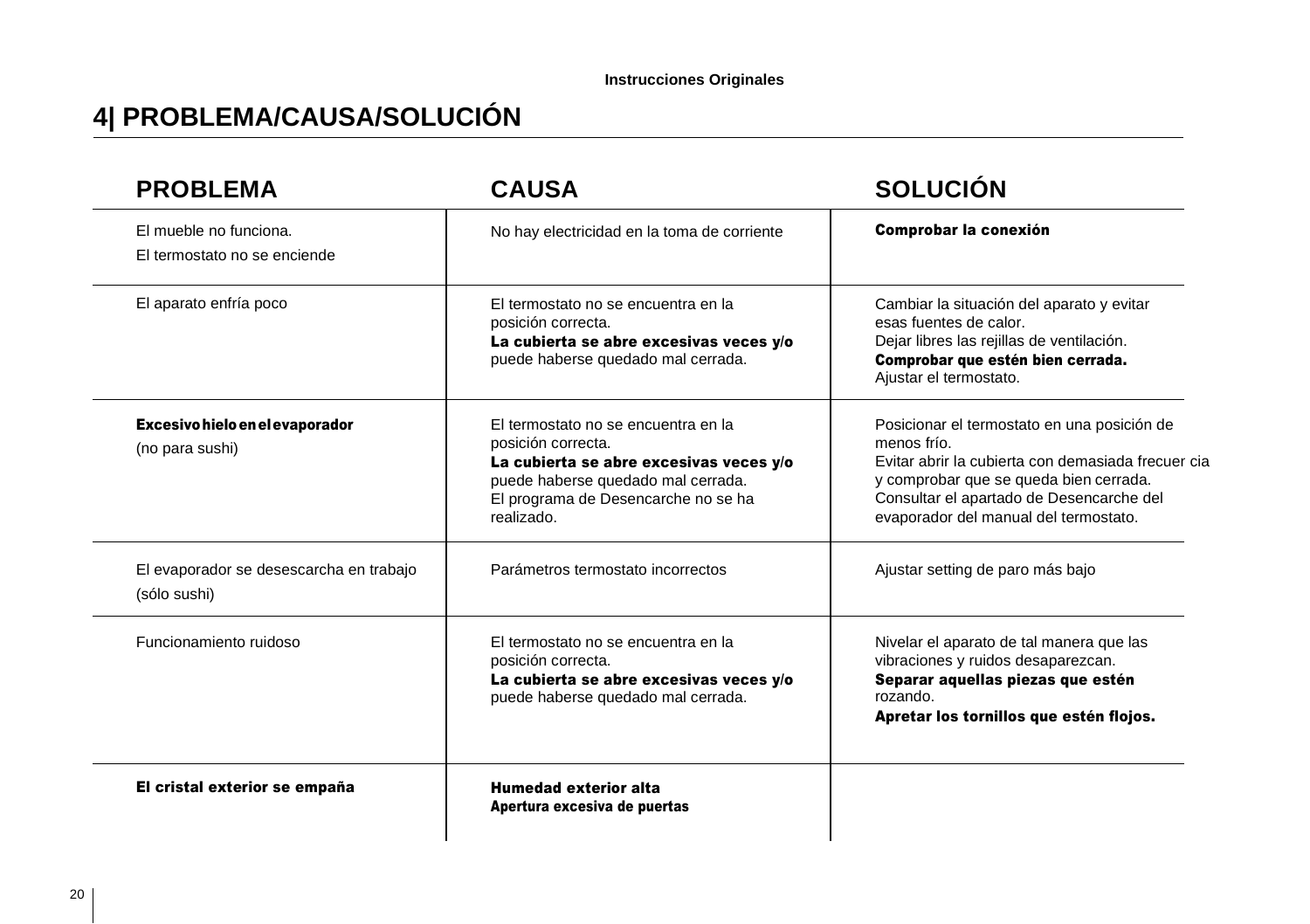**Instrucciones Originales**

# **5.1 INSTRUCCIONES DEL CONTROLADOR DIGITAL DE LAS UNIDADES REFRIGERADAS**

# **EWPlus 961/971/974EO**



Acceso y uso del menú para ajustar temperatura del equipo:

• Menú estado de la máquina: Presionar y liberar la tecla "SET" (\*)

(\*) Aparecerá en pantalla la palabra "SEt". Se pueden utilizar entonces las teclas de la izquierda del panel de control para acceder a los diferentes modos del menú:

- SEt: Ajustes (\*\*)

(\*\*) Ajustes de parámetros: Para visualizar el punto de ajuste se debe presionar la tecla "SET" cuando se muestra la palabra "SEt" en pantalla. Aparece el valor del punto de ajuste en la pantalla, para cambiarlo, se debe presionar las teclas de la izquierda del controlador durante un período máximo de 15 seg. Por último, volver a presionar la tecla "SET" para confirmar la modificación del punto de ajuste.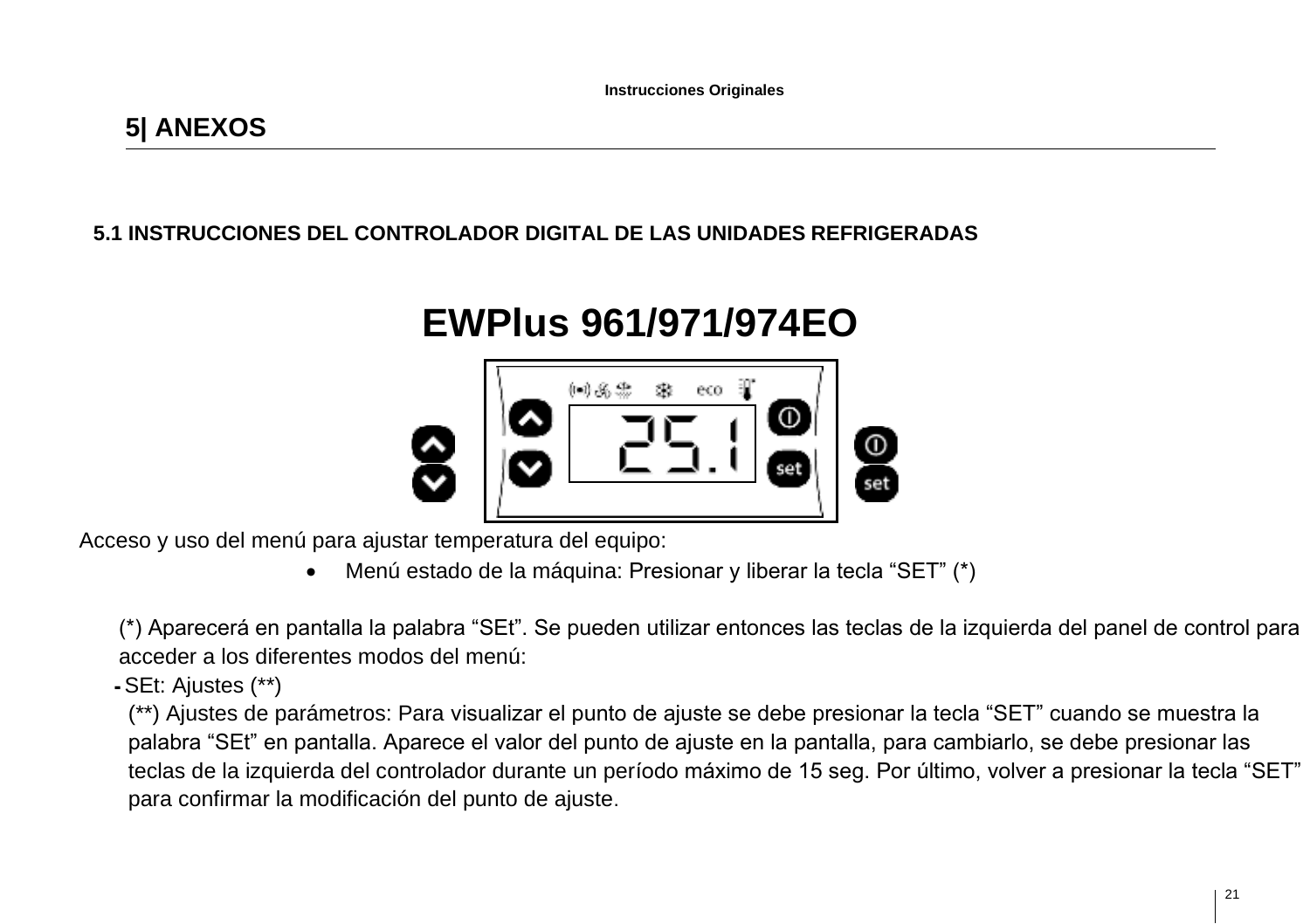# **INDEX**

### **1| INFORMATIONS GÉNÉRALES**

1.1 Mises en garde, utilisation et manipulation

### 1.2Emballage, transport et réception desappareils

1.3 Installation des appareils

### 1.4Branchement électrique

1.5 Garantie de l'appareil

## **2| DESCRIPTION ET FONCTIONNEMENT**

2.1 Description

2.2 Mise en marche

2.3 Conseils utiles

### **3| MANTENIMIENTO**

3.1 Nettoyage et entretien

3.2 Maintenance

### **4| PROBLÈME/CAUSE/SOLUTION**

### **5| ANNEXES**

5.1 Caractéristiques techniques.

5.2 Mode d'emploi des commandes numériques des unités réfrigérées.

5.3 Circuit électrique.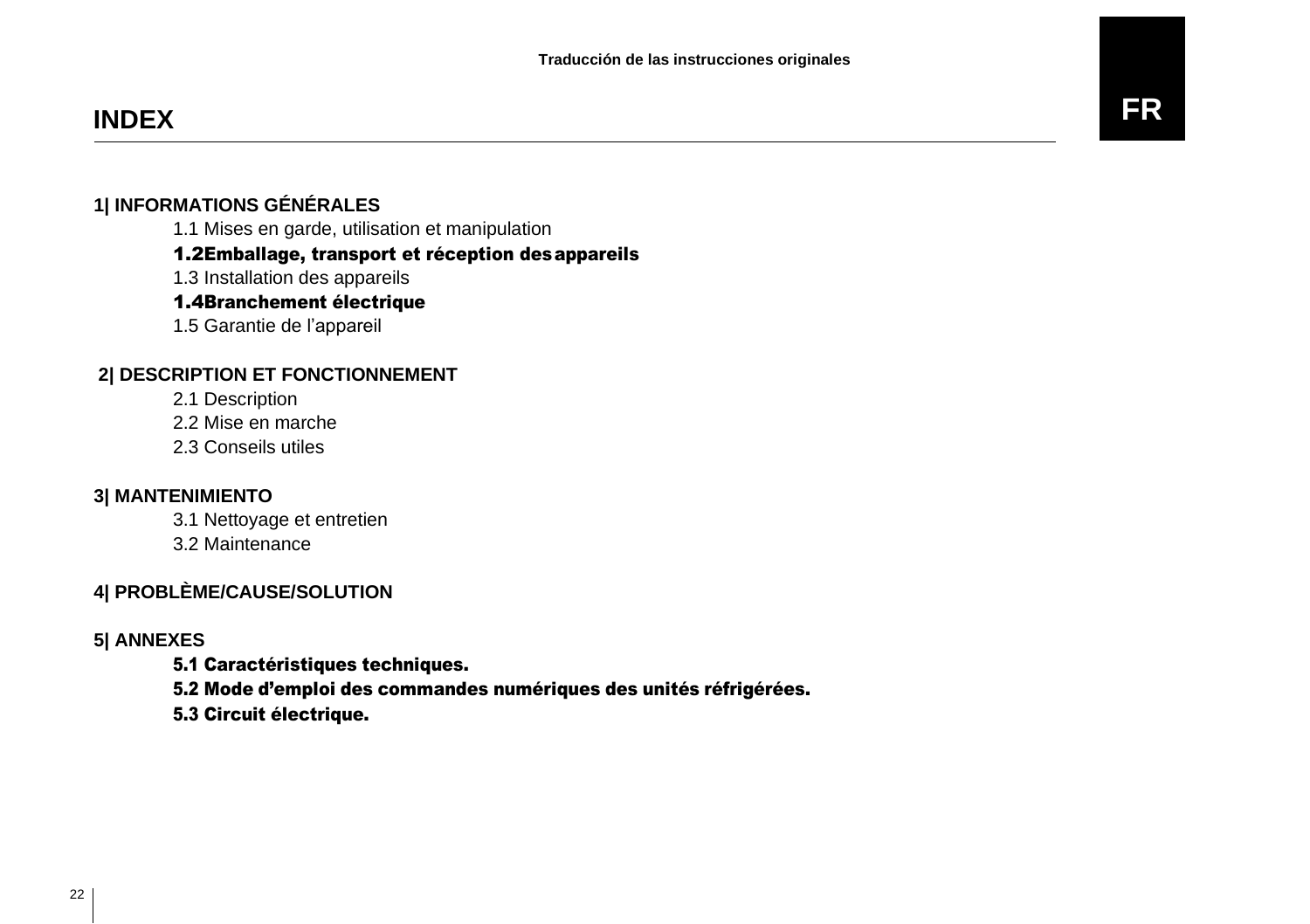# **1| INFORMATIONS GÉNÉRALES**

## **1.1 ISES EN GARDE, UTILISATION OU MANIPULATION**

**Guide de l'utilisateur/mode d'emploi, il est très important qu'il soit à portée de main pour pouvoir utiliser correctement l'appareil**

L'utilisation de l'appareil doit être réalisée par des personnes adultes et sa manipulation doit être effectuée du personnel qualifié uniquement. Le fabricant décline toute responsabilité en raison de dommages provoqués par un usage indu ou des réparations non autorisées.

Cet appareil est lourd, prenez les précautions adéquates pour son installation.

Cemeubledoitêtrereliédirectementàlaprisedeterrepourêtreprotégécontrelesdéchargesélectriques.Lecâbledeprisedeterre ne devra être ni coupé nimodifié.

S'il était nécessaire d'effectuer une manipulation électrique pour l'installation et la maintenance de l'appareil, ces dernières devront être réalisées par du personnel qualifié.

Assurez-vous que le câble de branchement électrique n'est pas coincé sous l'appareil et qu'il n'est pas au contact du moteur. Pour unbonrendement, le local oùsera installé l'appareildevra avoir une ventilationadéquate, unetempérature nedépassant pas 32°C (classe climatique N).

N'oubliez pas de débrancher la vitrine avant d'effectuer toute réparation, maintenance ou opération de nettoyage. Cet appareilest dotéd'un circuit deréfrigération, ilnedevra pas être abîmé par uneopération de nettoyage oude maintenance. Utiliser l'appareiluniquementpour lafonctionpour laquelleilaétéconçuetdanslesconditionsdetravailspécifiéesdansleguide.

#### Instructions spécifiques et avertissements pour les appareils utilisant des gaz inflammables :

- Ne stockez pas de substances explosives telles que des bombes aérosols contenant un propulseur inflammable dans cet appareil.

- Gardez toutes les ouvertures de ventilation dans le boîtier de l'appareil ou dans la structure d'insertion libres de toute obstruction.

- N'utilisez pas d'appareils mécaniques ou d'autres moyens pour accélérer le processus de dégivrage autres que ceux recommandés par le fabricant.

- N'endommagez pas le circuit du fluide frigorigène.

- N'utilisez pas d'appareils électriques à l'intérieur des compartiments destinés à la conservation des aliments, sauf s'ils sont du type recommandé par le fabricant.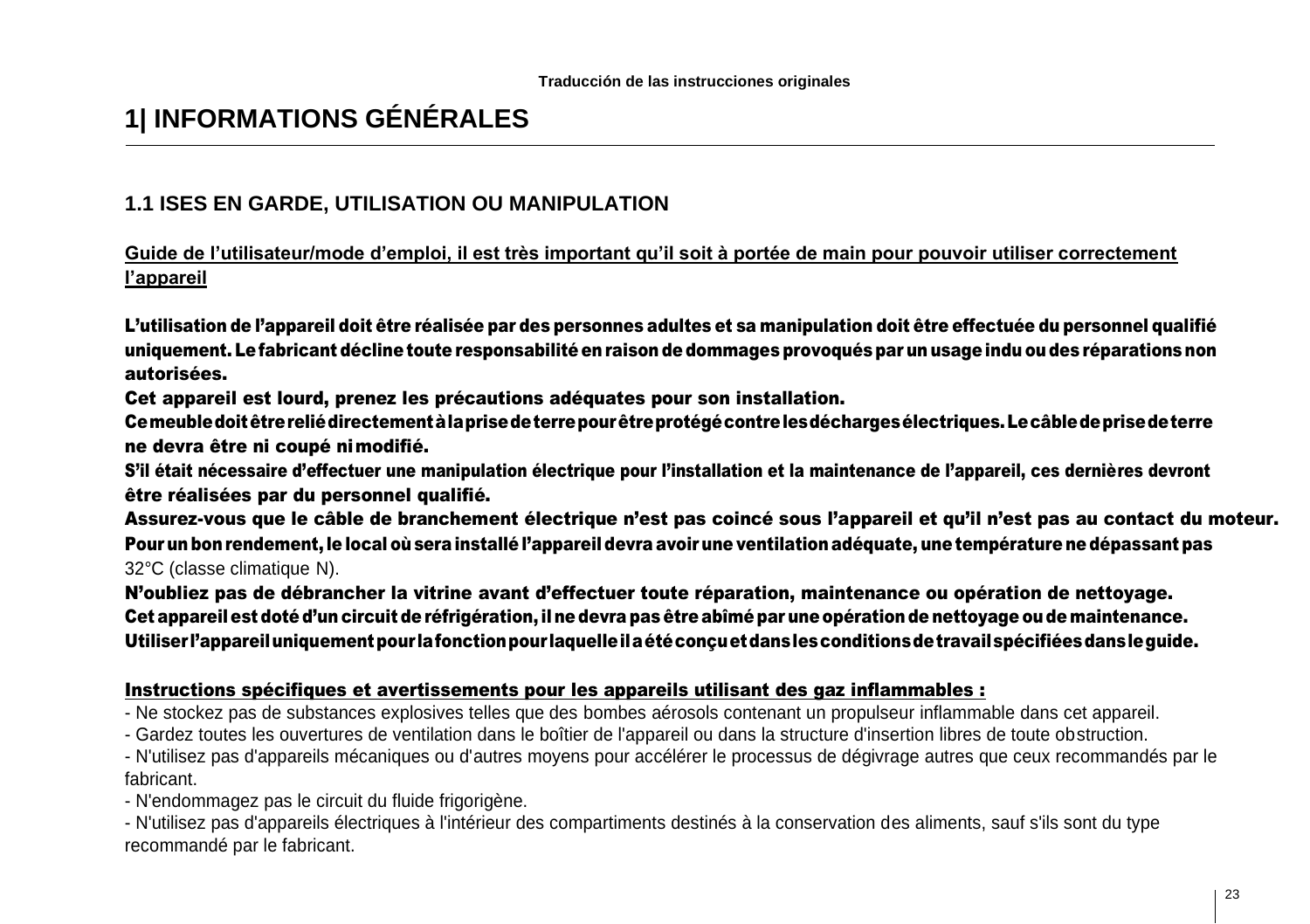

**Panneau "signal" d'avertissement indiquant le risque d'incendie/matières inflammables**

**En cas de fuite de réfrigérant :**

- **- Ne pas générer de flamme à proximité de l'appareil.**
- **- N'allumez pas d'interrupteurs ou ne branchez pas de prises à proximité de l'appareil.**
- **- Ne pas utiliser de flamme directe.**
- **- Aérez immédiatement la zone autour de l'appareil en ouvrant les portes et les fenêtres.**
- **- Appelez un technicien de maintenance agréé.**

**Afin de garantir l'efficacité de cette machine et son bon fonctionnement, il est indispensable de suivre les instructions du fabricant, notamment en ce qui concerne les OPÉRATIONS D'ENTRETIEN ET DE NETTOYAGE qui, dans la plupart des cas, doivent être effectuées par du personnel qualifié.**

**Afin de garantir l'efficacité de cette machine et son bon fonctionnement, il est indispensable de suivre les instructions du fabricant, notamment en ce qui concerne les OPÉRATIONS D'ENTRETIEN ET DE NETTOYAGE qui, dans la plupart des cas, doivent être effectuées par du personnel qualifié.**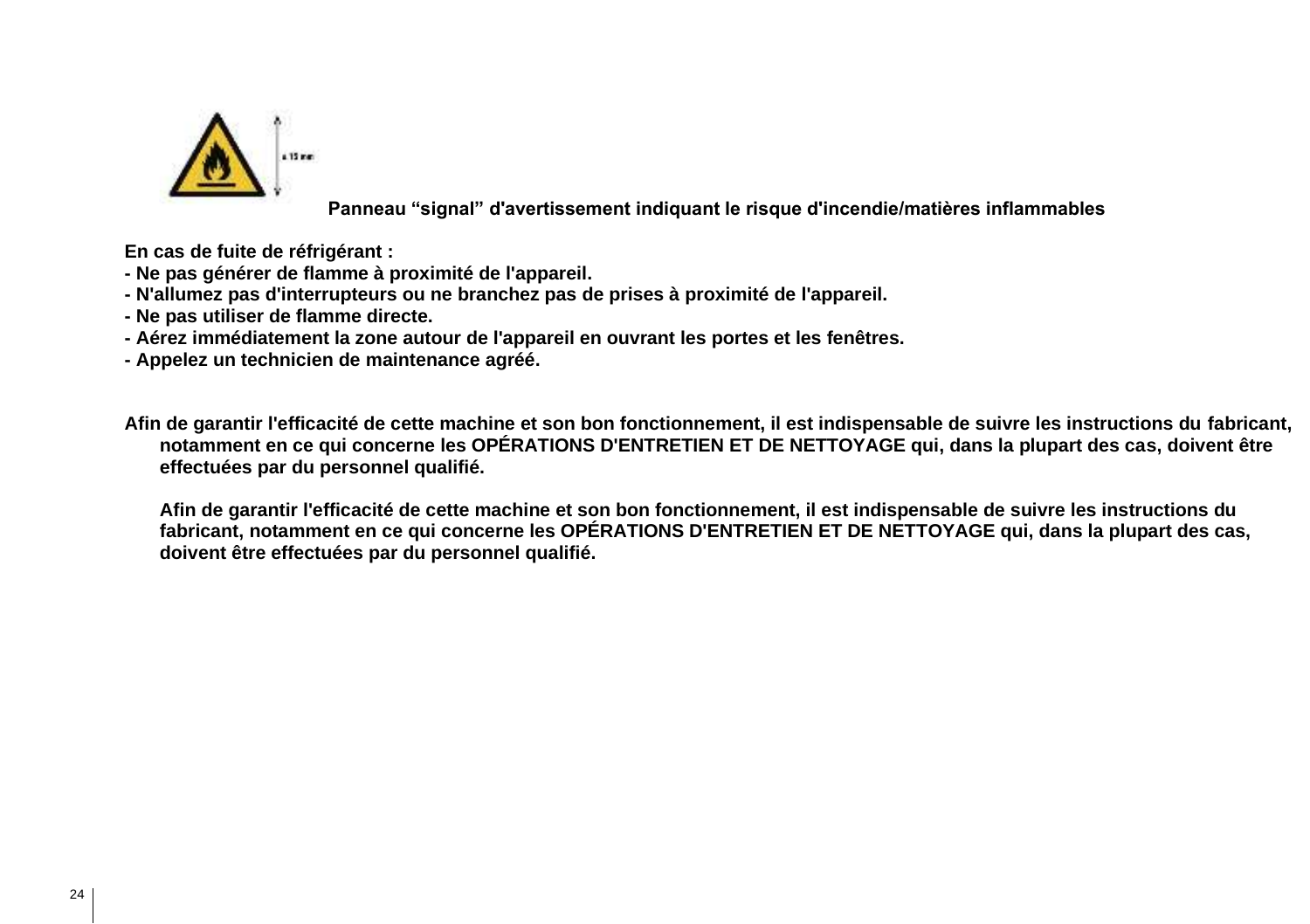# **1.2 EMBALLAGE, TRANSPORT ET RÉCEPTION DES APPAREILS**

L'emballage protège votre appareil contre de possibles dommages durant le transport. Tous les matériaux utilisés respectent l'environnement et ils peuvent être recyclés ou réutilisés.

L'appareil est mis sur palette et il est emballé avec une structure en bois. Il sera transporté, stocké et déchargé **«TOUJOURS EN POSITION HORIZONTALE»**. Sicelan'estpasrespecté,ilfaudralaisserpasserplusieursheurespourquel'huiledu compresseur Retrouve sa position de travail, avant sa mise en marche.

Vérifier que l'emballage n'a pas été endommagé pendant le transport. Si des dégâts ont été constatés, présentez une réclamation auprès du transporteur ou de l'agence ayant effectué le transport **IMMÉDIATEMENT** (on ne pourra retourner aucun appareil endommagé sans le notifier et sans autorisation préalable, une fois le problème résolu avec l'agence de transport).

Découper lescerclagesdel'emballageet retirerplastiquesetcartonsenfaisantbienattention ànepasseblesseravecles agrafes et leséchardesdubois. Nepasmarquer nifrapper lemeubleavec lesoutilsutiliséspour ledéballage. Laisser toujours pour lafinla

palette de transport.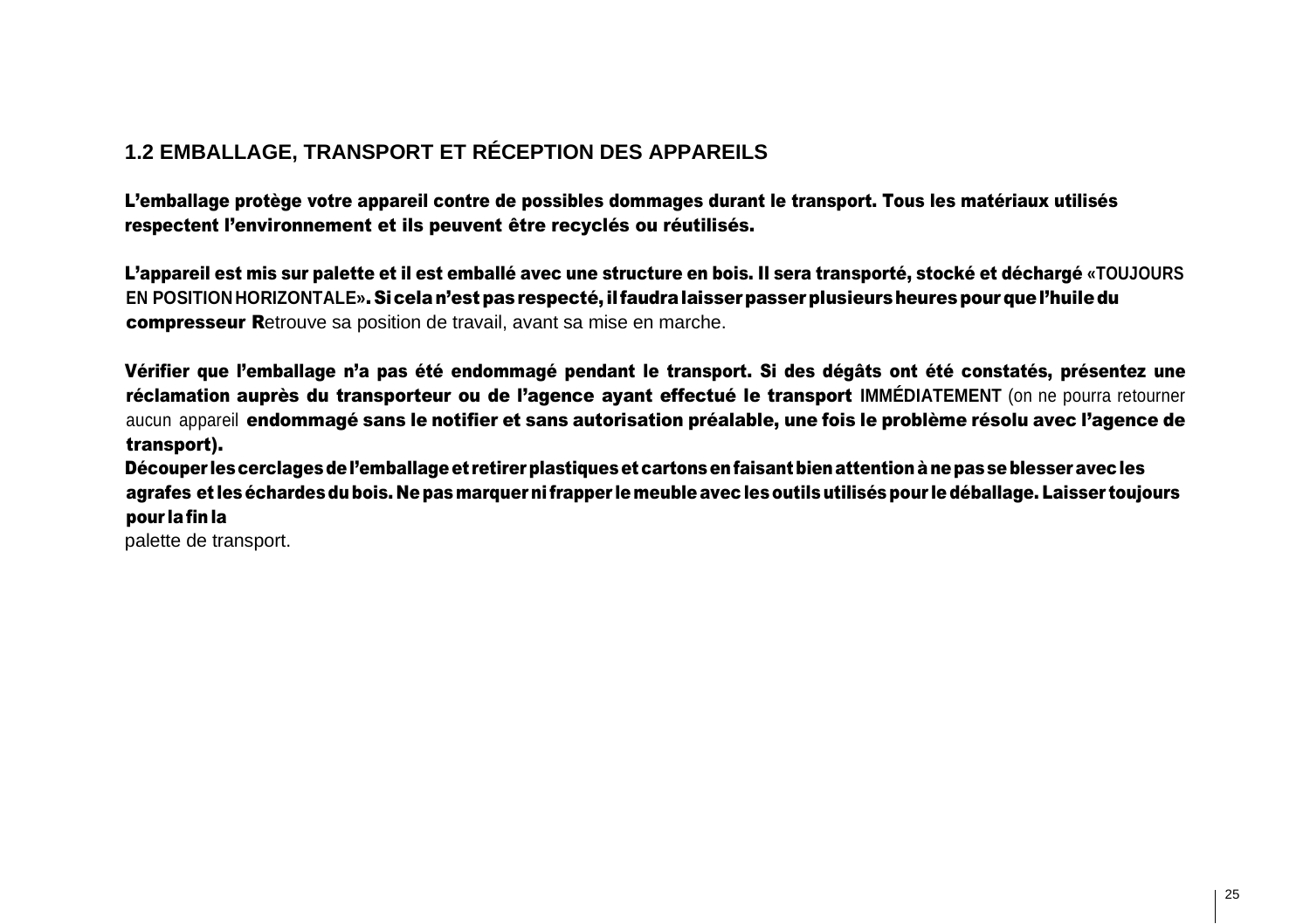### **1.3 INSTALLATION DES APPAREILS**

Transporter le meuble à l'aide d'un transpalette et l'amener vers son emplacement. Retirer le couvercle de la palette précautionneusement pour ne pas abîmer le meuble. Ensuite, retirer les éléments de protection de la vitrine (liège, film, etc.).

Ne pas placer le meuble sur le sol ni à proximité des sources de chaleur ainsi que des sorties d'air chaud. Laisser suffisammentd'espacelibreauniveaudespartiesdumeubleoùest logéeunegrilledeventilationetnepasobstruerces grilles afin que l'évacuation de l'air chaud s'effectue sans problème.

# **1.4 BRANCHEMENT ÉLECTRIQUES**

Avantdebrancherunappareilfrigorifiqueauréseau, vérifiezquelatensionestcelleindiquéedansladocumentationdel'appareil. Laligne d'alimentation doit avoir une section adaptée pour la consommation de l'appareil et obligatoirement une PRISE de TERRE (l'absencedeprisedeterreconstitueungravedangerpourvotresécurité,enplusdeprovoquerl'annulationimmédiatedelagarantie de la part du fabricant).

Ne pas introduire d'objets entre les grilles de protection du groupe frigorifique.

Avant de réaliser tout nettoyage ou maintenance, il faut débrancher l'appareil du réseau électrique.

Pourvotresécurité,nemarchezpaspiedsnussurlesolmouilléouenayantlesmainsmouilléespourévitertoutrisquededéchargesélectriques.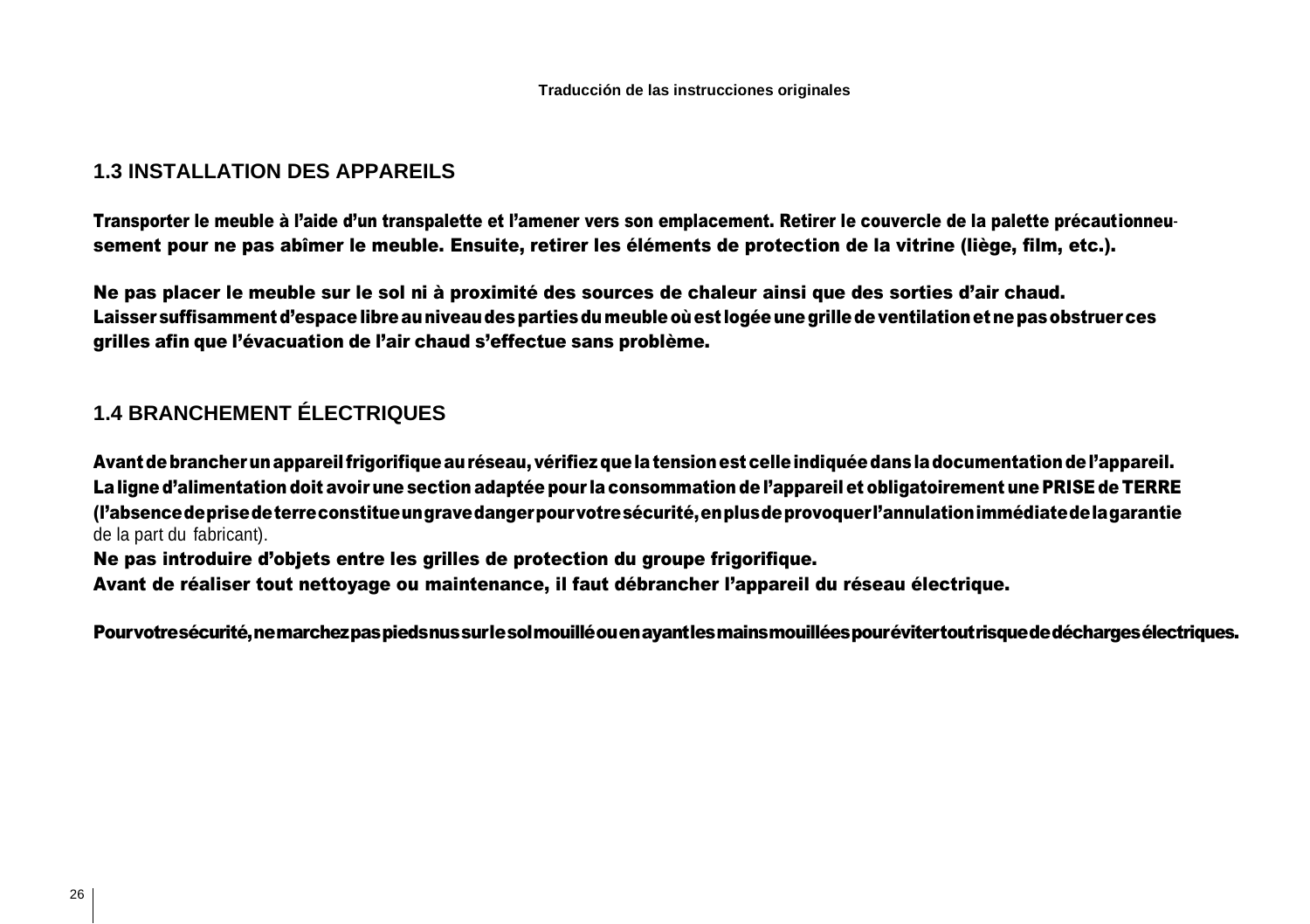**Traducción de las instrucciones originales**

Silecâbled'alimentationestabîmé,ildoitêtreremplacépar lefabricant,parsonserviceaprès-venteoupardespersonnelsqualifiés similaires afin d'éviter tout danger.

Cet appareil est conçu comme STATIQUE (non portatif).

La manipulation des composants électriques (thermostat, branchements, etc.) devra uniquement être effectuée par du personnel qualifié, car toutréglageinadaptépourraitnuiregrandementaufonctionnementdumeubleetauxmarchandisesstockéesdanscelui-ci.

L'endroitoùlemeubleserainstallédevraêtreaménagéaveclesélémentssuivants:

. Installation électrique avec un disjoncteur différentiel magnéto-thermique.

. Prise de courant pourvue d'une prise de terre.

### **1.5. GARANTIE DES APPAREILS**

- En raison des conditions de travail exigeantes auxquelles ils sont soumis, nos produits à usage industriel sont garantis pendant DEUS ANS, contre tout défaut de fabrication, à compter de leur date de vente, à condition qu'ils soient manipulés par des professionnels qualifiés, conformément aux normes en vigueur et utilisés dans des conditions normales.

- Pour bénéficier decette garantie, il seranécessaire derespecter lesnormesdela Garantieet, danschaque cas, ledéfaut détecté dans l'appareil devra être validé par notre service technique, c'est pourquoi les pièces défectueuses devront nous être envoyées.

- Notre garantie couvre uniquement le remplacement du matériel gratuitement pour l'acheteur sans qu'en aucun cas nous ne soyons responsablesdesdommagesetpréjudicesquiontpuseproduireenraisondeleurdéfaut,directementouindirectement.

- Sont uniquement couverts les défauts de fabrication, mais jamais les défauts de fonctionnement provoqués par des déficiences dans l'installation, la fourniture d'électricité, etc. indépendants des premiers, ni les dégâts provoqués par des conditions climatologiques adverses (orage, éclairs, vent, etc.) ou d'autres cas de force majeure.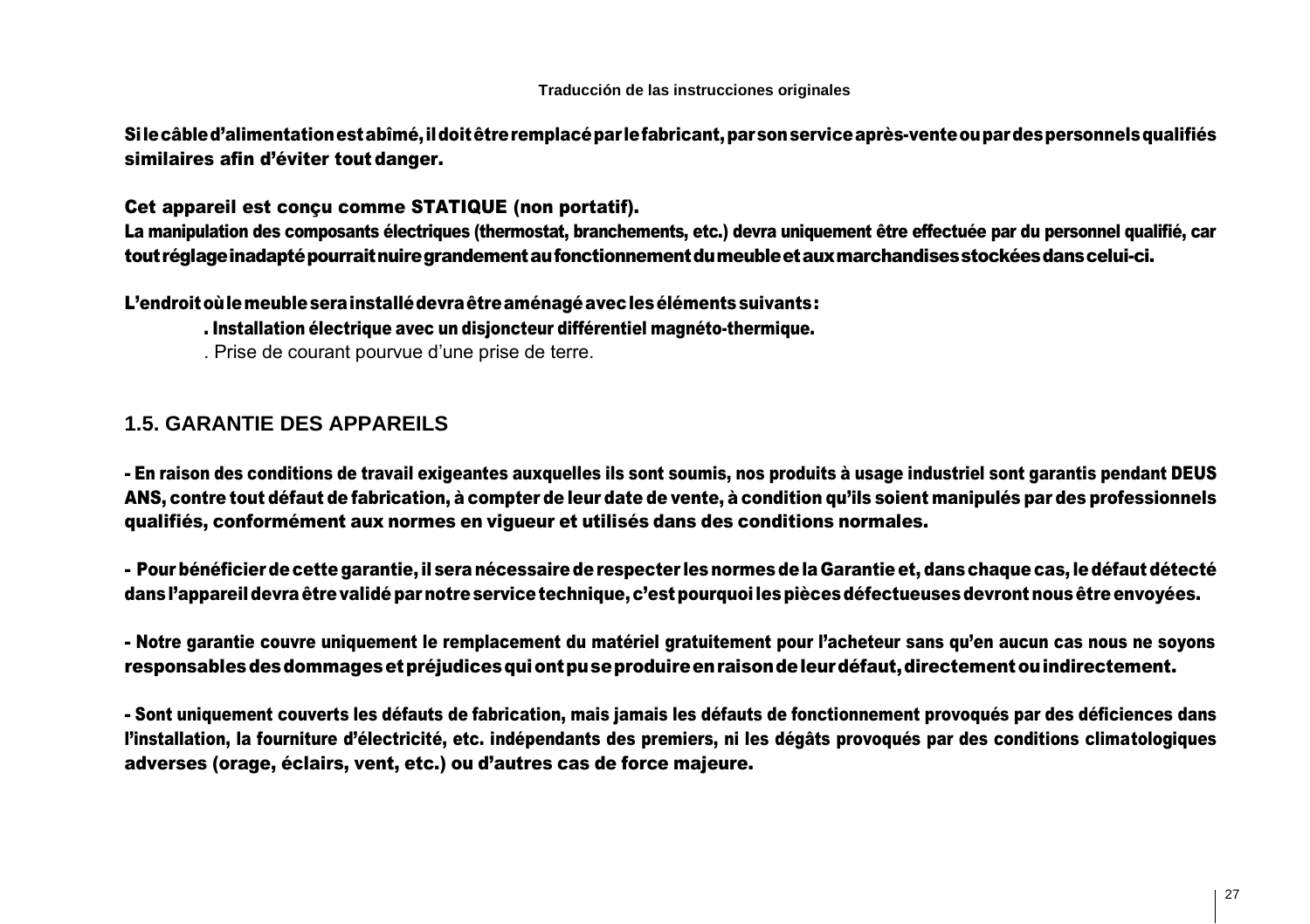# **2| DESCRIPTION ET FONCTIONNEMENT DES APPAREILS**

### **2.1 DESCRIPTION**

Nos appareils sont conçus pour la conservation des aliments. L'appareil est classé comme étant de classe climatique N et il est fabriquédansdesmatériauxatoxiquesetenacier.LegroupefrigorifiquecontientdugazR290pour lesmeublesréfrigérés.Lecorps est injecté avec du polyuréthane de 40 kg/cm3 de densité sans CFC.

Températures optimales de travail : + 4ºC et 8ºC.

### **2.2 MISE EN MARCHE**

Brancher lecâbled'alimentationauréseauélectriqueetappuyer sur leboutond'allumageduthermostat, **si jamais lemessage affiché dans l'afficheur est OFF**.

Une fois branché, vérifier si le groupe de réfrigération fonctionne, aussi bien le compresseur que le ventilateur. Le thermostat est programmé pour réaliser lesopérationsde miseenmarcheet d'arrêt. Dèscet instant, lemeublefonctionnera automatiquement. Dans les modèles pour sushi, l'appareil frigorifique fonctionne en continu jusqu'au débranchement manuel de la vitrine. En cas de dysfonctionnement, ne touchez rien et adressez-vous au fournisseur qui vous a vendu le meuble.

REMARQUE : L'interrupteur extérieur active et désactive l'éclairage intérieur du meuble. Vérifiez son fonctionnement en activant et en désactivant l'interrupteur et vérifiez que les lumières s'allument et s'éteignent.

### **2.3 CONSEILS UTILES**

N'introduisez ni ne déposez aucune marchandise chaude sur l'appareil.

Rappelez-vousqu'ils'agitd'unevitrinepourexposerdesaliments.C'estpourquoiilfaututiliser lesproduitsréfrigérésdanslajournéeet ilfaut vider lavitrinechaquejourpourprocéderàsonnettoyage, car la condensationpeut s'accumuler sur leplateauetdela glace peut se former. Il ne faut jamais l'utiliser pour conserver des aliments longtemps.

Ne pas laisser le couvercle ouvert longtemps, car la température intérieure peut en être affectée.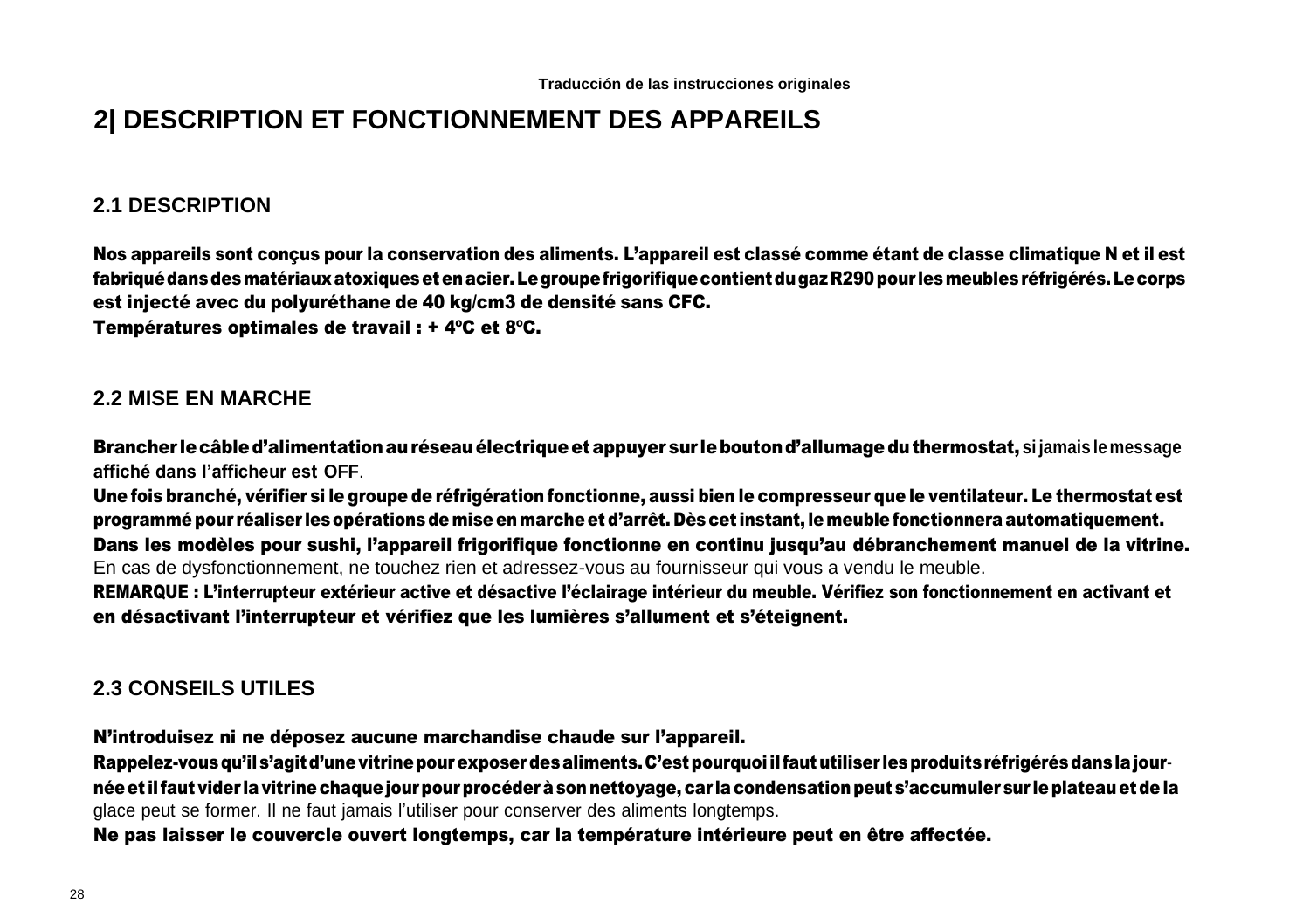Si vousallez introduire unaliment dont l'odeur peutaffecter l'odeuroulegoût desautres, enveloppez-leou placez-ledansunrécipient hermétique.

Silavitrinevaêtreuntempsàl'arrêt,débranchez-la, retirez lesalimentsquisontàl'intérieur,nettoyezl'intérieuret laissez lecouvercle entrouvert. Ne pas utiliser de dispositifs mécaniques ou d'autres moyens pour accélérer le processus de dégivrage. Ne pas utiliser d'appareils électriques à l'intérieur des compartiments destinés à la conservation des aliments, à moins que ces derniers soient du type recommandé.

# **3| MAINTENANCE DES APPAREILS**

### **3.1 NETTOYAGE ET CONSERVATION**

Après le déballage, l'une des premières opérations sera de nettoyer l'intérieur avec de l'eau et un savon neutre. L'unité de condensation doit être nettoyée régulièrement, en la conservant libre de tout corps étranger. Pour son nettoyage, nous recommandons d'utiliser une brosse à poils durs (pas en acier), et si vous ne disposez pas des moyens nécessaires, d'en aviser le service technique pour effectuer le nettoyage. Ainsi, nous arriverons à conserver une bonne performance du groupe frigorifique. Effectuer les opérations de nettoyage du condensateur pour en assurer une bonne performance.

Le nettoyage quotidien sera effectué à l'eau savonneuse, car les restes de nourriture et de graisses peuvent endommager les différents composants du meuble.

Ne pas endommager le circuit de refroidissement pendant le nettoyage, car cela pourrait entraîner de graves conséquences.

Il est déconseillé d'utiliser des produits agressifs tels que la javel, les acides, etc.

### **3.2 MAINTENANCE**

Lamaintenanceseraeffectuéepardupersonnelqualifié.Lesopérationsdemaintenanceseront déterminéespar lesconditionsdu local ainsi que par son utilisation.

Les éléments à prendre en compte sont le nettoyage du condensateur et les lieux où s'accumulent les restes d'aliments ou de liquides que le nettoyage quotidien n'atteint pas.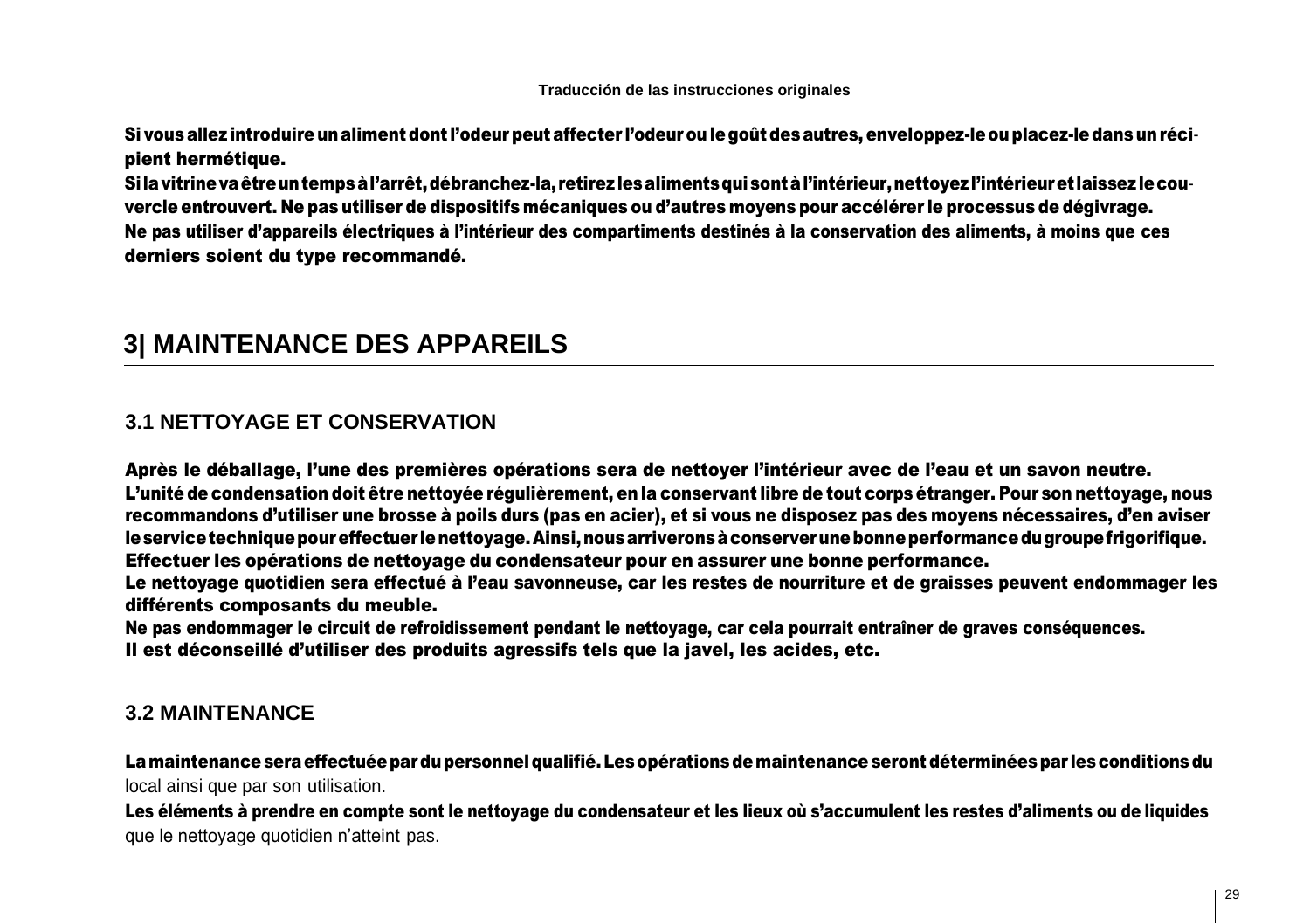# **4| PROBLÈME/CAUSE/SOLUTION**

| <b>PROBLÈME</b>                                                      | <b>CAUSE</b>                                                                                                                                                              | <b>SOLUTION</b>                                                                                                                                                                         |
|----------------------------------------------------------------------|---------------------------------------------------------------------------------------------------------------------------------------------------------------------------|-----------------------------------------------------------------------------------------------------------------------------------------------------------------------------------------|
| Le meuble ne fonctionne pas<br>Le thermostat ne s'allume pas         | Il n'y a pas d'électricité au niveau de la prise de<br>courant                                                                                                            | Vérifier le branchement                                                                                                                                                                 |
| L'appareil refroidit peu les aliments                                | L'appareil est exposé directement à une<br>source de chaleur.<br>Les sorties de ventilation sont obstruées<br>Le couvercle est mal fermé                                  | Modifier la situation de l'appareil et éviter<br>ces sources de chaleur<br>Laissez dégagées les grilles de ventilation<br>Vérifier qu'ils sont bien fermés<br>Régler le thermostat      |
| Trop de glace dans l'évaporateur<br>(sauf pour le sushi) aliments    | Le thermostat n'est pas dans la bonne position<br>Le couvercle s'ouvre trop souvent et/ou a pu<br>rester mal fermé.<br>Le programme de dégivrage ne s'est pas<br>exécuté. | Remonter le thermostat<br>Éviter d'ouvrir trop souvent le couvercle et<br>vérifier qu'il est bien fermé<br>Consulter l'alinéa « Dégivrage de<br>l'évaporateur » du guide du thermostat. |
| L'évaporateur givre en cours de<br>fonctionnement (sushi uniquement) | Paramètres incorrects du thermostat                                                                                                                                       | Baisser le réglage d'arrêt                                                                                                                                                              |
| Fonctionnement bruyant                                               | L'appareil n'a pas été correctement nivelé<br>Certaines pièces intérieures frottent.<br>Les vis de fixation de certaines pièces ne<br>sont pas assez serrées              | Niveler l'appareil de telle sorte que les<br>vibrations et les bruits cessent<br>Séparer les pièces qui frottent.<br>Resserrer les vis desserrées                                       |
| La vitre extérieure est embuée                                       | Humidité extérieure élevée<br><b>Ouverture excessive des portes</b>                                                                                                       |                                                                                                                                                                                         |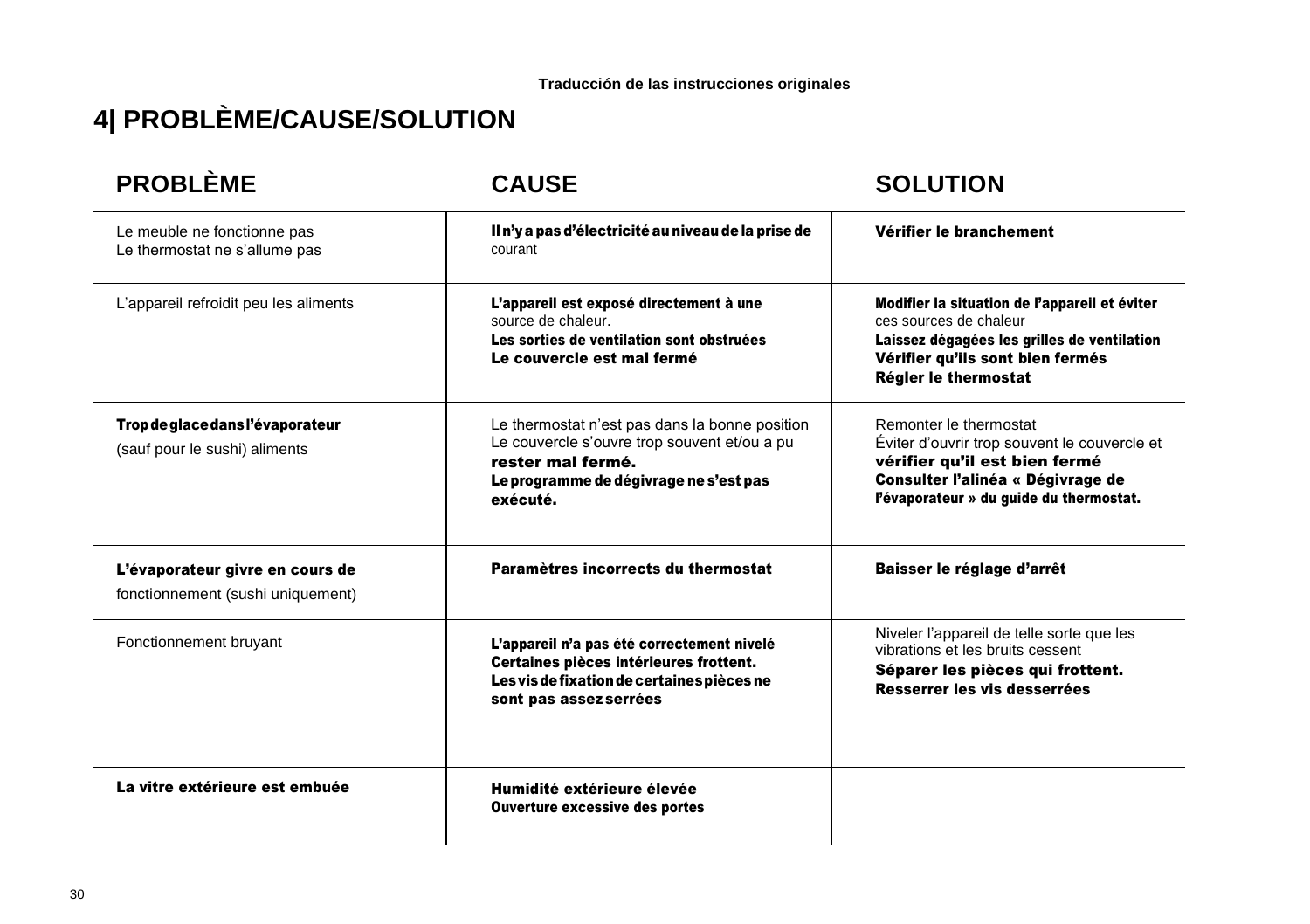# **5| ANNEXES**

# **5.1 MODE D'EMPLOI DES COMMANDES NUMÉRIQUES DES UNITÉS RÉFRIGÉRÉES**

# **EWPlus 961/971/974EO**



Accès et utilisation du menu pour régler la température de l'équipement :

- Menu d'état de la machine : Appuyez et relâchez la touche "SET" (\*).

(\*) Le mot "SEt" apparaît sur l'écran. Vous pouvez ensuite utiliser les touches situées à gauche du panneau de commande pour accéder aux différents modes du menu :

- SEt : Paramètres (\*\*)

(\*\*) Paramétrage : Pour afficher le point de consigne, appuyez sur la touche "SET" lorsque le mot "SEt" est affiché. La valeur du point de consigne apparaît sur l'écran, pour la modifier, appuyez sur les touches situées à gauche du régulateur pendant une période maximale de 15 secondes. Enfin, appuyez à nouveau sur la touche "SET" pour confirmer la modification du point de consigne.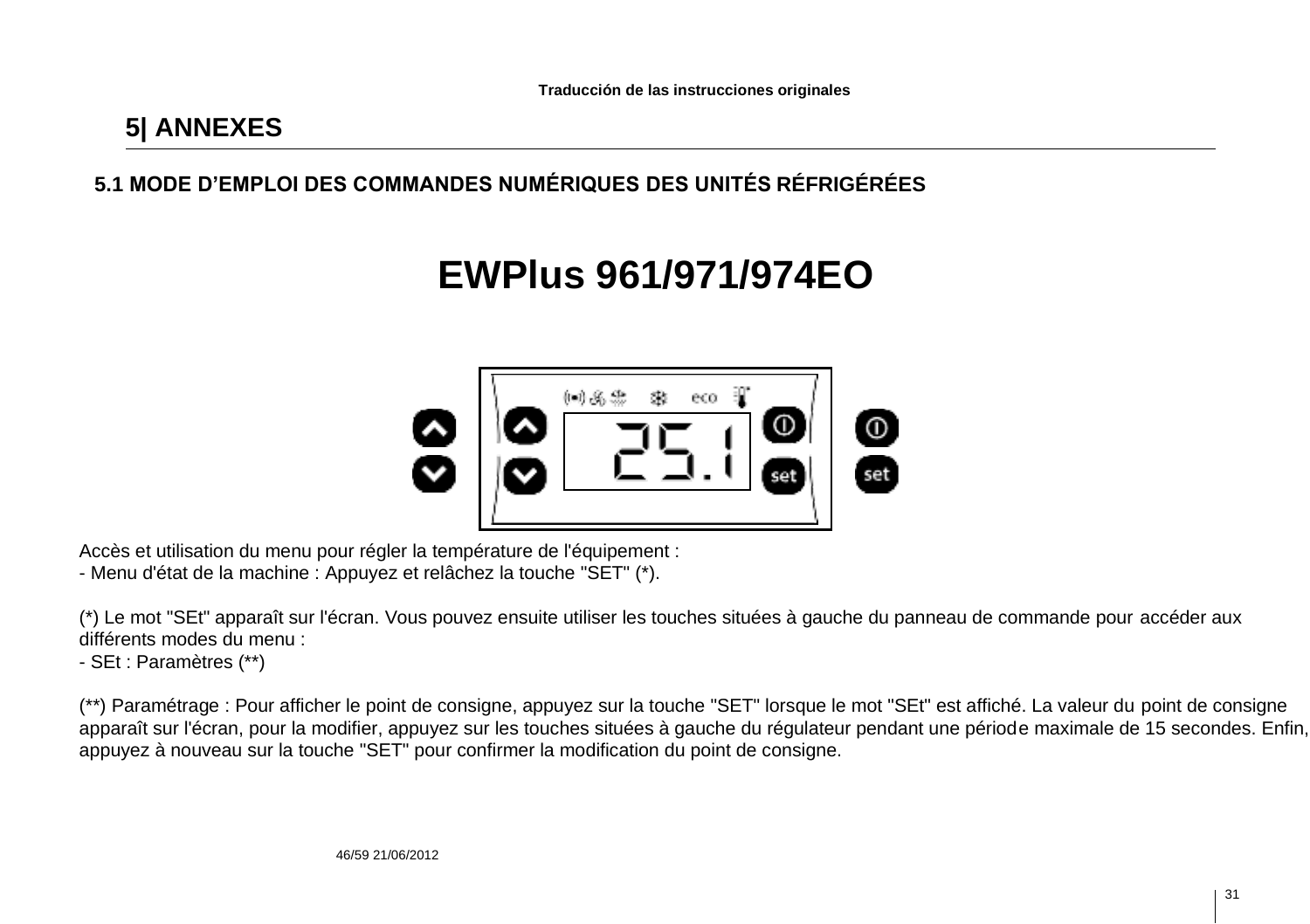# **INHALTSVERZEICHNIS**

### **1| ALLGEMEINE INFORMATION**

1.1 Hinweise zur Benutzung, Gebrauch und Handhabung

1.2Verpackung, Transport und Erhalt des Gerätes

1.3 Installation des Gerätes

1.4Stromanschluss

1.5 Gerätegarantie

### **2| BESCHREIBUNG UND BETRIEB**

2.1 Beschreibung

2.2 Inbetriebnahme

2.3 Nützliche Hinweise

### **3| WARTUNG**

3.1 Reinigung und Instandhaltung 3.2 Wartung

### **4| PROBLEM/ URSACHE/ LÖSUNG**

## **5| ANHÄNGE**

5.1 Technische Merkmale

5.2 Anleitung für das digitale Steuergerät des Kühlgerätes

5.3 Elektronischer Schaltkreis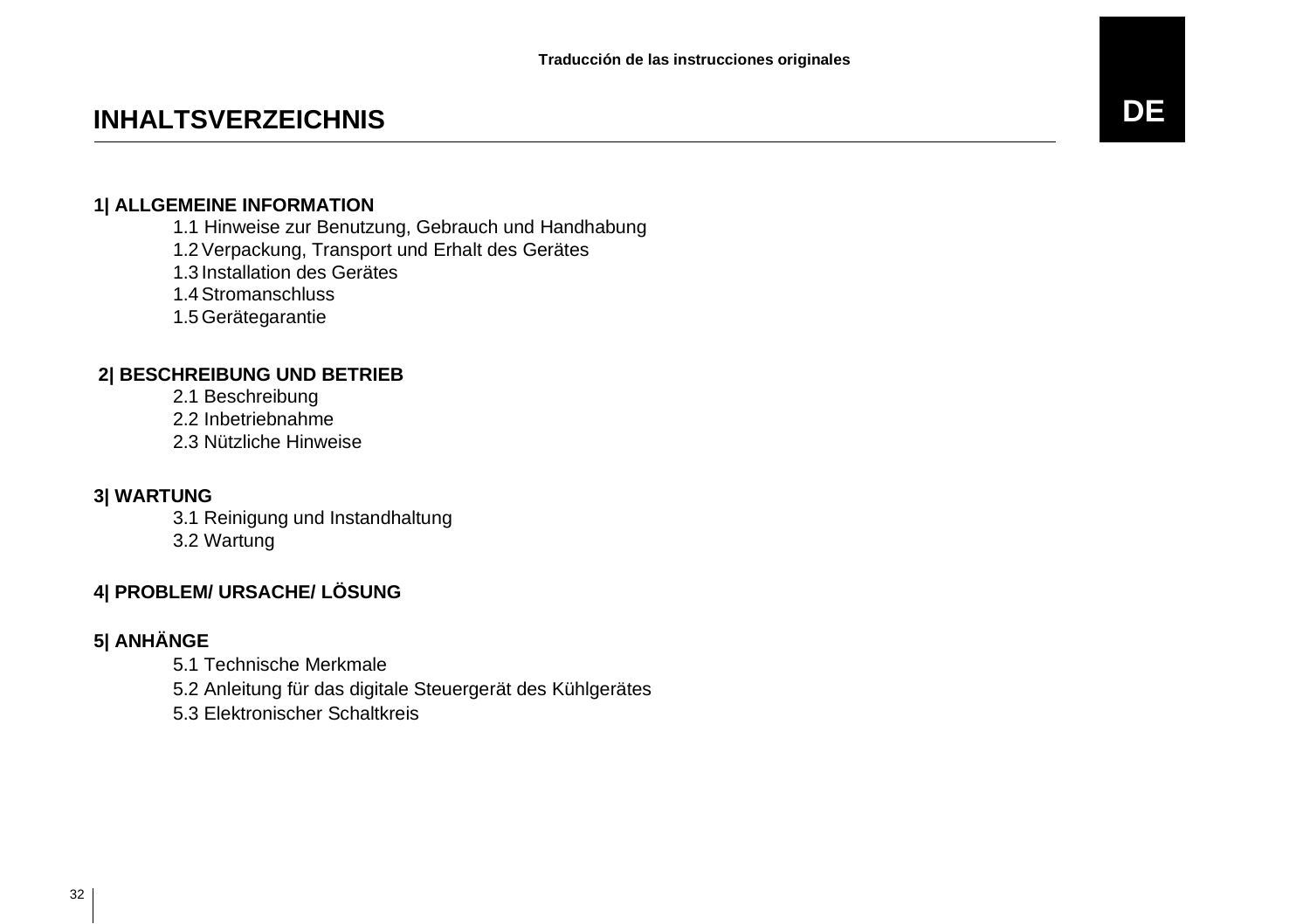# **1| ALLGEMEINE INFORMATION**

## **1.1 HINWEISE ZUR BENUTZUNG, GEBRAUCH, UND HANDHABUNG**

### **Benutzerhandbuch / bedienungsanleitung, es ist wichtig die anleitung griffbereit zu haben, um den ordnungsmäßigen gebrauch des gerätes**

Das Gerät sollte nur von Erwachsenen bedient und nur von autorisiertem Personal gewartet werden. Der Hersteller ist nicht für Schäden verantwortlich, die aufgrund von unsachgemäßem Gebrauch oder nicht autorisierten Reparaturen entstanden sind.

#### Dieses Gerät ist schwer, treffen Sie bitte dementsprechende Vorsichtsmaßnahmen für die Installation.

Dieses Gerät sollte direkt mit einer Erdung verbunden werden, damit Sie vor elektrischen Schlägen geschützt sind. Das Kabel der Erdung darf nicht gekürzt oder verändert werden.

Falls es notwendig sei irgendeine elektronische Veränderung bei der Installation oder Wartung des Gerätes vorzunehmen, darf diese nur von autorisiertem Personal durchgeführt werden.

Vergewissern Sie sich, dass das Gerät nicht auf dem Kabel steht, und dass das Kabel den Motor nicht berührt.

Um eine gute Funktionsfähigkeit des Gerätes zu garantieren, sollte es an einem entsprechend durchlüfteten Ort mit einer Temperatur unter 32ºC aufgestellt werden (Klimaklasse N).

Vergessen Sie nicht die Vitrine vom Stromnetz zu trennen, bevor Sie jegliche Wartungs-, Reparatur- oder Reinigungsarbeiten durchführen.

Dieses Gerät ist mit einem Kühlkreislauf ausgestattet, der nicht durch die Reinigung oder Instandhaltung beschädigt werden sollte. Das Gerät sollte ausschließlich für seine individuelle Funktion und unter den Betriebsbedingungen, die in diesem Handbuch beschrieben werden, benutzt werden.

#### **Spezifische Anweisungen und Warnhinweise für Geräte, die brennbare Gase verwenden:**

- Lagern Sie keine explosiven Stoffe wie Aerosoldosen mit einem brennbaren Treibmittel in diesem Gerät.
- Halten Sie alle Lüftungsöffnungen in der Geräteverkleidung oder in der Einsatzstruktur frei von Hindernissen.

- Verwenden Sie zum Beschleunigen des Auftauprozesses keine mechanischen Vorrichtungen oder andere Mittel, die nicht vom Hersteller empfohlen werden.

- Beschädigen Sie den Kühlmittelkreislauf nicht.
- Verwenden Sie in den Staufächern für Lebensmittel keine Elektrogeräte, es sei denn, sie gehören zu dem vom Hersteller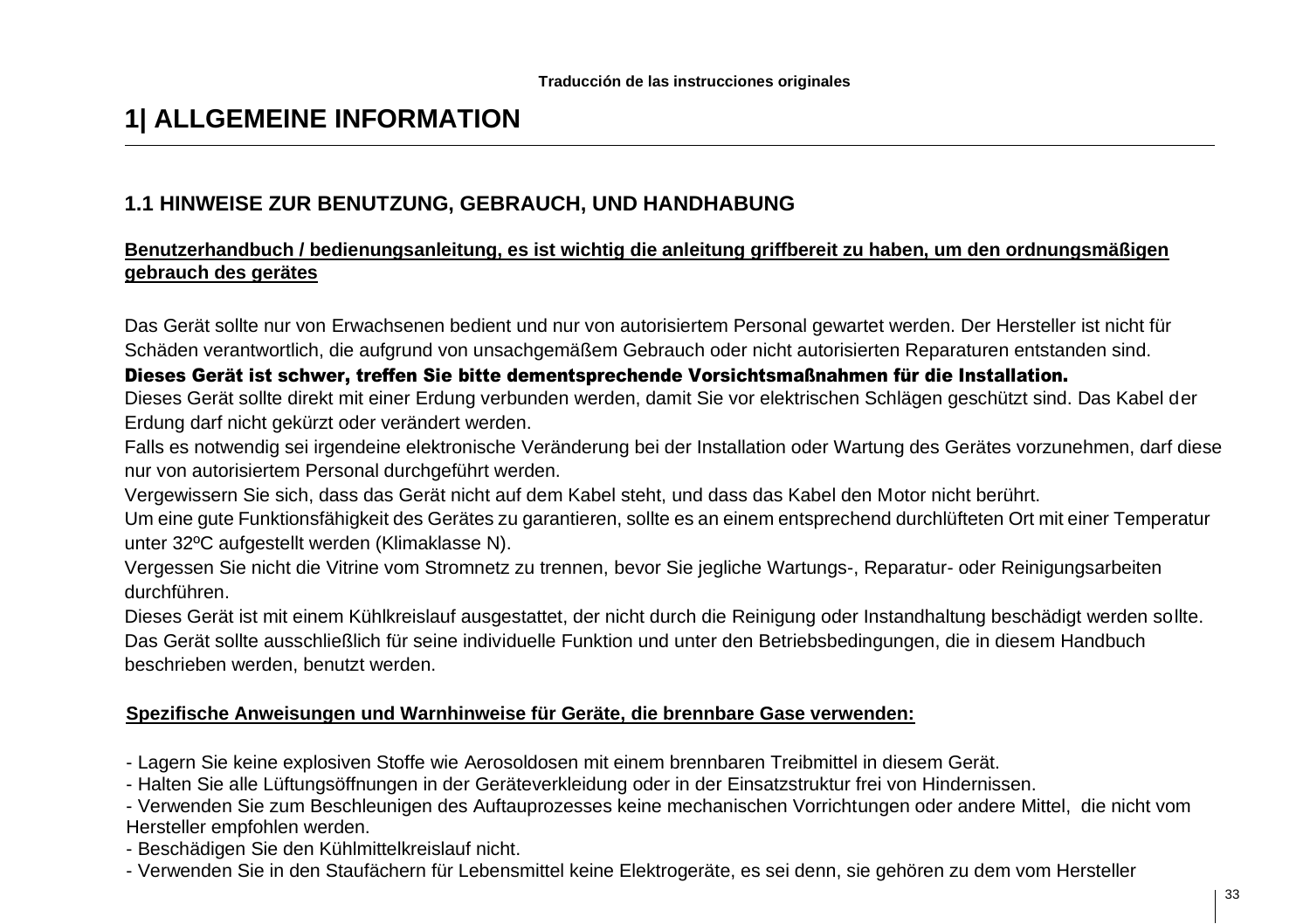### empfohlenen Typ.



Warnzeichen zur Kennzeichnung von feuergefährlichen/brennbaren Materialien

Im Falle eines Kältemittellecks:

- Erzeugen Sie keine Flammen in der Nähe des Geräts.
- Schalten Sie in der Nähe des Geräts keine Schalter ein oder aus und ziehen Sie keine Stecker ein oder aus.
- Verwenden Sie keine direkte Flamme.
- Lüften Sie sofort den Bereich um das Gerät, indem Sie Türen und Fenster öffnen.
- Wenden Sie sich an einen autorisierten Servicetechniker.

Um die Effizienz dieses Geräts und seinen korrekten Betrieb zu gewährleisten, ist es unerlässlich, die Anweisungen des Herstellers zu befolgen, insbesondere in Bezug auf die WARTUNGS- UND REINIGUNGSARBEITEN, die in den meisten Fällen von qualifiziertem Personal durchgeführt werden müssen.

Um die Effizienz dieses Geräts und seinen korrekten Betrieb zu gewährleisten, ist es unerlässlich, die Anweisungen des Herstellers zu befolgen, insbesondere in Bezug auf die WARTUNGS- UND REINIGUNGSARBEITEN, die in den meisten Fällen von qualifiziertem Personal durchgeführt werden müssen.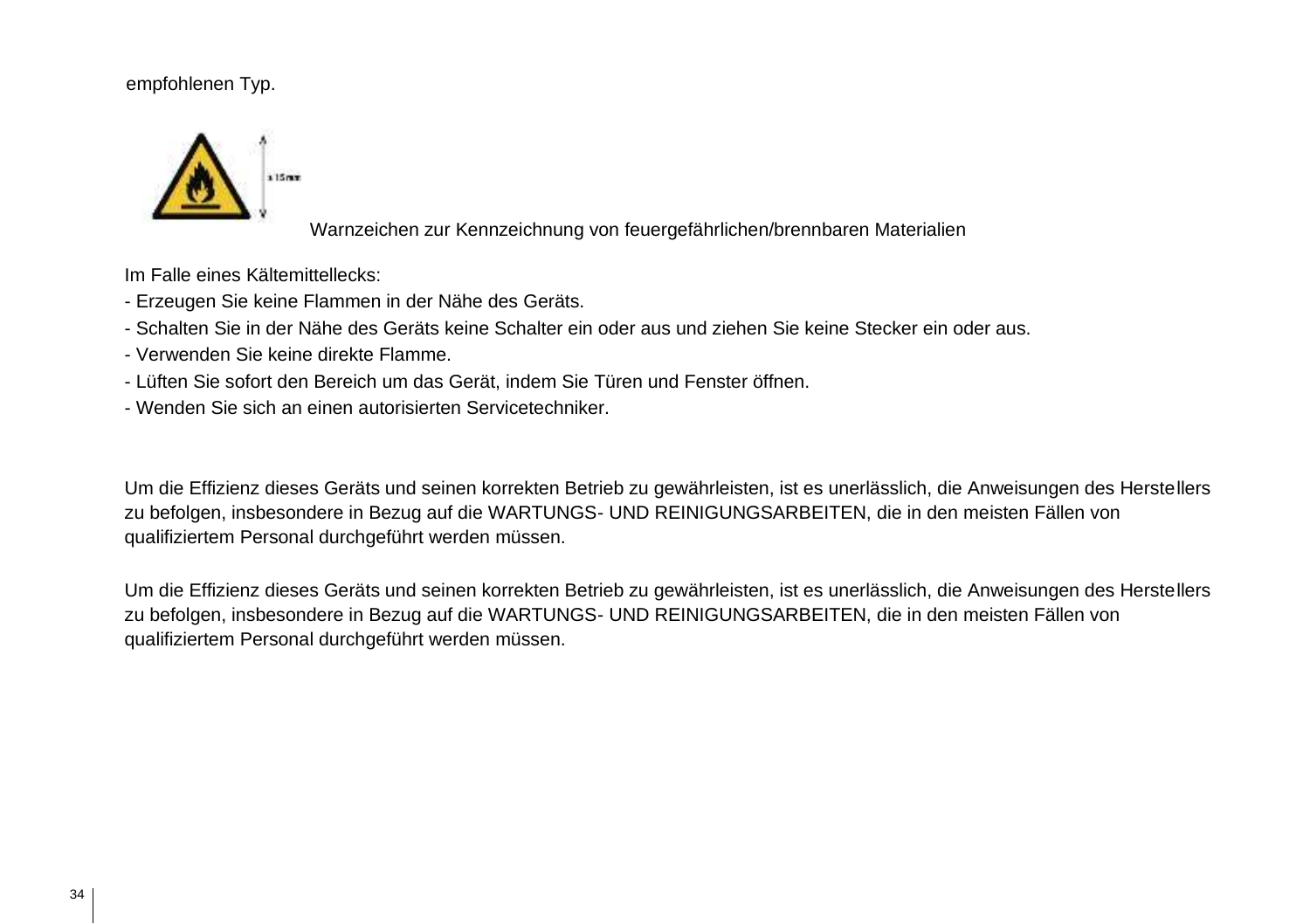# **1.2 VERPACKUNG, TRANSPORT UND ERHALT DES GERÄTES**

Die Verpackung schützt das Gerät vor möglichen Schäden, die durch den Transport verursacht werden könnten. Alle verwendeten Materialien sind umweltfreundlich und können wiederverwertet oder recycelt werden.

Das Gerät wird auf einer Palette geliefert und ist durch eine Holzkonstruktion geschützt. Es wird **"IMMER HORIZONTAL"** transportiert, gelagert und bewegt. Im Falle, dass dies nicht beachtet wird, sollte das Gerät vor der ersten Inbetriebnahme mehrere Stunden ruhen, damit das Öl im Kompressor wieder an die richtige Stelle zurückfließen kann.

Überprüfen Sie die Verpackung auf Schäden, die eventuell durch den Transport verursacht wurden. Falls Sie Schäden gefunden haben, beschweren Sie sich bitte **IM SELBEN MOMENT** beim Spediteur oder beim Transportunternehmen. Es ist nicht möglich ein beschädigtes Gerät ohne Schadensmeldung auszutauschen, sobald diese vom Transportunternehmen behoben wurden. Schneiden Sie die Plastikbänder der Verpackung durch, entfernen Sie die Plastikfolie und den Karton. Seien Sie vorsichtig, sich nicht mit den Klammern der Verpackung oder Holzsplittern zu verletzen. Vermeiden Sie das Gerät mit den Werkzeugen zum Auspacken zu schlagen oder zu markieren. Entfernen Sie immer die Transport Palette zuletzt.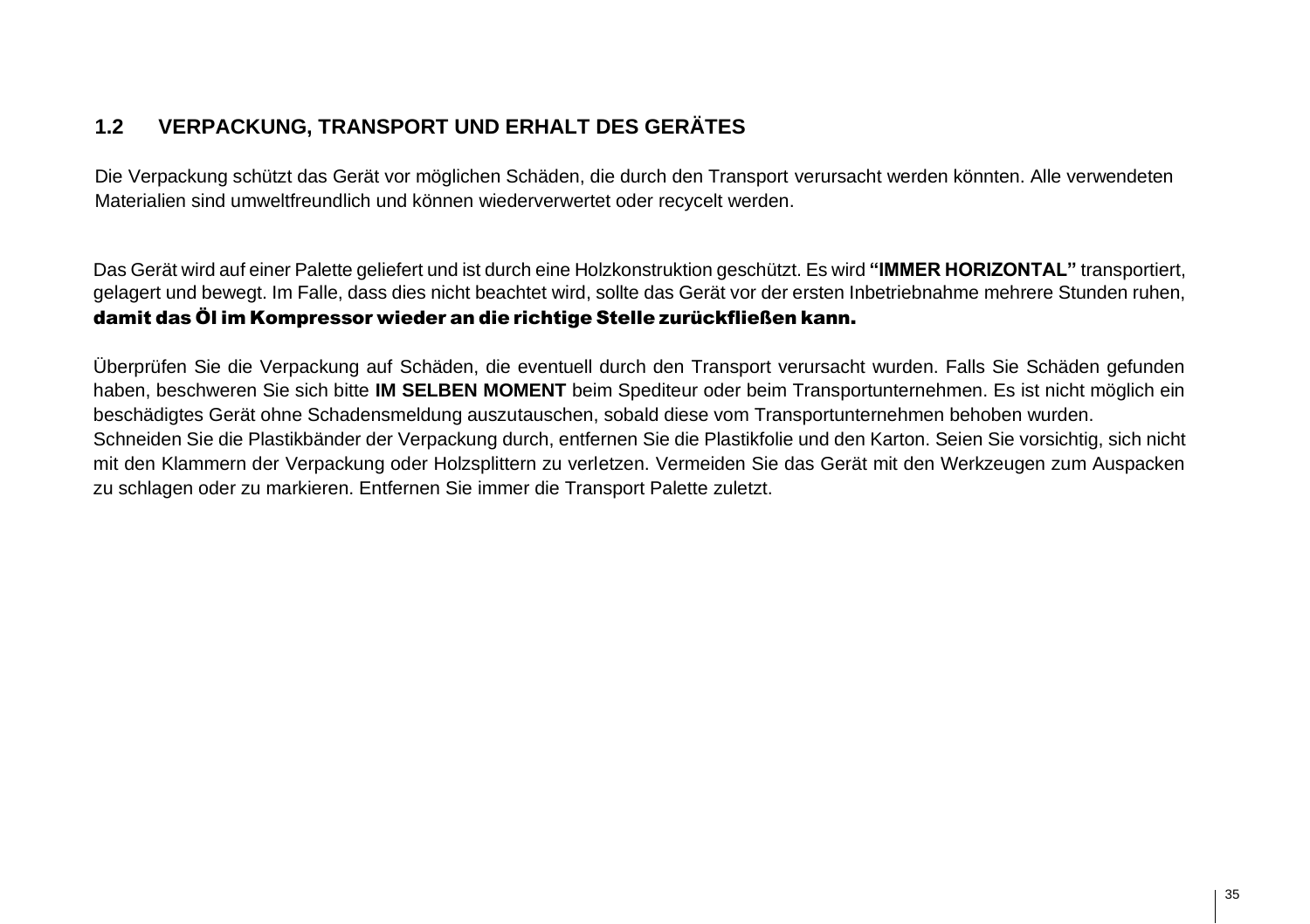# **1.3 INSTALLATION DES GERÄTES**

Bringen Sie das Gerät mit Hilfe eines Hubwagens zum gewünschten Aufstellungsort. Entfernen Sie den Deckel der Palette vorsichtig, ohne das Gerät zu beschädigen. Danach alle anderen Verpackungselemente der Vitrine (Styropor, Folien...)

Stellen Sie das Gerät weder in die Sonne, noch in die Nähe von Wärmequellen oder Warmluftströme. Positionieren Sie das Gerät so dass die Lüftungsgitter genügend Abstand zu anderen Gegenständen haben und nicht abgedeckt werden; damit die notwendige Lüftung des Gerätes nicht behindert wird.

## **1.4 ELEKTRONISCHER STROMKREIS**

Bevor Sie ein Kühlgerät an das Stromnetz anschließen, überprüfen Sie, dass die Spannung den Angaben des Gerätes entspricht. Die Stromversorgung sollte für das Gerät geeignet sein und unbedingt eine ERDUNG haben. Eine Stromversorgung ohne Erdung bedeutet eine ernste Gefahr für Ihre Sicherheit, und bewirkt außerdem eine sofortige Aufhebung der Garantieleistung vom Hersteller. Fügen Sie keine Objekte in die Lüftungsgitter des Kühlgerätes ein.

Bevor Sie das Gerät reinigen oder warten, müssen Sie es vom Stromnetz trennen.Um Stromschläge zu vermeiden und zu Ihrer eigenen Sicherheit, sollten Sie nicht barfüßig auf nassem Boden laufen oder mit nassen Händen das Gerät anfassen.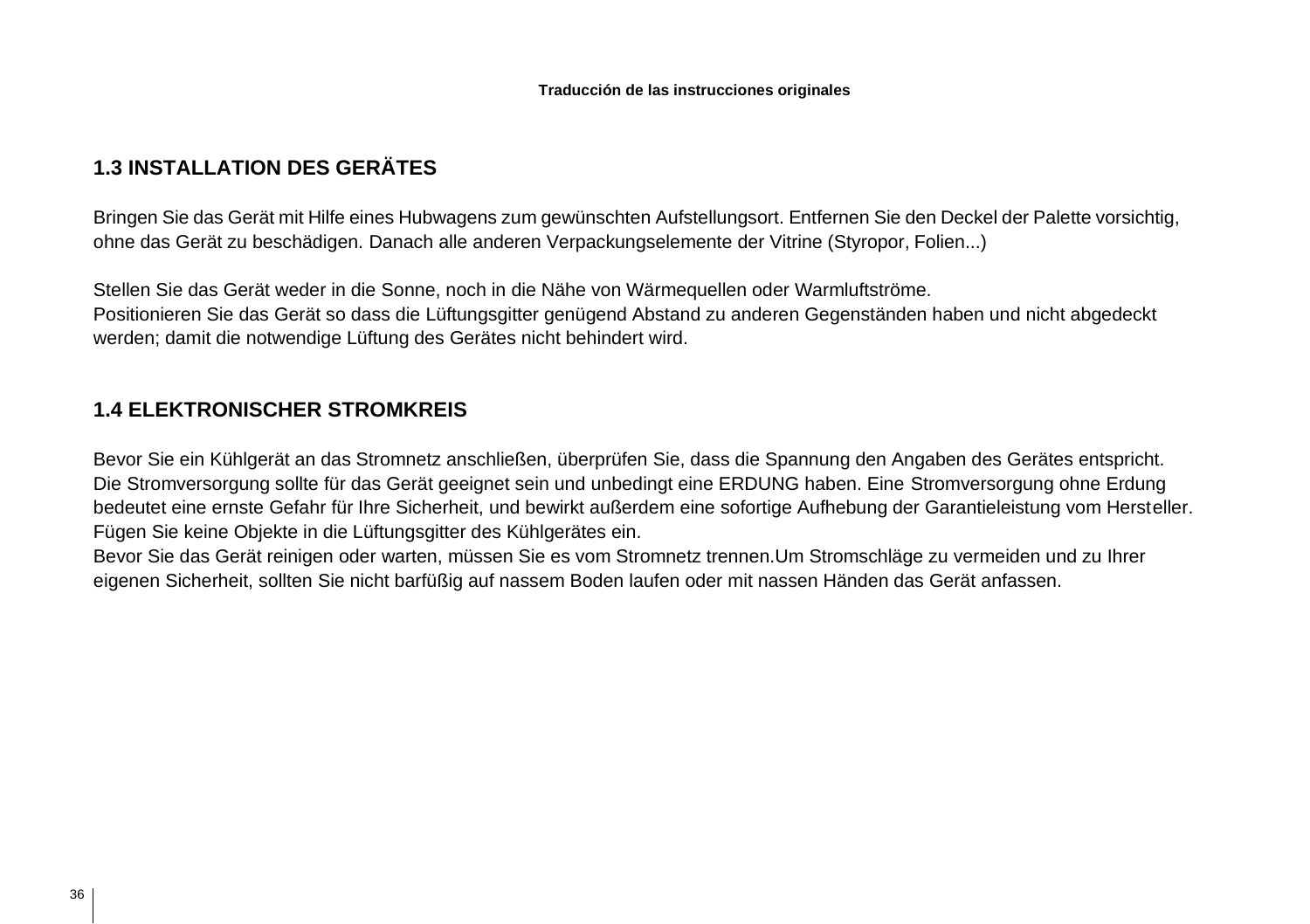#### **Traducción de las instrucciones originales**

Wenn das Netzkabel beschädigt ist, sollte es um Gefahren zu vermeiden vom Hersteller, vom Kundendienst oder anderem qualifiziertem Personal ersetzt werden.

Dieses Gerät ist vom Konzept her als STATISCH eingestuft (nicht beweglich).

Die Manipulation der elektronischen Bestandteile (Thermostat, Verbindungen, etc.) sollte nur von qualifiziertem Personal durchgeführt werden. Eine unsachgemäße Manipulation könnte schwerwiegende Fehlfunktionen des Gerätes zur Folge haben.

Der Aufstellungsort des Gerätes sollte folgende Eigenschaften haben:

.Die elektronische Installation benötigt eine Differentialschaltung und thermomagnetische Schutzschalter. .Ein mit Erdung ausgestatteter Stromnetzanschluss.

# **1.5. GERÄTEGARANTIE**

- Unsere Produkte für den industriellen Gebrauch haben aufgrund deren anspruchsvollen Nutzens eine Garantie von ZWEI JAHREN. Diese Garantie gilt für alle Herstellungsfehler ab dem Verkaufsdatum, immer dann wenn die Wartung und Instandhaltung von qualifiziertem Personal und in Übereinstimmung mit den einschlägigen Normen durchgeführt wurde, und wenn das Gerät unter normalen Umständen benutzt wurde.

- Damit diese Garantie in Kraft tritt, müssen in jedem Fall die Garantiebedingungen erfüllt sein. Außerdem müssen die festgestellten Mängel von unserer Technischen Abteilung akzeptiert und die defekten Teile an diese Abteilung gesendet werden.

- Unsere Garantie gilt nur für den Ersatz von Material ohne Kosten für den Käufer. Des Weiteren übernehmen wir keine Verantwortung für Schäden oder Verluste, die direkt oder indirekt ereignen können.

- Die Garantie gilt nur für Fabrikationsfehler, nicht für Funktionsstörungen aufgrund von unsachgemäßer Installation, Stromausfällen, usw.. Unabhängig von den vorher genannten gilt die Garantie nur, wenn der Schaden nicht durch extreme Wetterverhältnisse (Sturm, Blitz, Wind, etc.) oder andere Ereignisse höherer Gewalt verursacht wurde.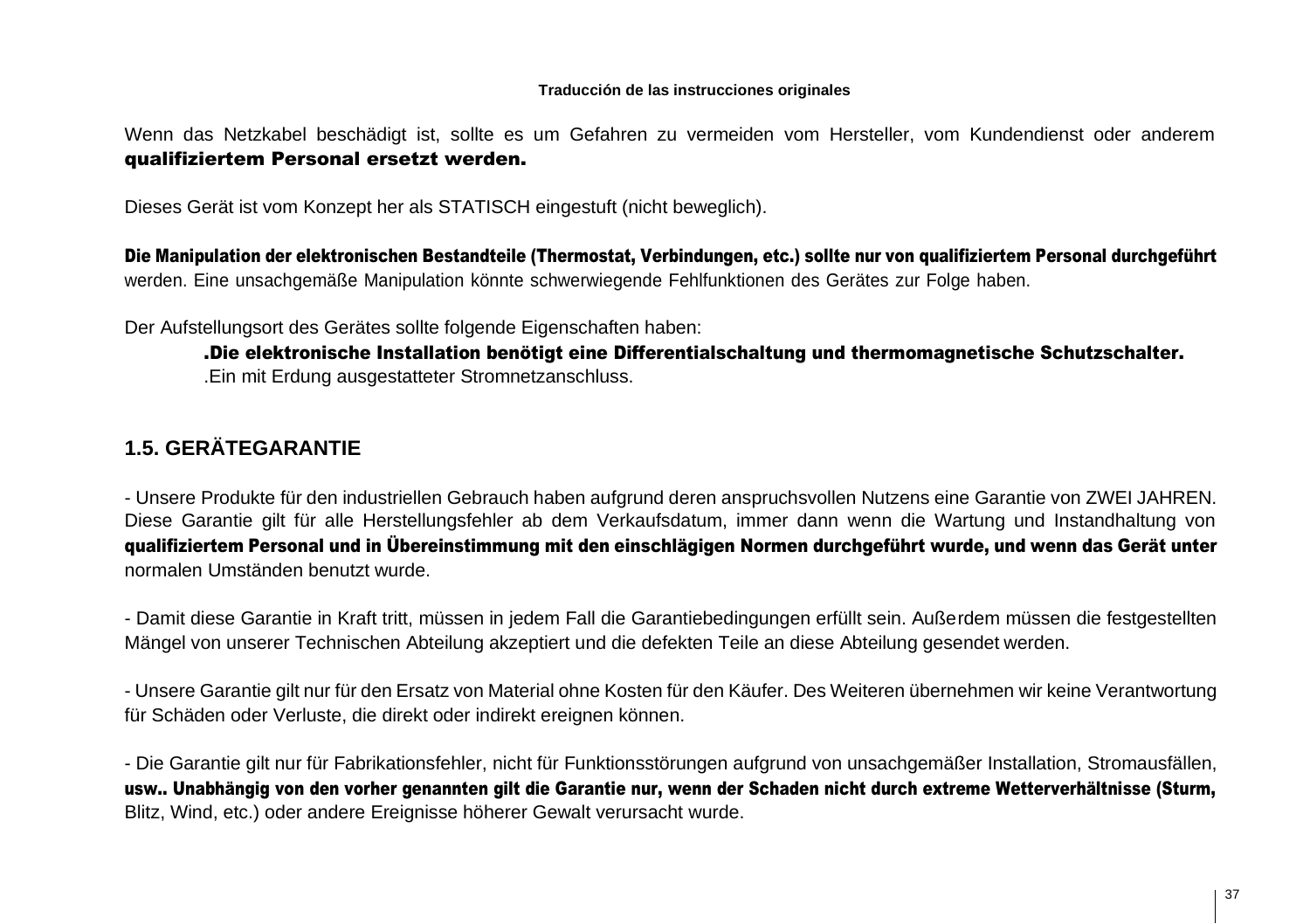# **2| DBESCHREIBUNG UND BETRIEB DES GERÄTES**

### **2.1 BESCHREIBUNG**

Unsere Geräte sind für das Lagern von Lebensmitteln bestimmt. Dieses Gerät hat die Klimaklasse N und wurde aus ungiftigen Materialien und Stahl hergestellt. Das Kühlgerät enthält Gas R290, das für Kühlgeräte geeignet ist. Der Körper ist mit Polyurethan versehen mit einer Dichte von 40 Kg/cm3 ohne FCKW.

Optimale Betriebstemperaturen: + 4ºC und 8ºC.

### **2.2 INBETRIEBNAHME**

Verbinden Sie das Stromkabel mit dem Stromnetz und drücken Sie den Knopf um das Thermostat einzuschalten, **wenn im Display das OFF Zeichen angezeigt wird.**

Nach dem Einschalten vergewissern Sie sich, dass das Kühlgerät, der Kompressor und die Lüftung funktionieren. Das Thermostat ist so eingestellt, dass es sich von selbst ein- und ausschaltet. Von diesem Moment an funktioniert das Gerät automatisch. Beim Sushi Modell funktioniert das Kühlgerät ohne Unterbrechung bis die Vitrine von Hand vom Stromnetz getrennt wird. Im Falle einer Fehlfunktion manipulieren Sie das Gerät nicht, und setzen Sie sich mit dem Gerätelieferanten in Verbindung. BEMERKUNG: Der äußere Schalter aktiviert und deaktiviert die innere Beleuchtung des Gerätes. Überprüfen Sie die korrekte Funktionsweise indem Sie den Schalter ein- und ausschalten und sich vergewissern, dass die Beleuchtung an- und ausgeht.

# **2.3 NÜTZLICHE HINWEISE**

Bevor Sie das Gerät mit Lebensmitteln füllen, warten Sie bitte bis es seine optimale Betriebstemperatur erreicht hat. Stellen Sie keine heißen Gegenstände in oder auf das Gerät.Vergessen Sie nicht, dass es eine Vitrine zur Ausstellung für Lebensmittel ist. Deswegen sollten Sie das Kühlgerät am Ende jedes Arbeitstages ausräumen und reinigen, damit sich kein Kondenswasser unter den Ablagefächern sammelt und nicht vereist. Dieses Gerät ist nicht dazu bestimmt, Lebensmittel über einen langen

Zeitraum zu lagern. Lassen Sie die Abdeckung nicht für lange Zeit geöffnet, denn dies könnte die Innentemperatur des Gerätes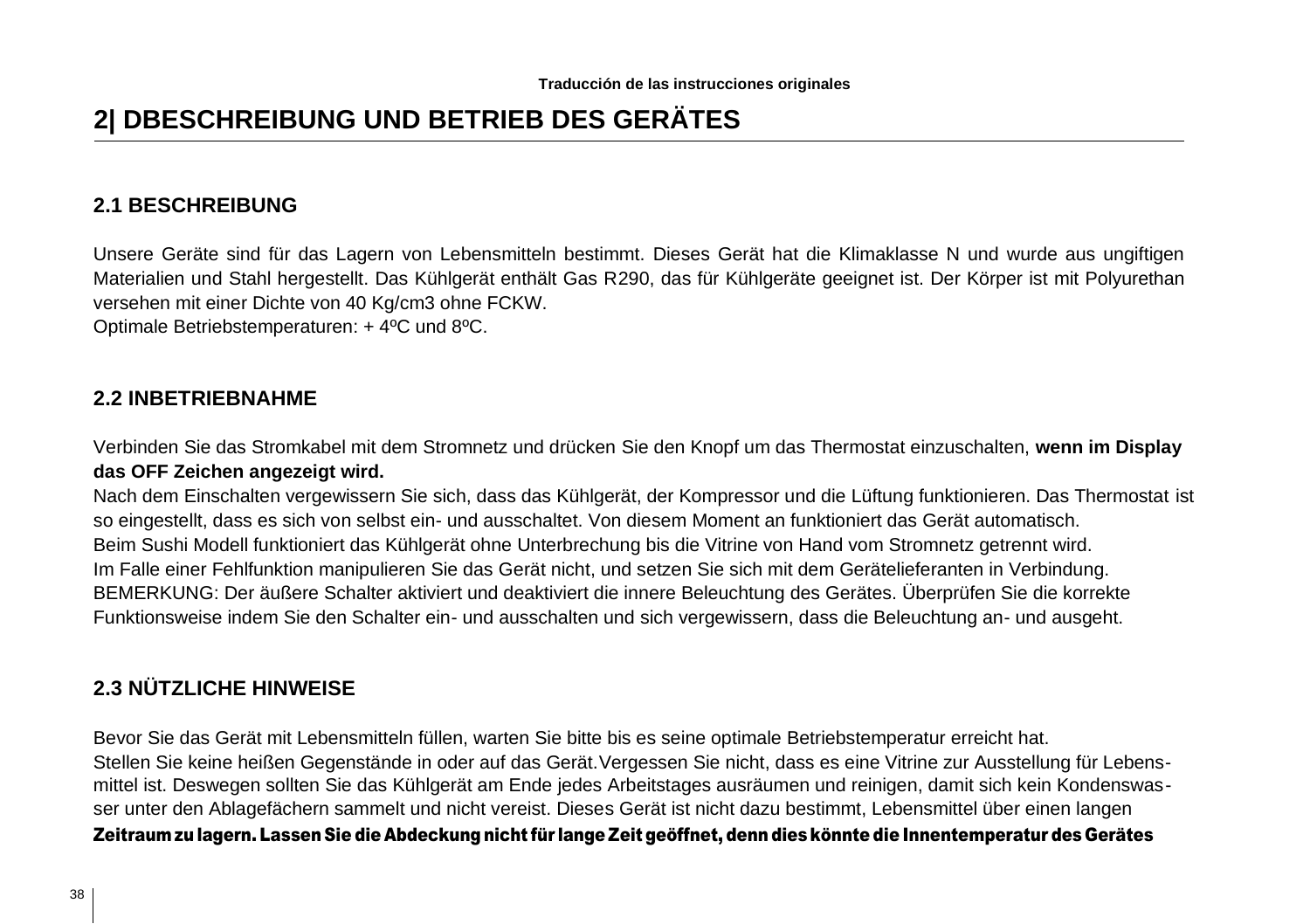#### **Traducción de las instrucciones originales**

beeinträchtigen.Wenn Sie Lebensmittel lagern wollen, die durch ihren Geruch den Geruch oder Geschmack anderer Lebensmittel beeinflussen könnten, dann verwahren Sie diese bitte in einem geschlossenen Behälter.

Im Falle, dass Sie das Gerät für einen längeren Zeitraum nicht benutzen wollen, trennen Sie es vom Stromnetz, säubern Sie die Kühlkammer undlassen Sie die Abdeckung etwasgeöffnet.Benutzen Sie keine mechanischen Apparate oder andere Geräte um den Auftauprozess zu beschleunigen.Benutzen Sie keine elektronischen Apparate (ausgenommen die, die dafür bestimmt sind) im Inneren des Kühlgerätes, das für die Lagerung von Lebensmitteln bestimmt ist.

# **3| WARTUNG DES GERÄTES**

# **3.1 REINIGUNG UND INSTANDHALTUNG**

Nach dem erfolgreichen Auspacken des Gerätes, säubern Sie die Kühlkammer mit Wasser und neutraler Seife. Die Kondensatoreinheit sollte regelmäßig gereinigt, und möglichst frei von Fremdkörpern gehalten werden. Zur Reinigung empfehlen wir den Gebrauch von einer Bürste mit starken Borsten (keine Stahlbürste). Falls Sie nicht die erforderlichen Mittel zur Verfügung haben, dann setzen Sie sich bitte mit dem Kundendienst in Verbindung, der sich gerne um die Reinigung des Gerätes kümmert. Auf diese Weise können wir eine gute Funktionsfähigkeit des Kühlgerätes garantieren.Der Kondensator sollte gereinigt werden, damit eine gute Leistungsfähigkeit garantiert werden kann.Die Reinigung des äußeren Bereiches sollte täglich mit Seifenwasser durchgeführt werden, damit Essens- und Fettreste nicht die Funktionsfähigkeit der verschiedenen Bestandteile des Kühlgerätes beeinträchtigen. Seien Sie vorsichtig bei der Reinigung und beschädigen Sie nicht den Kühlkreislauf, denn das könnte schwerwiegende Folgen nach sich ziehen.Es wird nicht empfohlen, aggressive Reinigungsmittel (wie z. B. Säuren, Bleichlauge, etc.) zu benutzen.

### **3.2 MAINTENANCE**

Die Wartung wird von autorisiertem Personal durchgeführt. Die Wartungsarbeiten werden durch die örtlichen Gegebenheiten und die Gebrauchsbedingungen bestimmt.Die Dinge, die berücksichtigt werden müssen, sind die Sauberkeit des Kondensators und die Bereiche, in denen sich Reste von Lebensmittel oder Flüssigkeiten sammeln können und die Sie mit der täglichen Reinigung nicht beseitigen können.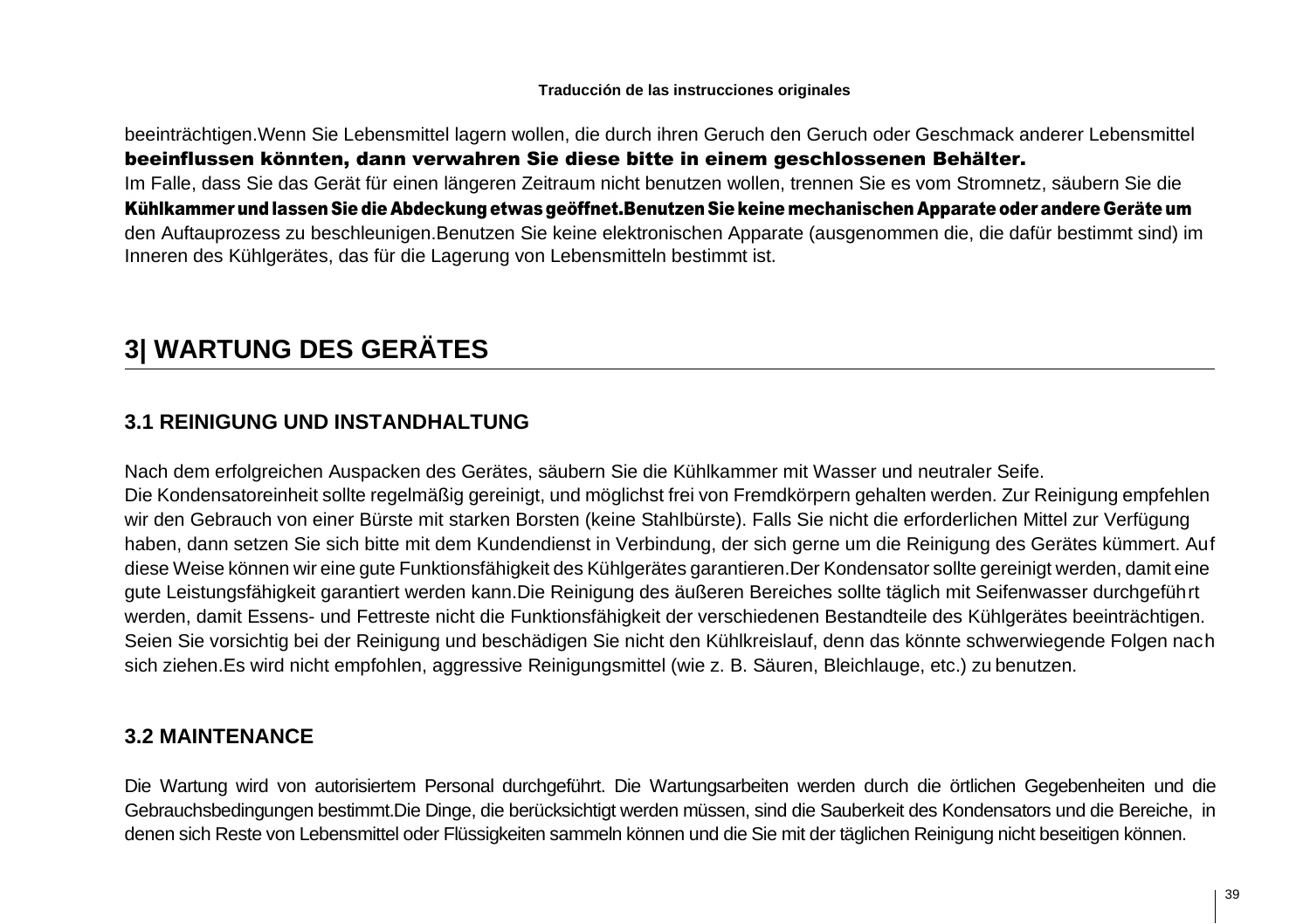# **4| PROBLEM/URSACHE/LÖSUNG**

| <b>PROBLEM</b>                                                          | <b>URSACHE</b>                                                                                                                                                                                           | LÖSUNG                                                                                                                                                                                                                                                                                     |
|-------------------------------------------------------------------------|----------------------------------------------------------------------------------------------------------------------------------------------------------------------------------------------------------|--------------------------------------------------------------------------------------------------------------------------------------------------------------------------------------------------------------------------------------------------------------------------------------------|
| Das Gerät funktioniert nicht<br>Da Thermostat schaltet sich nicht ein   | Die Steckdose hat keine Elektrizität                                                                                                                                                                     | Überprüfen Sie die Verbindung                                                                                                                                                                                                                                                              |
| Das Gerät kühlt nicht richtig                                           | Das Gerät ist einer direkten Wärmequelle<br>ausgesetzt<br>Die Lüftung ist abgedeckt<br>Die Abdeckung ist nicht richtig geschlossen                                                                       | Wechseln Sie den Standort des Gerätes und<br>vermeiden Sie den Kontakt mit diesen Wärmequellen<br>Halten Sie die Lüftungsgitter frei von Gegenständen<br>Vergewissern Sie sich, dass sie richtig geschlossen ist<br>Stellen Sie das Thermostat ein                                         |
| Zu viel Eis im Verdampfer<br>(Nicht für Sushi)                          | Das Thermostat befindet sich nicht in der richtigen<br>Position<br>Die Abdeckung öffnet sich zu oft und/oder schließt<br>nicht richtig<br>Das Programm zur Entfrostung wurde nicht richtig<br>ausgeführt | Positionieren Sie das Thermostat in der Einstellung für<br>weniger Kühlung<br>Vermeiden Sie es die Abdeckung häufig zu öffnen, und<br>vergewissern Sie sich, dass sie richtig geschlossen ist<br>Lesen Sie den Abschnitt des Handbuches zur<br>Entfrostung des Thermostats des Verdampfers |
| Der Verdampfer entfrostet sich während<br>des Betriebes (nur bei Sushi) | Die Parameter des Thermostats sind nicht richtig                                                                                                                                                         | Stellen Sie die Stopp-Einstellung weiter runter                                                                                                                                                                                                                                            |
| (Laute Geräusche beim Betrieb)                                          | Das Gerät ist nicht richtig nivelliert<br>Einige Teile im Innenraum stoßen gegeneinander<br>Einige Schrauben der Bestandteile sind lose                                                                  | Nivellieren Sie das Gerät bis die Vibrationen und<br>Geräusche verschwinden<br>Separieren Sie die Teile, die sich gegeneinander<br>stoßen Ziehen Sie die losen Schrauben nach                                                                                                              |
| Die äußere Glasscheibe läuft an                                         | Hohe Feuchtigkeit im äußeren Bereich<br>Wenn die Tür zu oft geöffnet wird                                                                                                                                |                                                                                                                                                                                                                                                                                            |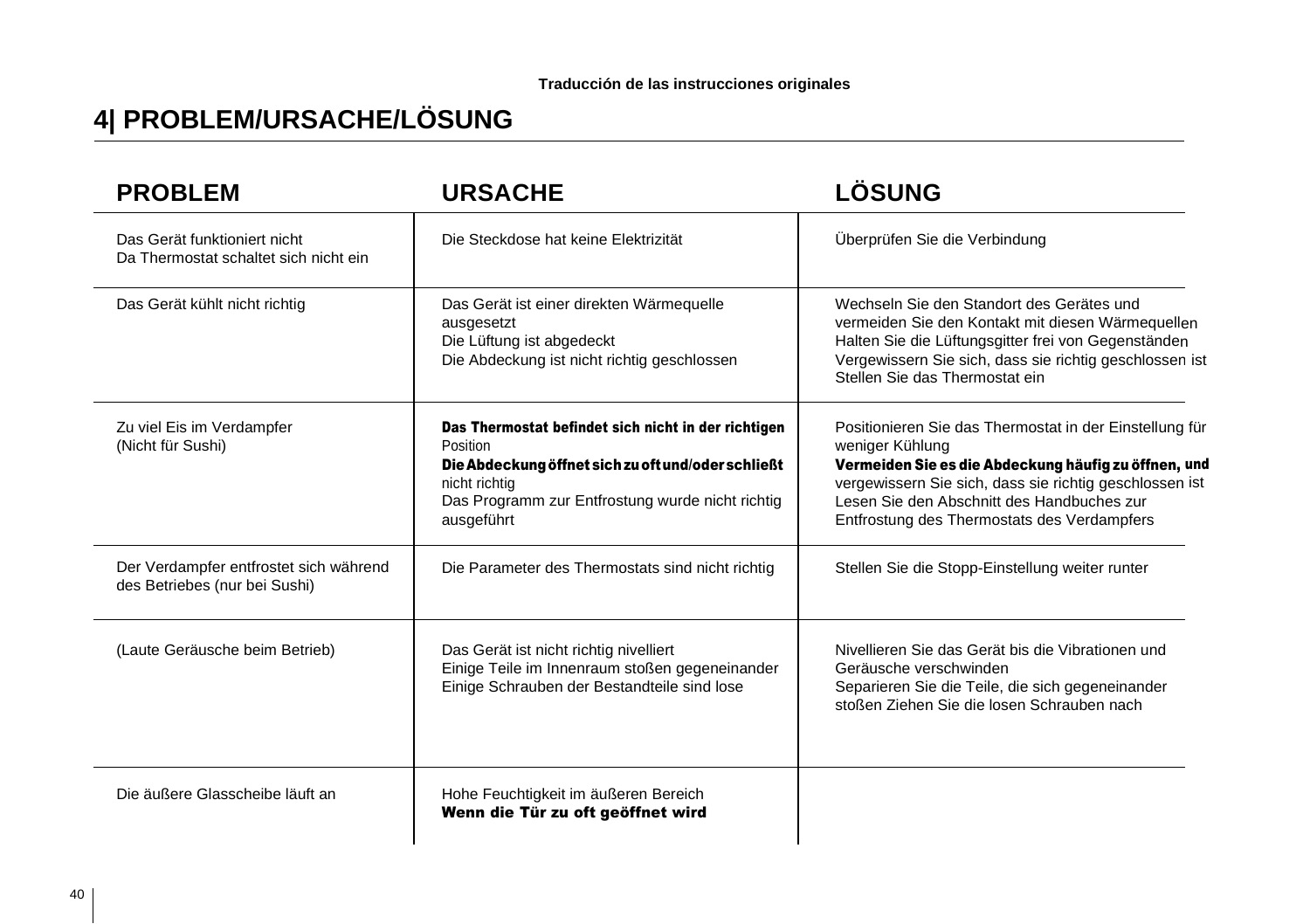# **5| ANHÄNGE**

ANLEITUNG FÜR DAS DIGITALE STEUERGERÄT DES KÜHLGERÄTES

# **EWPlus 961/971/974EO**



Zugang und Verwendung des Menüs zur Einstellung der Gerätetemperatur:

- Menü Maschinenstatus: Drücken Sie die Taste "SET" (\*) und lassen Sie sie los.

(\*) Auf dem Display erscheint das Wort "SEt". Mit den Tasten auf der linken Seite des Bedienfelds können Sie dann die verschiedenen Menümodi aufrufen:

- SEt: Einstellungen (\*\*)

(\*\*) Parametereinstellungen: Um den Sollwert anzuzeigen, drücken Sie die Taste "SET", wenn das Wort "SEt" angezeigt wird. Der Sollwert erscheint auf dem Display, um ihn zu ändern, drücken Sie die Tasten auf der linken Seite des Reglers für maximal 15 Sekunden. Drücken Sie abschließend erneut die Taste "SET", um die Änderung des Sollwerts zu bestätigen.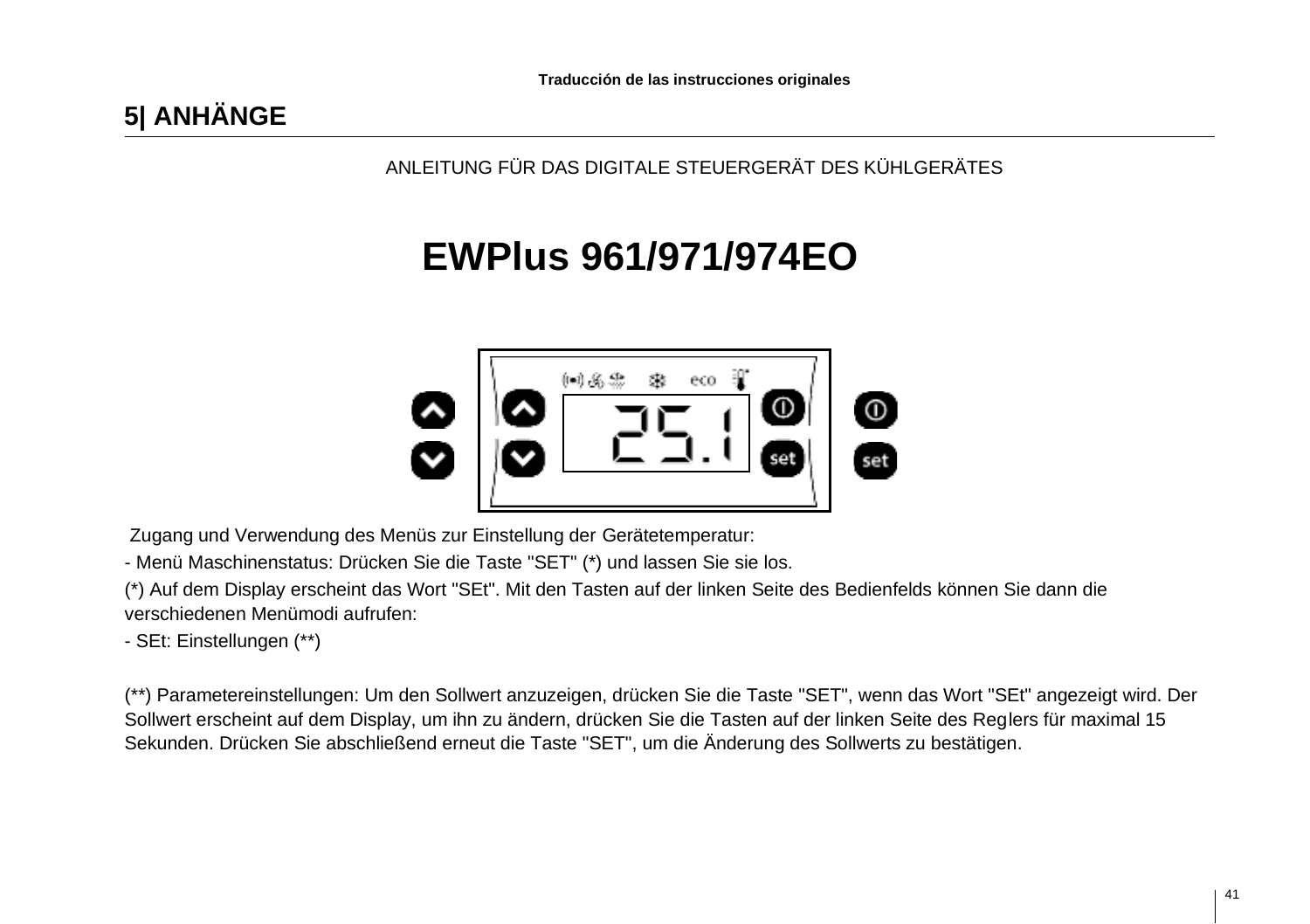**INDICE** 

# 1| INFORMAZIONI GENERALI

Avvertenze di uso, utilizzo o manipolazione Imballo, trasporto e ricevimento delle attrezzature Installazione delle attrezzature Collegamento elettrico Garanzia dell'attrezzatura

# 2| DESCRIZIONE E FUNZIONAMENTO

Descrizione Avviamento Consigli utili

### **3| MANTENZIONE**

3.1. Pulizia e conservazione

3.2. Manutenzione

### **4| PPROBLEMA/CAUSA/SOLUZIONE**

### **5| ALLEGATI**

5.1. Caratteristiche tecniche

### 5.2. Istruzioni del controllore digitale delle Unità Refrigerate

5.3. Circuito elettrico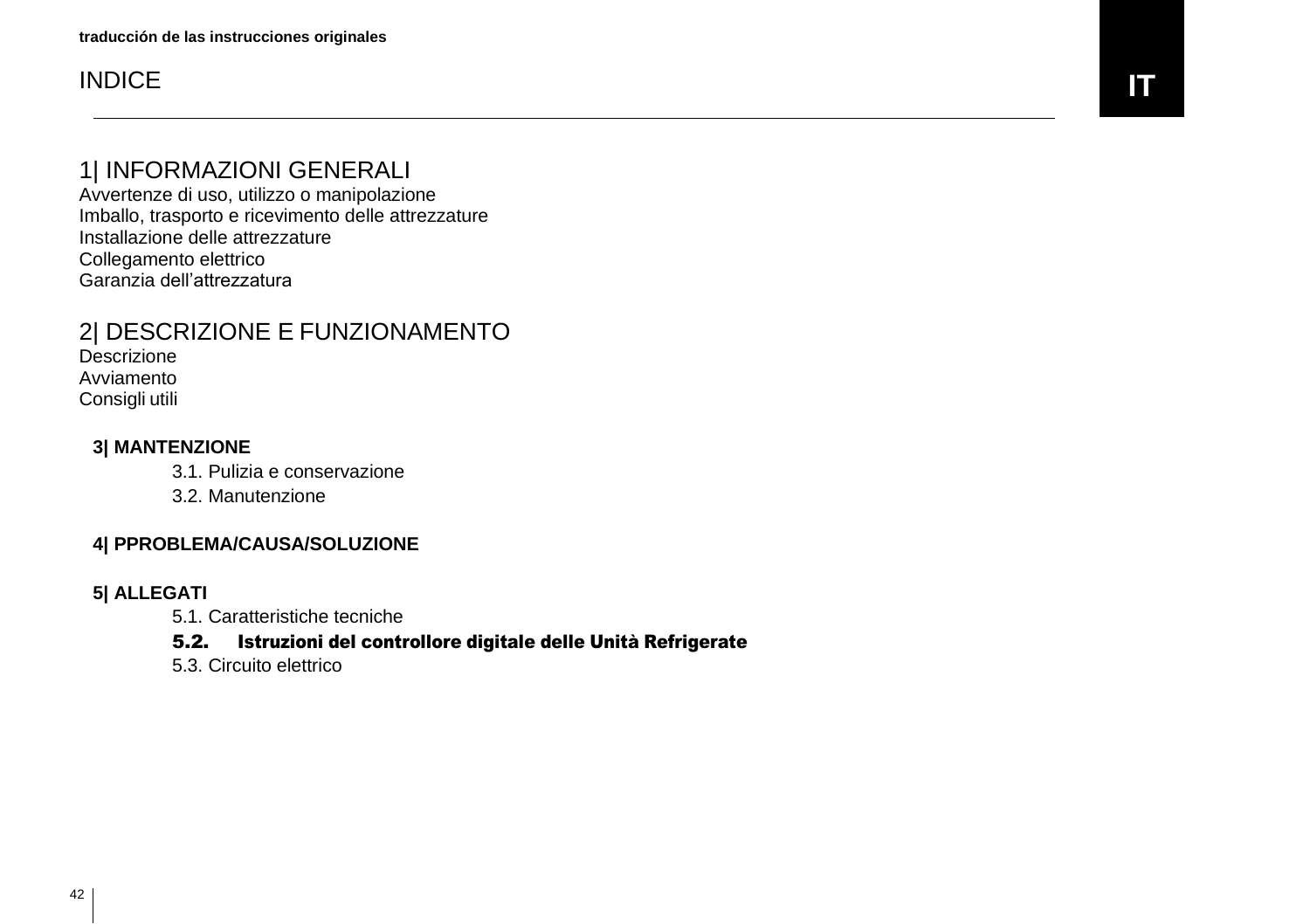# **1| INFORMAZIONI GENERALI**

# **1.1 AVVERTENZE DI USO, UTILIZZO O MANIPOLAZIONE**

### **E' molto importante localizzare il manuale dell'utilizzatore / le istruzioni per l'uso al fine di poter fare un buon utilizzo**

L'attrezzaturadeveessere utilizzatadapersoneadulteemanipolataesclusivamentedapersonalequalificato.Ilfabbricantenonè responsabile di fronte a danni causati dall'uso indebito o da riparazioni non autorizzate.

Questa attrezzatura è pesante. Si prega di adottare le dovute precauzioni per l'installazione.

Questo mobile deve essere collegato direttamente alla presa di terra per proteggerlo da scariche elettriche. Il cavo della presa di terra non dovrà essere né tagliato né modificato.

Qualora fossero necessari lavori elettrici per l'installazione o la manutenzione dell'apparecchio, tali operazioni dovranno essere effettuate dal personale qualificato.

Assicurarsi che il cavo di collegamento elettrico non resti intrappolato sotto l'attrezzatura e che non sia in contatto con il motore.

Per una buona resa, il locale nel quale si installerà l'apparecchio dovrà essere provvisto di ventilazione adatta e dovrà avere una temperatura non superiore a 32ºC (Classe climatica N).

Non dimenticare di scollegare la vetrina prima di effettuare qualsiasi riparazione, manutenzione o operazione di pulizia. Questa attrezzatura è dotata di un circuito di refrigerazione il quale non dovrà essere danneggiato dalle operazioni di pulizia o manutenzione.

Utilizzare l'attrezzatura attenendosi esclusivamente alla funzione per la quale è stata progettata e alle condizioni di lavoro specificate nel manuale.

#### **Istruzioni e avvertenze specifiche per i dispositivi che utilizzano gas infiammabili:**

- Non conservare in questo apparecchio sostanze esplosive come bombolette spray contenenti propellenti infiammabili.

- Mantenere libere da ostruzioni tutte le aperture di ventilazione all'interno dell'involucro o della struttura ad incasso.
- Non utilizzare dispositivi meccanici o mezzi diversi da quelli raccomandati dal produttore per accelerare il processo di sbrinamento.

- Non danneggiare il circuito del fluido refrigerante.

- Non utilizzare apparecchi elettrici all'interno di locali per la conservazione degli alimenti, a meno che non siano del tipo raccomandato dal produttore.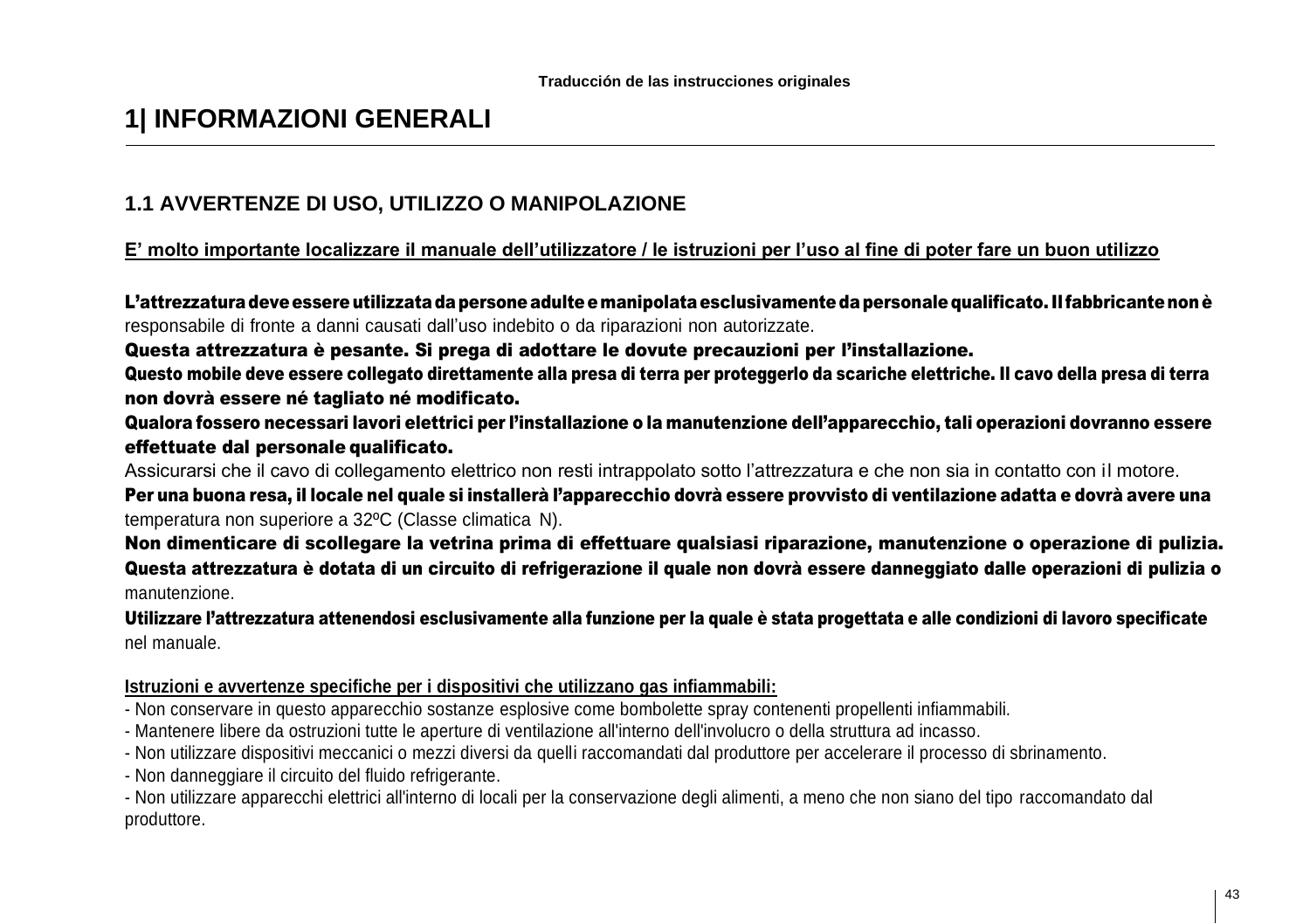

Segnale di avvertimento indicante il rischio di incendio/materiali infiammabili

In caso di perdita di refrigerante:

- Non generare una fiamma nelle vicinanze dell'apparecchio.
- Non accendere/spegnere interruttori o collegare/scollegare spine nella zona dell'apparecchio.
- Non usare una fiamma diretta.
- Ventilare immediatamente l'area intorno all'apparecchio aprendo porte e finestre.
- Chiamare un tecnico di assistenza autorizzato.

Per garantire l'efficienza di questa macchina e il suo corretto funzionamento, è essenziale seguire le istruzioni del produttore, soprattutto per quanto riguarda le operazioni di manutenzione e pulizia, che nella maggior parte dei casi devono essere eseguite da personale qualificato.

Per garantire l'efficienza di questa macchina e il suo corretto funzionamento, è essenziale seguire le istruzioni del produttore, soprattutto per quanto riguarda le operazioni di manutenzione e pulizia, che nella maggior parte dei casi devono essere eseguite da personale qualificato.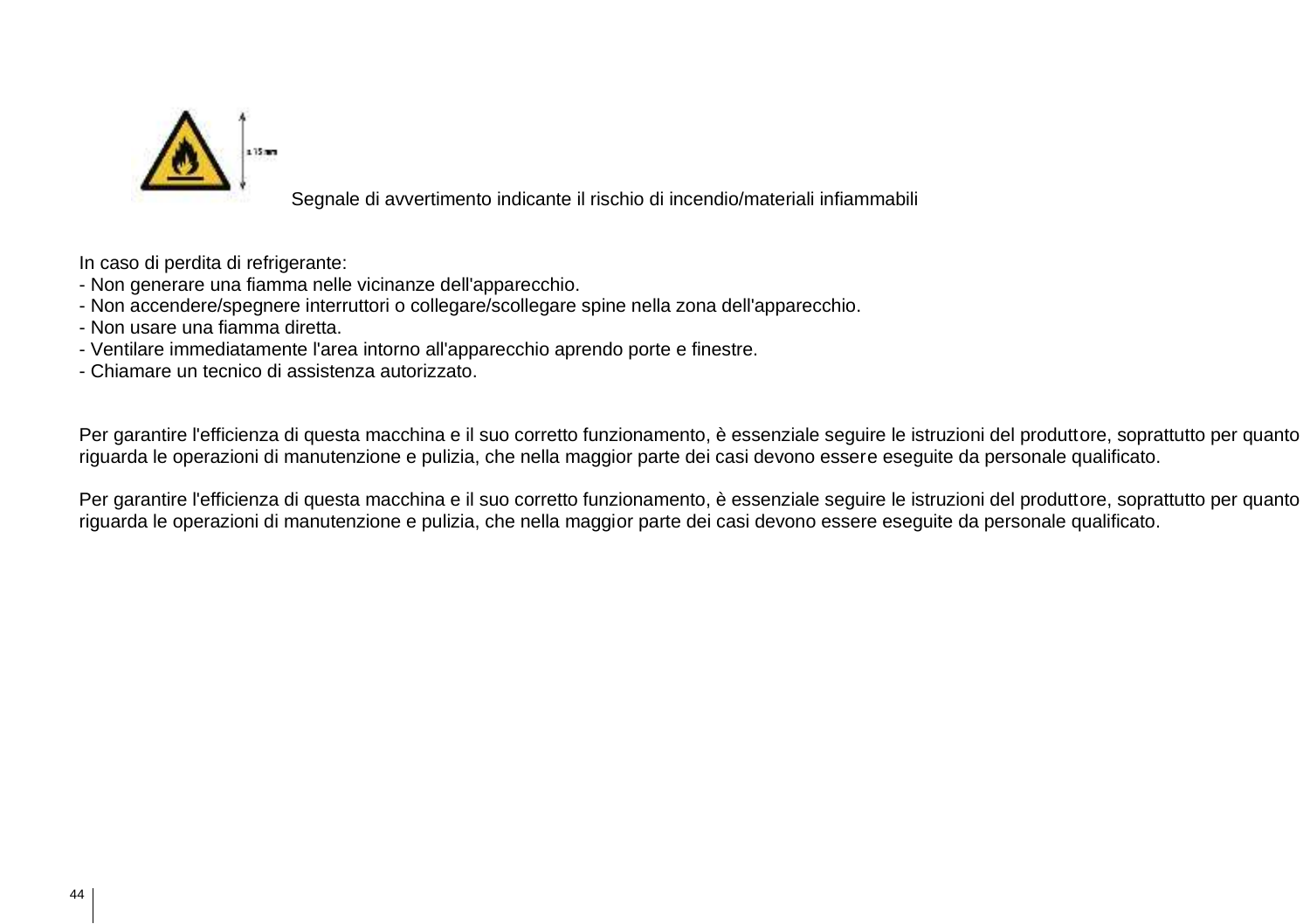# **1.2 IMBALLO, TRASPORTO E RICEVIMENTO DELLE ATTREZZATURE**

L'imballo protegge l'attrezzatura da possibili danni durante il trasporto. Tutti i materiali impiegati rispettano l'ambiente e possono essere riciclati o riutilizzati.

#### L'attrezzatura si presenta suun bancale ed èimballata con una struttura di legno. Dovràesseretrasportata, stoccata escaricata

**SEMPRE** in posizione **"ORIZZONTALE"**. In caso di inosservanza, occorrerà far trascorrere diverse ore per consentire all'olio del compressore di recuperare la propria posizione di lavoro, prima dell'avvio.

Verificare che l'imballo non abbia subito danni a causa del trasporto. Qualora ci siano danni, presentare un reclamo al trasportatore o all'agenzia che ha effettuato il trasporto **NELL'ATTO** (non sarà possibile restituire alcun apparecchio danneggiato senza averlo prima notificato e senza aver ricevuto preventivamente l'autorizzazione dopo aver risolto la controversia con l'agenzia incaricata del trasporto).

Tagliare le reggette per imballaggio e rimuovere la plastica e il cartone, prestando molta attenzione a non danneggiare i ganci e le schegge di legno. Non contrassegnare o non colpire il mobile con gli strumenti da disimballaggio. Lasciare sempre per ultimo il bancale del trasporto.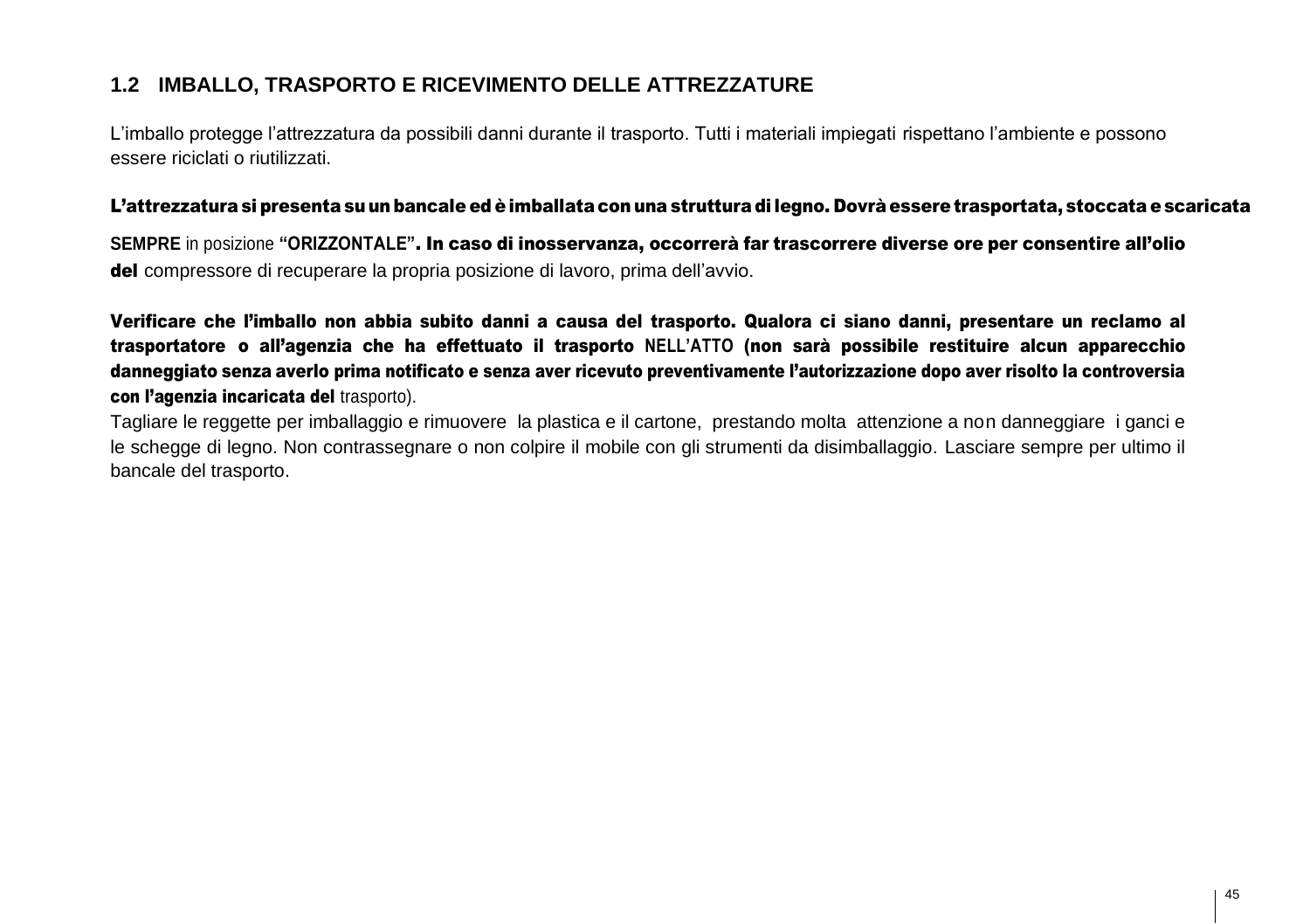### **1.3 INSTALLAZIONE DELLE ATTREZZATURE**

### Traslocareilmobileconl'ausiliodiuntranspalletecondurlofinoalluogodiubicazione.Rimuovereil rivestimentodalpalletcon attenzione per non danneggiare il mobile. Di seguito tutti gli elementi di protezione della vetrina (sugheri, film...).

Non collocare il mobile al sole, neppure vicino a fonti di calore o a fuoriuscite di aria calda.

Lasciare sufficiente spazio libero nelle parti del mobile in cui sono alloggiate le griglie di ventilazione e non ostruirle in modo tale da consentire agevolmente la fuoriuscita di aria calda.

### **1.4 COLLEGAMENTO ELETTRICO**

Prima di collegare un'apparecchiatura di refrigerazione alla rete, verificare che la tensione è quella indicata nella documentazione dell'apparecchio.

La linea di alimentazione deve essere provvista di una sezione adatta al consumo dell'apparecchio e obbligatoriamente di una PRESA DI TERRA (la mancanza della presa di terra nella rete costituisce un grave pericolo per la sicurezza oltre a essere causa dell'annullamento immediato della garanzia da parte del fabbricante).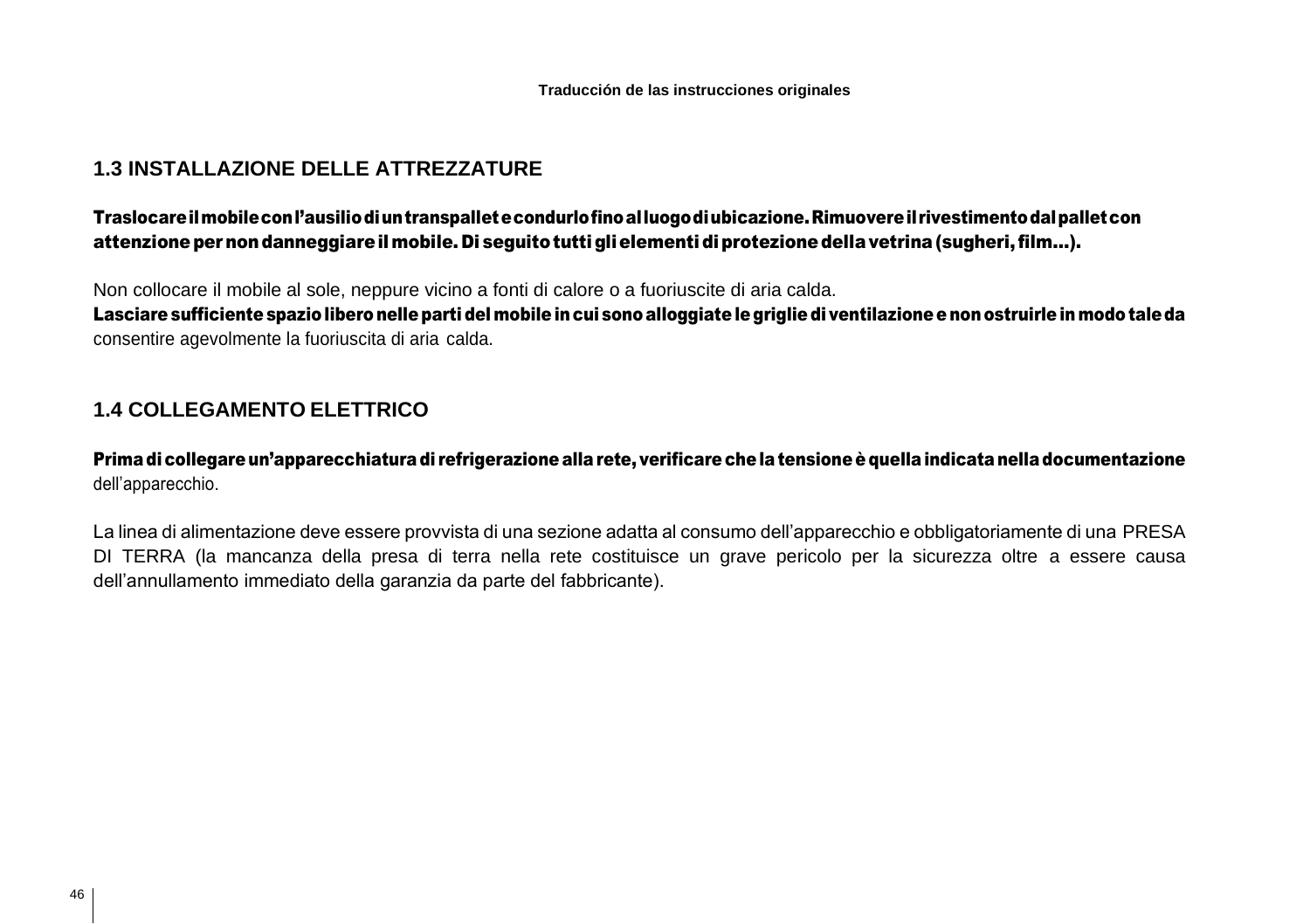#### **Traducción de las instrucciones originales**

Non introdurre oggetti fra le griglie di protezione del gruppo di refrigerazione.

Prima di effettuare qualsiasi operazione di pulizia o di manutenzione, è necessario scollegare l'apparecchio dalla rete elettrica. Per la propria sicurezza, non camminare scalzi sul pavimento bagnato o con le mani umide per evitare il pericolo di scariche elettriche Qualora ilcavo dialimentazione risulti danneggiato, deve essere sostituito dalfabbricante tramite il servizio postvendita otramite personale qualificato al fine di evitare qualsiasi pericolo. Il presente apparecchio è concepito come STATICO (Non portatile)

La manipolazione dei componenti elettrici (termostato, collegamenti, ecc.) dovrà essere effettuata unicamente dal personale qualificato. La regolazione inadeguata potrebbe provocare gravi danni al funzionamento del mobile e al genere depositato in quest'ultimo.

#### Il luogo nel quale verrà installato il mobile dovrà essere climatizzato con i seguenti elementi: .Installazione elettrica con differenziale e magneto-termico.

.Presa di corrente provvista di presa di terra.

### **1.5. GARANZIA DELLE ATTREZZATURE**

- I nostri prodotti per uso industriale, a causa delle condizioni di lavoro esigenti a cui sono soggetti, sono garantiti per un periodo di DUEANNOScontrodifettidifabbricazione,apartiredalladatadivendita,segestitidaprofessionistiqualificati,inconformitàconle norme in vigore e se utilizzati in condizioni normali.

### - Per usufruire di questa garanzia, è necessario soddisfarne le norme e in ogni caso, ricevere l'accettazione del difetto rilevato sull'attrezzatura dal nostro Ufficio Tecnico, al quale dovranno essere inviate le parti difettose.

- La nostra garanzia copre unicamente la sostituzione del materiale senza alcun costo per l'acquirente e in nessun caso siamo responsabili di eventuali danni e difetti che possano prodursi direttamente o indirettamente.

- Si effettuano riparazioni per difetti difabbricazione ma non per difetti di malfunzionamento causati da deficienze nell'impianto, di alimentazione, ecc. indipendenti dai primi, né per imperfezioni causate da condizioni atmosferiche avverse (temporale, fulmini, vento, ecc.) o per altre cause di forza maggiore.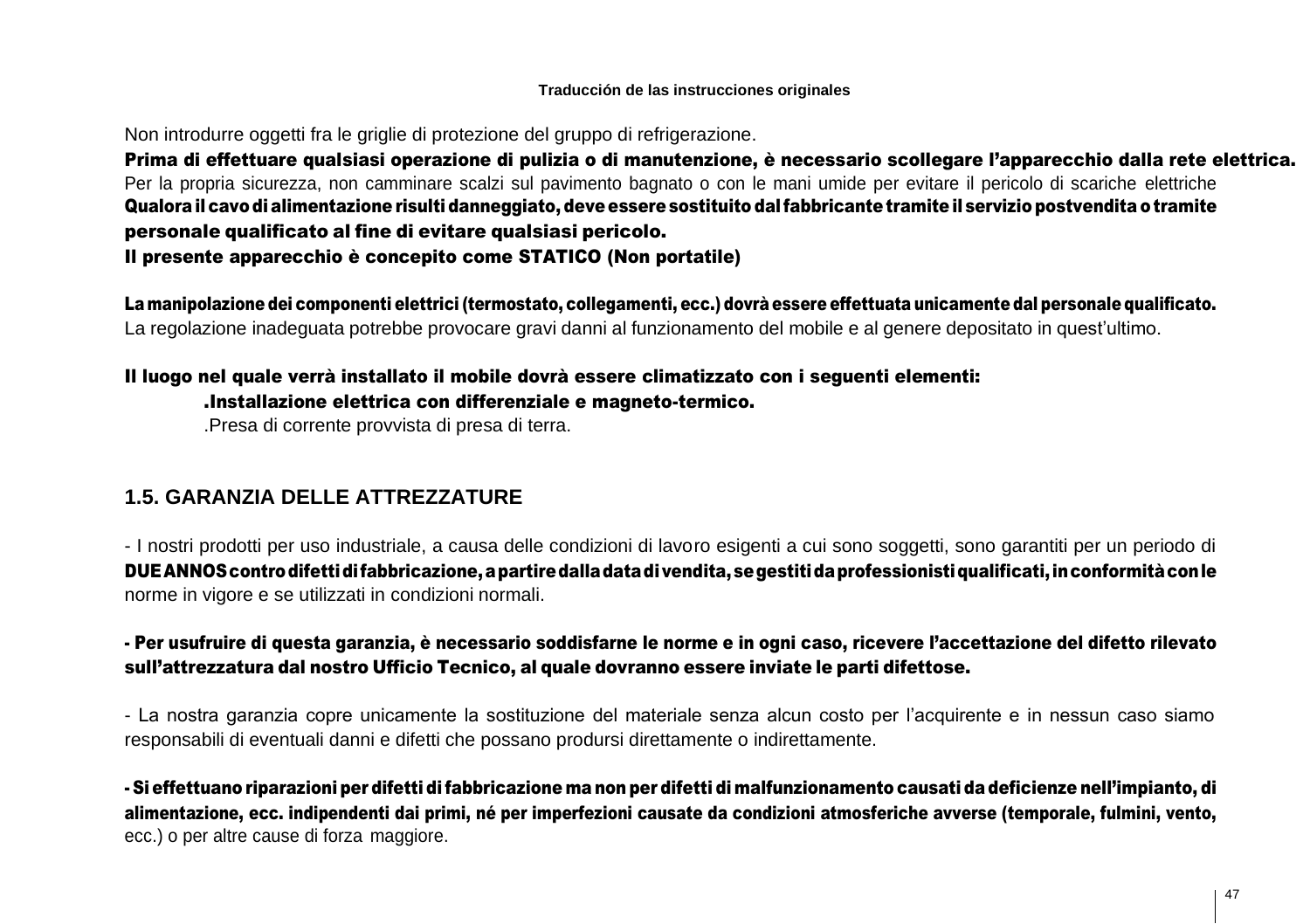# **2| DESCRIZIONE E FUNZIONAMENTO DELLE ATTREZZATURE**

### **2.1 DESCRIZIONE**

Le nostre attrezzature sono progettate per il mantenimento degli alimenti. Questa attrezzatura è classificata come classe climatica N edè costruita conmaterialiatossici e in acciaio.Ilgruppo di refrigerazione contienegas R290per imobili di refrigerazione.Ilcorpo viene iniettato con poliuretano 40 Kg / cm3 densità esente da CFC.

Le temperature ottimali di lavoro vanno da + 4ºC a 8ºC

### **2.2 AVVIAMENTO**

Collegare il cavo di alimentazione alla rete elettrica e premere il tasto di accensione sul termostato, se il messaggio sul display è OFF. Una volta collegato, controllare che il gruppo di refrigerazione, sia il compressore sia il ventilatore funzionino. Il termostato è programmatopereffettuareleoperazionidiavviamentoediarresto.Daquestomomento,ilmobilefunzioneràautomaticamente. Nei modelli di sushi, l'apparecchiatura di refrigerazione funziona in modo continuo fino allo scollegamento manuale della vetrina. In caso di malfunzionamento, non toccare l'apparecchiatura e rivolgersi al fornitore responsabile del mobile. NOTA: L'interruttore esterno attiva e disattiva l'illuminazione interna del mobile. Verificarne il funzionamento attivando e disattivando tale interruttore e controllando che le luci si accendano e si spengano correttamente.

# **2.3 CONSIGLI UTILI**

Lasciare che l'attrezzatura raggiunga la temperatura ottimale di lavoro prima di introdurre il genere al suo interno. Non introdurre né depositare sull'apparecchiatura un genere caldo.

Ricordarsi che si tratta di una vetrina di esposizione di alimenti. Pertanto, occorre utilizzarla per prodotti surgelati. Ogni giorno deve essere svuotata e lavata poiché può accumulare condensa nel vassoio e può formarsi del ghiaccio. In nessun caso deve essere utilizzata per conservare alimenti per periodi lunghi.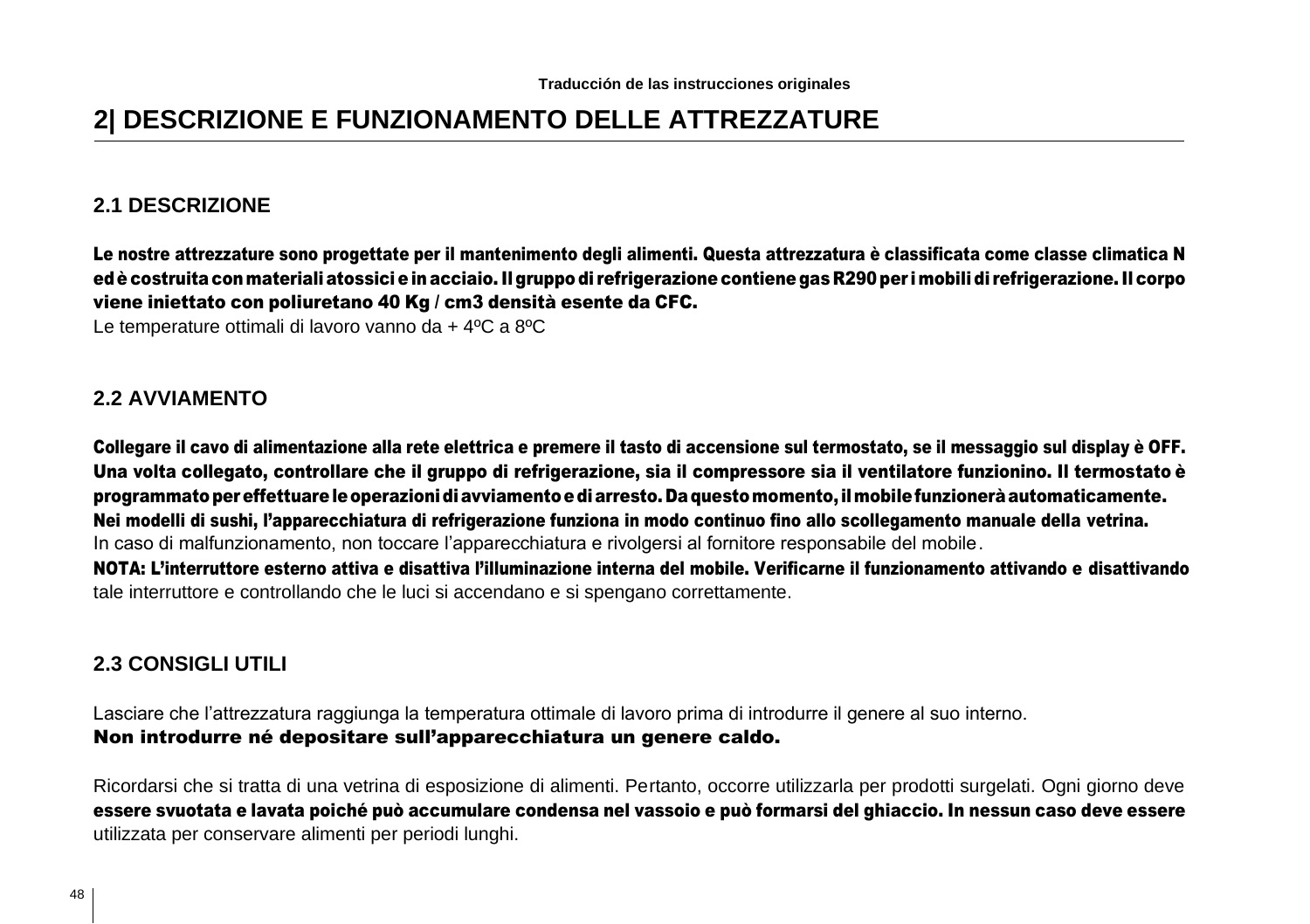#### **Traducción de las instrucciones originales**

Non lasciare aperta la copertura a lungo per non compromettere la temperatura all'interno dell'attrezzatura.

Qualora all'interno si introduca un alimento il cui odore può compromettere il sapore di altri alimenti, avvolgerli o collocarli in un recipiente ermetico.

Qualora l'apparecchiatura resti inattiva per qualche tempo, scollegarla, rimuovere gli alimenti al suo interno, pulire il vano e lasciare la copertura semiaperta. Non utilizzare dispositivi meccanici o altri mezzi per accelerare il processo di scongelamento.Non utilizzare apparecchiature elettriche all'interno degli scomparti destinati alla conservazione di alimenti, tranne se appartengono alla tipologia consigliata.

# **3| MANUTENZIONE DELLE ATTREZZATURE**

## **3.1 PULIZIA E CONSERVAZIONE**

Una delle prime operazioni da effettuare dopo il disimballaggio è la pulizia del vano con acqua e sapone neutro. L'unità di condensazione dovrà essere pulita periodicamente, per eliminare i corpi estranei. Per la pulizia, si consiglia l'uso di una spazzola per capelli dura (non di acciaio) e se sprovvisti dei mezzi necessari, avvisare il servizio tecnico per effettuarla. In questo modo, si riuscirà a mantenere una buona resa del gruppo di refrigerazione.

Effettuare l'operazione di pulizia del condensatore per garantire una buona resa.

Lapuliziaesternasaràeffettuatagiornalmenteutilizzandoacquaesaponepoichéi residuidiciboedigrassopossonodanneggiarei diversi componenti del mobile. Non danneggiare il circuito di refrigerazione durante la pulizia per non incorrere in gravi conseguenze. Si sconsiglia l'utilizzo di prodotti aggressivi quali candeggine, acidi, ecc...

# **3.2 MANUTENZIONE**

La manutenzione sarà effettuata dal personale qualificato. Le operazioni di manutenzione sono determinate dalle condizioni del locale e dal relativo utilizzo.Gli elementi di cui tener conto sono la pulizia del condensatore e i luoghi nei quali si accumulano i residui di alimenti o di liquidi che non possono essere rimossi dalla pulizia giornaliera.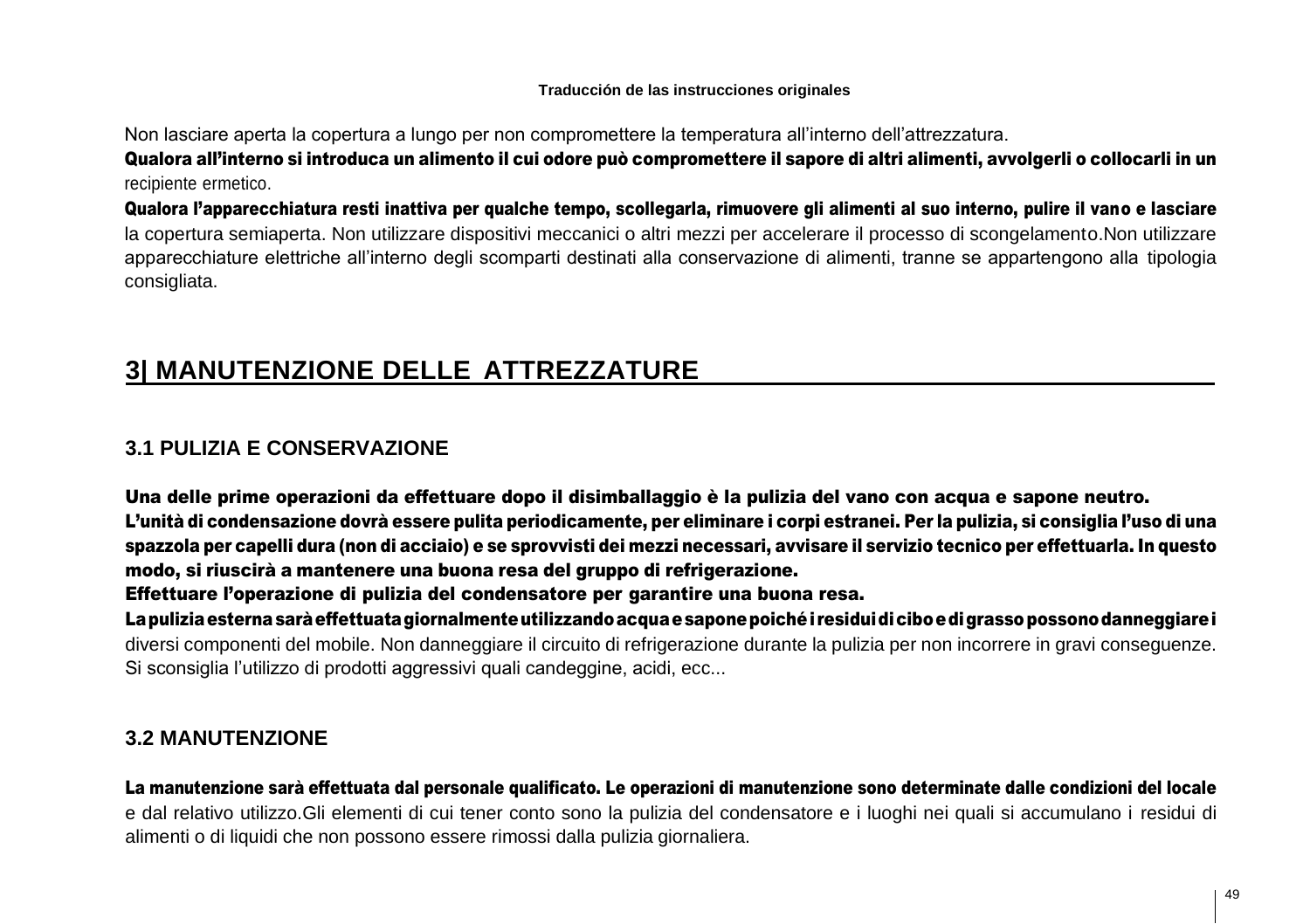# **4| PROBLEMA/CAUSA/SOLUZIONE**

| <b>PROBLEMA</b>                                                   | <b>CAUSA</b>                                                                                                                                                                      | <b>SOLUZIONE</b>                                                                                                                                                                                                                                            |
|-------------------------------------------------------------------|-----------------------------------------------------------------------------------------------------------------------------------------------------------------------------------|-------------------------------------------------------------------------------------------------------------------------------------------------------------------------------------------------------------------------------------------------------------|
| Il mobile non funziona.<br>Il termostato non si accende           | Non c'è elettricità nella presa di corrente                                                                                                                                       | Controllare il collegamento                                                                                                                                                                                                                                 |
| L'apparecchio raffredda poco                                      | L'apparecchio è esposto direttamente a una fonte<br>di calore.<br>Sono ostruite le uscite di ventilazione<br>La copertura non è ben chiusa                                        | Cambiare la posizione dell'apparecchio ed evitare<br>tali fonti di calore.<br>Lasciar libere le griglie di ventilazione.<br>Controllare che siano ben chiuse.<br>Regolare il termostato.                                                                    |
| Eccessivo ghiaccio nell'evaporatore<br>(non adatto al sushi).     | Il termostato non è collocato in posizione corretta.<br>La copertura si apre troppe volte e/o può esser<br>stata chiusa male.<br>Il programma Sbrinamento non è stato effettuato. | Posizionare il termostato in posizione di minor freddo.<br>Evitare di aprire la copertura troppo frequentemente<br>e controllare che rimanga ben chiusa.<br>Consultare la sezione dedicata allo Sbrinamento<br>dell'evaporatore del manuale del termostato. |
| L'evaporatore si sbrina durante il<br>funzionamento (solo sushi). | Parametri termostato errati.                                                                                                                                                      | Regolare le impostazioni del blocco più basso.                                                                                                                                                                                                              |
| Funzionamento rumoroso.                                           | L'apparecchio non è stato livellato correttamente.<br>Alcuni pezzi interni urtano fra loro.<br>I bulloni di sostegno di alcuni pezzi sono deboli.                                 | Livellare l'apparecchio in modo tale da far sparire le<br>vibrazioni e i rumori.<br>Separare i pezzi soggetti a sfregamento.<br>Stringere i bulloni deboli.                                                                                                 |
| Il vetro esterno si annebbia.                                     | Umidità esterna alta.<br>Apertura eccessiva delle porte.                                                                                                                          |                                                                                                                                                                                                                                                             |